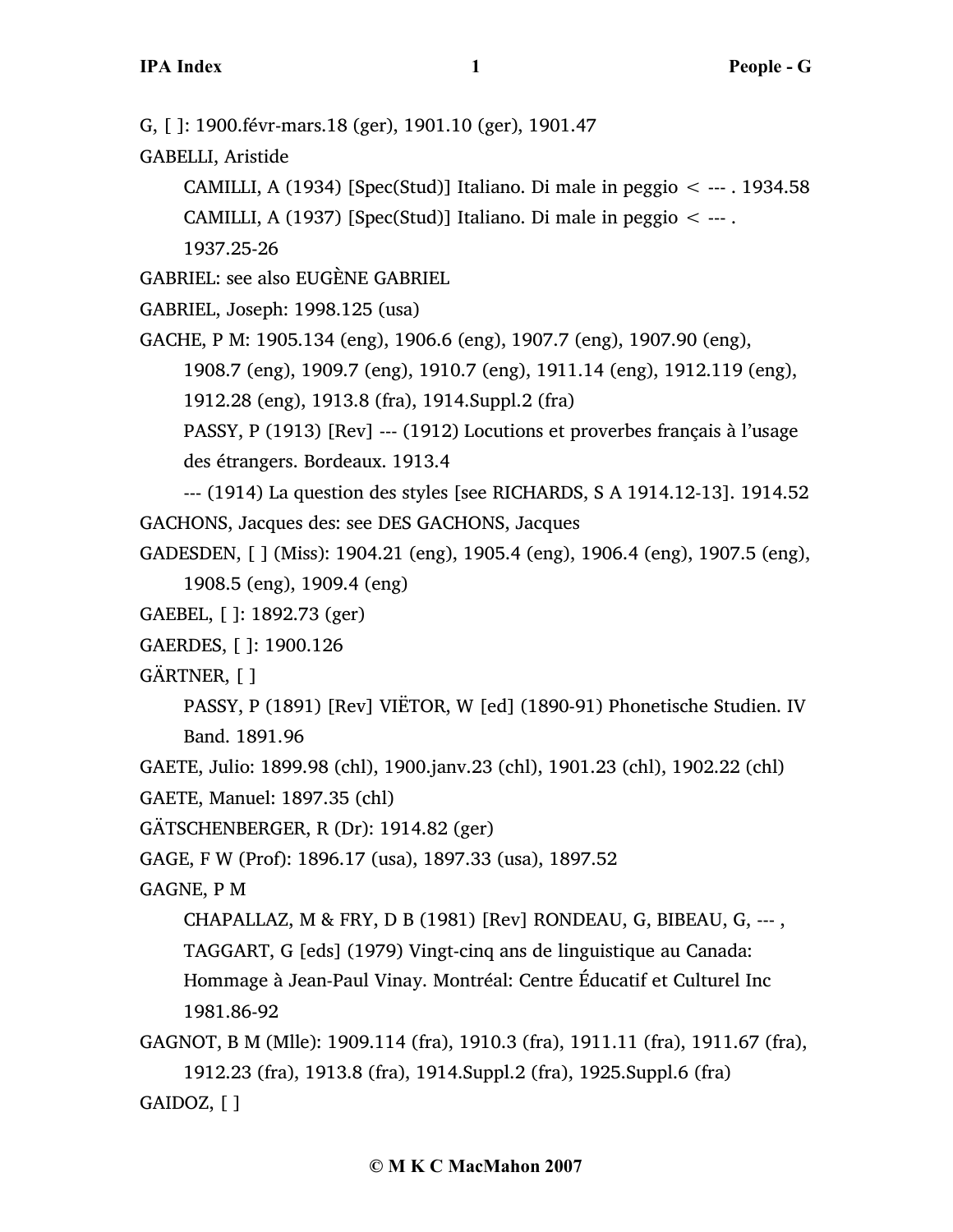--- (1886) [Use of the Reform Method in Walloon-speaking areas of

Belgium; < Correspondant 10 September 1886]. 1886.Dec.[4]

GAÎTAN, B Dawson: 1956.55 (fra)

GAINES, Sylvia (Mrs): 1959.23 (usa), 1961.Suppl.x (usa), 1962.21 (usa), 1965.17 (usa), 1969.55 (usa)

GAIRDNER, William Henry Temple (Rev Canon): 1914.40 (egy), 1914.61, 1923.16 (egy), 1925.Suppl.6 (egy), [death] 1928.65 ARMSTRONG, L E (1926) [Rev] --- (1925) The Phonetics of Arabic; a phonetic inquiry and practical manual for the pronunciation of classical Arabic and of one colloquial (the Egyptian). 1926.28-29 JONES, D (1928) W H T Gairdner [=obituary]. 1928.49-51 Décisions officielles  $[=(i)$  Council for 1928 as for 1927 (ii) D Jones to be

Secretary of the IPA in succession to P Passy (iii) D Jones to represent the af at the 1st International Congress of Linguists (iv) New symbols adopted

(v) Honorary memberships for A Meillet and G Morgenstierne]. 1928.51-53 GAJARDO, Elisa: 1913.39 (chl), 1914.Suppl.29 (chl)

GALANOPOULOS, H: 1968.22 (gre), 1972.Suppl.5 (gre)

GALATZ: see FISCHER-GALATZ

GALAZZI MATASCI, Enrica: 1998.125 (swi), 2000.115 (swi)

GALLAGHER, William B: 2000.115 (usa)

GALLÉE, [ ] (Prof)

[--- : 2 lectures on phonetics at Ghent]. 1899.159

GALLEGO: see also ROMERO GALLEGO

GALLEGO-SANTOS, F: 1972.Suppl.12 (eng)

GALLET, André

GIMSON, A C (1951) [Rev] --- (1950) Gymnastique phonétique francoanglaise; préface de M Pierre Fouché. Paris: Didier. 1951.20-21

ARNOLD, G F (1962) [Rev] --- (1962) Gymnastique phonétique franco-

anglaise. 2e éd. Paris: Didier. 1962.36-37

GALLIE, Mavis Chubb (Mrs): 1962.20 (usa)

GALLNOW, [ ]: 1902.23 (ger), 1903.8 (ger), 1903.48

GALLOIS, A: 1903.24 (fra), 1904.2 (fra), 1905.2 (fra), 1906.2 (fra), 1907.2 (fra), 1908.2 (fra), 1909.2 (fra)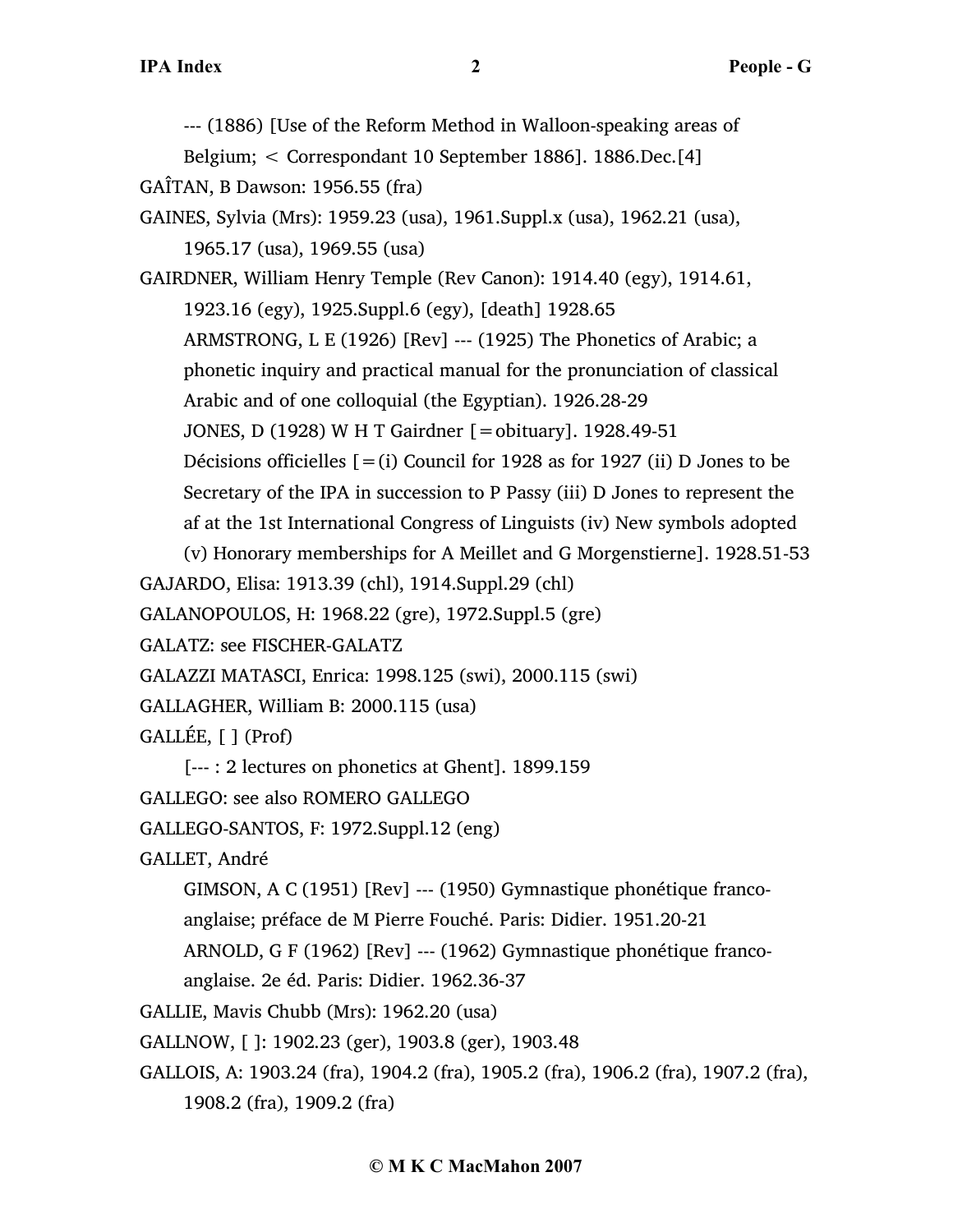GALLOWAY, C F J (Maj): 1938.57 (eng), 1939.18 (eng), 1940.39 (eng), 1944.12 (eng), 1945.36 (eng), 1946.41 (eng), 1949.8 (eng), 1950.42 (eng), 1951.51 GALOO, Eugenie: 1914.82 (usa)

GALSWORTHY, [ ]: 1912.23 (fra), 1913.8 (fra), 1913.89

GALVEZ ~ GÁLVEZ, José M: 1899.98 (chl), 1900.janv.23 (chl), 1901.23 (chl), 1902.22 (chl), 1903.21 (chl), 1903.82 (ger), 1904.8 (ger), 1904.60, 1904.86 (ger), 1904.106 (ger), 1905.8 (ger), 1905.47, 1906.11 (ger), 1906.42, 1907.12 (ger), 1907.34, 1907.54 (ger), 1908.13 (ger), 1908.63, 1909.14 (ger), 1910.14 (ger), 1911.21 (ger), 1911.95 chl, 1912.53 (chl), 1913.39 (chl), 1914.Suppl.29 (chl)

# GÁLVEZ, Manuel

POWELL, D R (1965) [Spec(Stud)] Español (del norte Argentino) [excepting the Santiago del Estero area]. Transcripción ancha. < --- La

Sombra del convento. 1965.32-33

- GALVIN, Jane S (Miss): 1966.38 (brd)
- GALVIN, Paul

SPRAGUE DE CAMP, L (1973) American English from Eastern

Massachusetts  $link = --$ , aged c 39, Cambridge, Mass ... NWS]. 1973.40-

41

- GALVIN, T B (Rev): 1910.31 (aus), 1911.39 (aus), 1912.55 (aus), 1913.42 (aus), 1914.Suppl.32 (aus)
- GRAHAM, Chester: 2005.125 (aus)
- GRAHAM, Frank (1933) Unstressed i in English [... incl comment on Irish English of Galway]. 1933.37-38

GAMARRA, Mary A (Ms): 1984.53 (peu), 1994.49

GAMBER, J: 1902.130 (fra), 1903.3 (fra), 1904.3 (fra), 1905.3 (fra), 1905.106, 1906.2 (fra), 1906.3 (fra), 1907.2 (fra), 1907.3 (fra), 1908.2 (fra), 1908.3 (fra), 1908.91 (fra), 1908.92, 1909.3 (fra), 1909.138 (fra), 1910.3 (fra), 1911.11 (fra), 1912.23 (fra), 1912.94

GAMBINI, Mario: 1952.48 (peu), 1955.Suppl.x (peu), 1961.Suppl.xiii (peu) GAMBOA, Federico

[Spec(Stud)] Castellano. < --- Mi diario. 1925.Textes pour nos élèves.Suppl[2].iv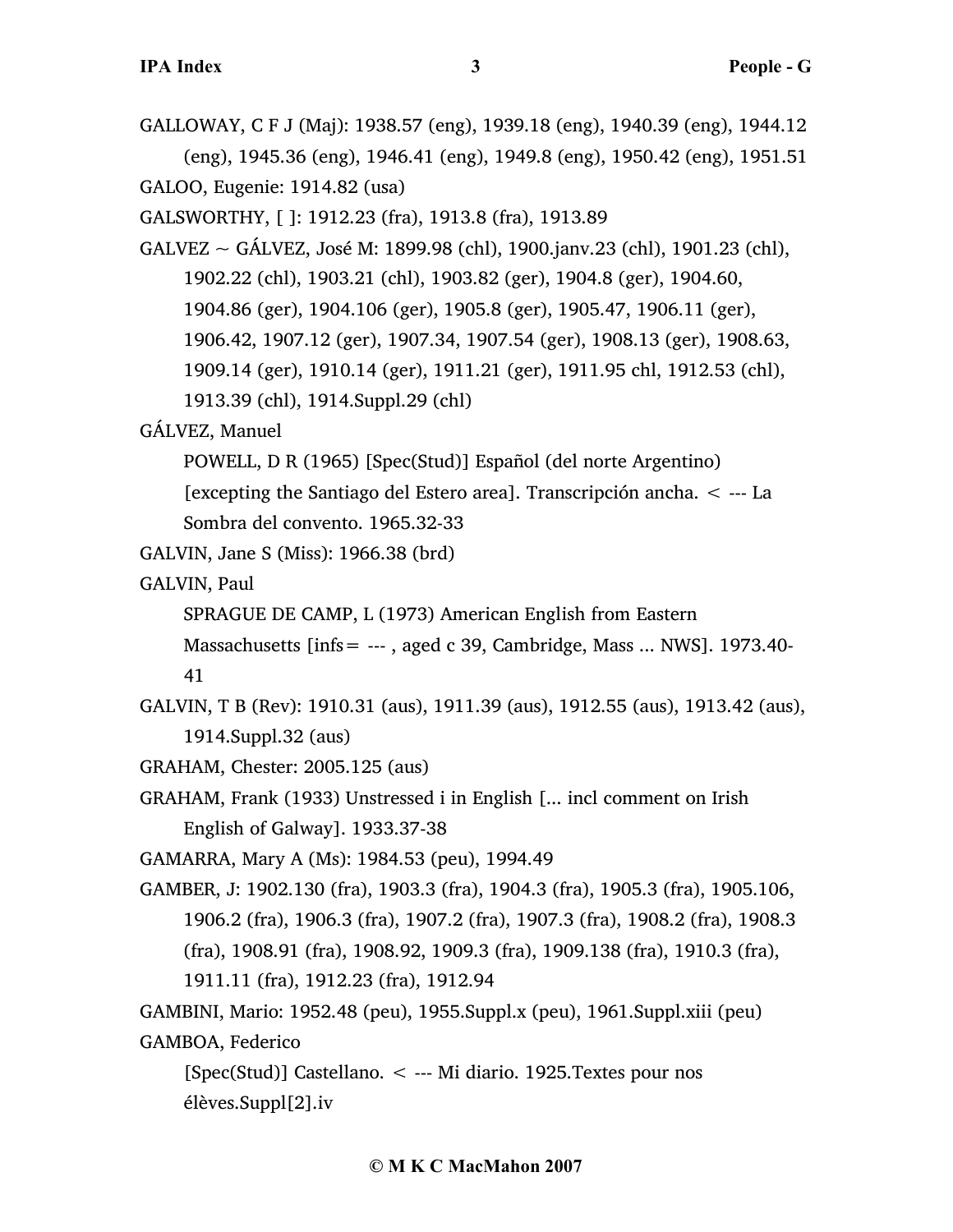GAMBOA, G: 1913.149 (chl), 1914.Suppl.29 (chl)

GANDOUR, Jackson T (Prof): 1990.ii.58 (usa), 1994.49 (usa), 1998.125 (usa)

GARBELL, Irene (Dr): 1947.20 (pal), 1949.14 (pal), 1955.Suppl.vii (isr),

1961.Suppl.viii (isr), [death] 1967.22

--- (1954) Suggestions for new symbols and diacritical marks [continuants with little or no friction, plosives with weak occlusion, laryngealization,

lack of voicing]. 1954.2-4. Comm: A C Gimson

--- (1955) The pronunciation of Hebrew in Israel 1955.26-29

```
DAVIS, E B (1955) Diacritics [incl \triangle for weak occlusion, and \degree for
devoicing]. 1955.9
```
--- (1958) [Spec] li's ant tar'qu; (Judeo-Neo-Syriac) [southern sub-dialect]

```
of Persian Azabidjan; inf=Joseph Ben-Rahamim]. NWS. 1958.8-10
```
GARCIA: see also ALTAMIRANO-GARCIA

GARCIA, Fernando G: 1990.ii.58 (spa), 1994.49 (spa)

GARCIA, Haydée: 1907.26 (chl), 1908.27 (chl), 1909.29 (chl), 1910.28 (chl),

1911.36 (chl), 1912.53 (chl), 1913.39 (chl), 1914.Suppl.29 (chl)

GARCÍA, Joaquin: 1902.129 (chl), 1903.21 (chl), 1904.19 (chl)

```
GARCIA-IBANEZ, M: 1980.82 (eng), 1981.Suppl.17 (eng)
```
GARCIA-LECUMBERRI, Maria Luisa (Dr): 1994.49 (spa), 1998.125 (spa),

2000.115 (spa), 2005.127 (spa)

STIBBARD, Richard (2000) [Rev] LECUMBERRI, M Luisa Garcia &

MAIDMENT, John A, 2000. English Transcription Course. London: Arnold. 2000.79-86

GARCIA, Manuel Patricio (Dr)

LENZ, R (1910) Un malheur  $=$  destruction of ---'s printing-press, the only one in Chile with phonetic characters]. 1910.58

GARCIA MARTINEZ, Ramon: 1898.22 (chl), 1899.22 (chl), 1899.36

GARDE, Paul

O'CONNOR, J D (1969) [Rev] --- (1968) L'accent. Paris: Presses universitaires de France. 1969.51-52

GARDEN, V (Miss): 1910.122 (eng), 1911.14 (eng)

- GARDEZI, S I A: 1957.43 (pak)
- GARDINER, Alfonzo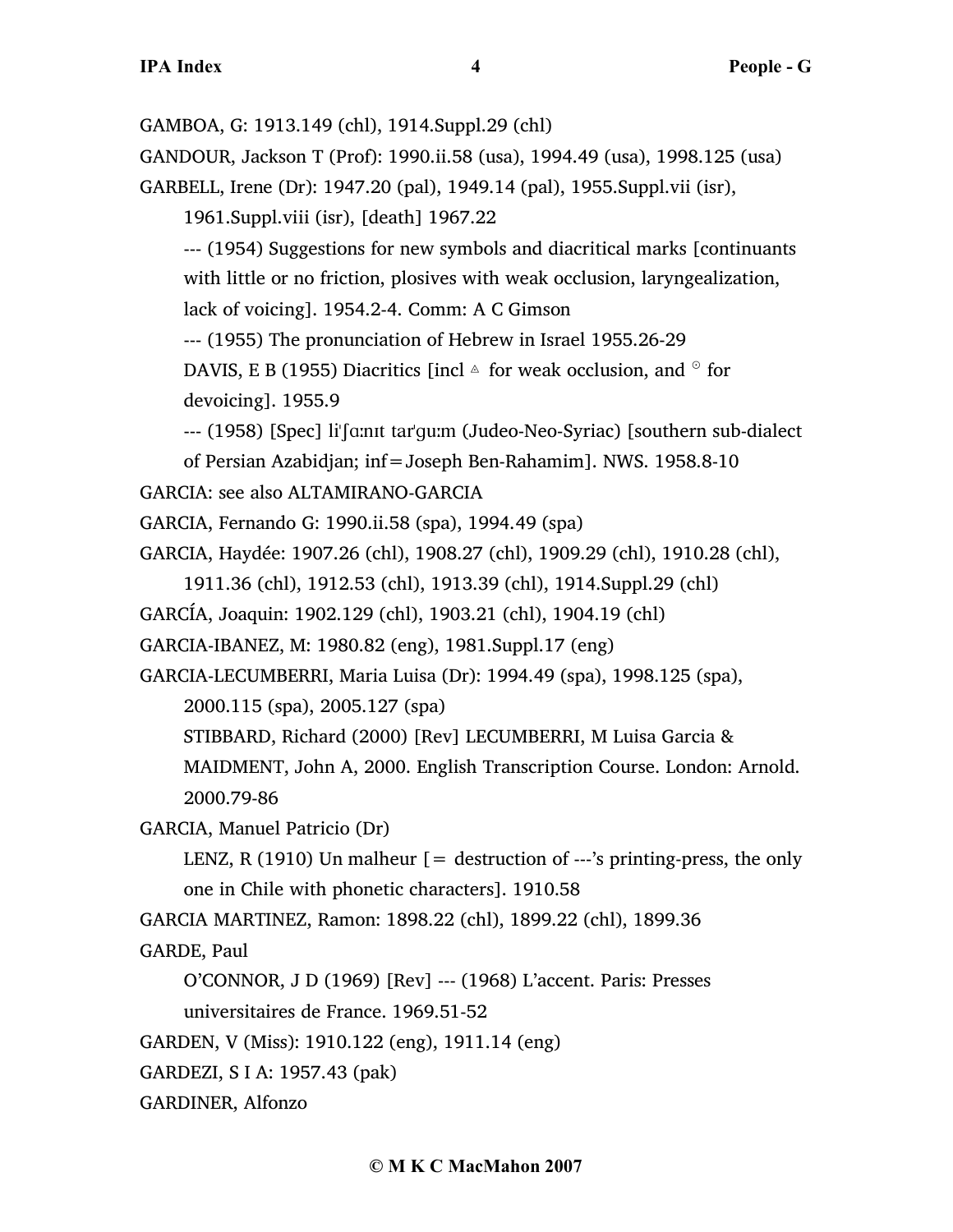MARKS, A H (1933) [Rev] --- [nd] Gardiner's Methode der deutschen Sprache. Paris: Gardiner's Academy of Languages. 1933.9-10

GARDINER, Alfred George

ARMSTRONG, L E (1929) [Spec(Stud)] English. Precise transcription. On taking a holiday.  $\leq$  ALPHA OF THE PLOUGH (= pseud of --- ) Windfalls. 1929.49-50

GARDINER, K A (Miss): 1932.70 (fra), 1934.28 (fra), 1936.34 (fra), 1938.30 (fra)

MARKS, A H (1933) [Rev] --- [nd] Gardiner's Methode der deutschen Sprache. Paris: Gardiner's Academy of Languages. 1933.9-10

GARDNER, J R (Miss): 1975.102 (eng)

GARDNER, L F: 1932.47 (eng), 1934.29 (eng), 1936.35 (eng), 1938.32 (eng), 1939.78 (eng), 1946.41 (eng), 1949.8 (eng), 1952.Suppl.iii (eng), 1955.Suppl.iii (eng), 1961.Suppl.iii (eng), 1962.21 (eng)

GARDNER, Margaret (Miss): 1899.65 (eng), 1900.janv.6 (eng), 1901.6 (eng), 1902.6 (eng), 1902.51, 1903.6 (eng), 1903.48

GARDNER, Thomas

JAMES, A R (1975) [Rev] --- (1975) Einführung in die moderne englische Phonologie. Heidelberg: Quelle & Meyer. 1975.95-98

GARIN: see POBLETE GARIN

```
GARLAND, R N: 1902.74 (fra), 1903.3 (fra), 1903.30, 1903.97, 1903.114 (eng),
```

```
1904.6 (eng), 1904.59
```

```
GARLEP, Otto: 1892.4 (ger)
```
GARNER, [ ] (Prof)

[Article on monkey language < The New Review.] 1891.89

GARNER, Phil: 2000.115 (eng)

GARNETT, A (Miss): 1903.6 (eng), 1904.6 (eng)

GARR, W Randall (Prof): 1990.ii.58 (usa), 1994.54 (usa), 1998.125 (usa)

```
GARRAUX, Marie (Mlle): 1911.95 (swi), 1912.42 (swi), 1913.26 (swi),
```
1914.Suppl.17 (swi)

GARRETSON  $\sim$  GARRUTSEN, M E (Mlle): 1897.49 (fra), 1897.110 (usa)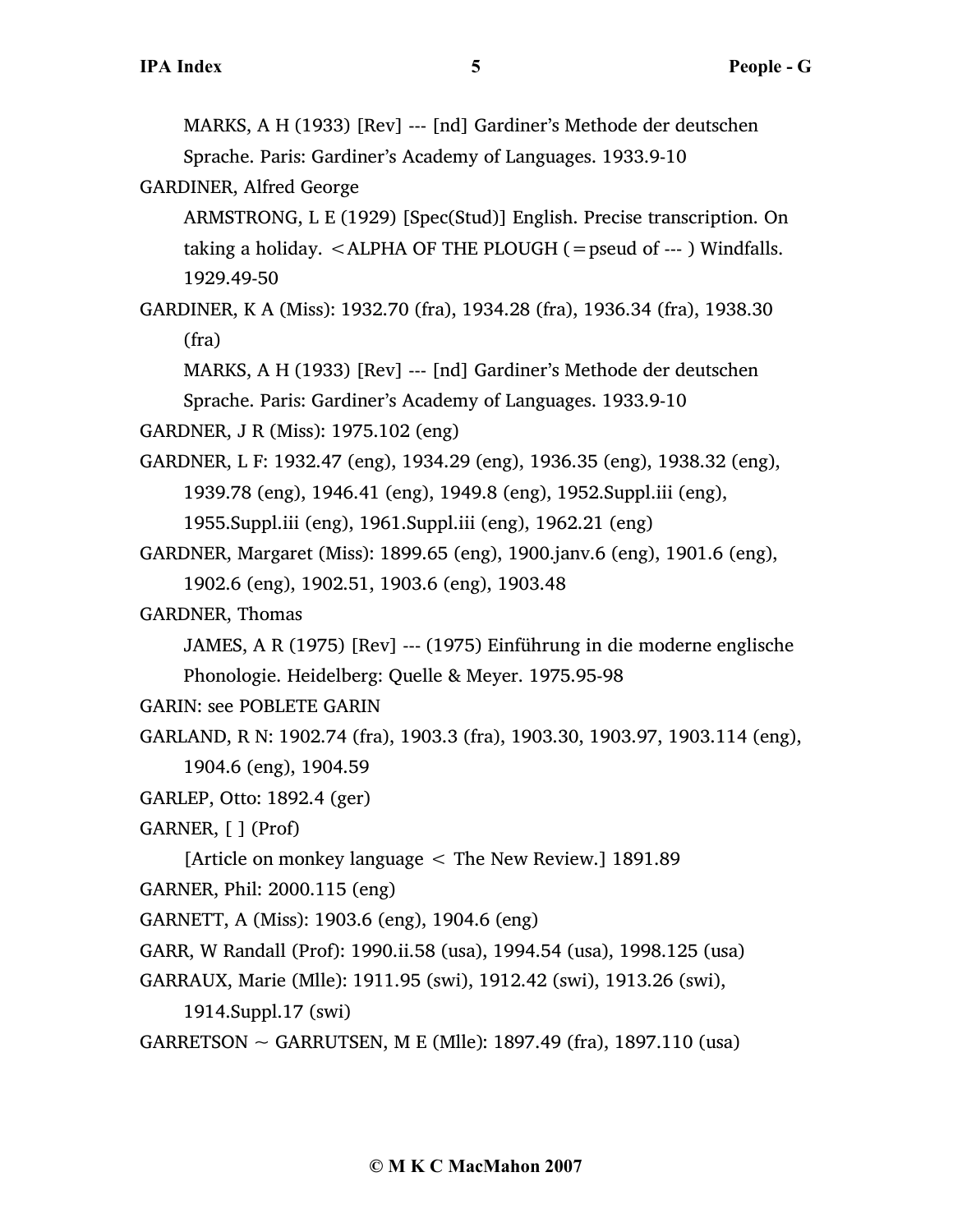- GARRETT, Annie (Miss): 1900.janv.6 (eng), 1901.6 (eng), 1901.47, 1902.5 (eng), 1902.51, 1902.74 (eng), 1902.97 (eng), 1903.6 (eng), 1903.48, 1904.61 (eng), 1905.4 (eng), 1906.4 (eng), 1907.5 (eng), 1907.106
- GARRETT, Edward: 2005.129 (usa)
- GARRETT, Joâs Baptista da Silva Leitao de Almeida
	- VIANNA, A R G (1889) [Spec(Stud)] Portugais [educated Lisbon
	- pronunciation]. < --- Folhas cahidas. 1889.79-80
- GARRETT, N H (Miss): 1925.Suppl.6 (eng)
- $GARRUTSEN:$  see  $GARRETSON \sim GARRUTSEN$
- GARSIDE, John H: 1901.122 (eng), 1902.6 (eng)
- GARTNER, Hermine
	- [--- : marriage to G Illing]. 1910.59
- GARTNER, Th (Prof): 1894.113 (auh), 1895.1 (auh), 1896.1 (auh), 1897.15 (auh), 1898.1 (auh), 1899.1 (auh), 1900.janv.2 (auh), 1901.1 (auh), 1902.1 (auh), 1903.1 (auh), 1904.1 (auh), 1905.1 (auh), 1906.1 (auh), 1907.1 (auh), 1908.1 (auh), 1909.1 (auh), 1910.1 (auh), 1911.9 (auh), 1911.192 (auh), 1912.22 (auh), 1913.6 (auh), 1914.Suppl.1 (auh) PASSY, P (1894) Cours de phonétique à L'École des Hautes Études (suite) [- -- on voicing changes from Latin to Italian ...]. 1894.86-87 Cours de phonétique à L'École des Hautes Études (suite) [=WEEKS, R on experimental study of ---'s South German pronunciation of plosives ]. 1894.102-103
	- SPIESER, J (1894) Süddeutsche Aussprache [see 1894.102-103]. 1894.121- 122
	- --- (1895) Deutsche Aussprache [=weak forms used in Czernowitz dialect]. 1895.19
	- --- (1895) Textes scolaires [=value of Partie des élèves]. 1895.40
	- --- (1895) Süddeutsche Aussprache [=see SPIESER, 1894.121-22;
	- discussion of South German /p t k b d  $g/$ ]. 1895.66
	- --- (1895) Prononciation allemande [see ROSSMANN, P 1895.34-37;
	- discussion of South German and Berlin pronunciations of various words]. 1895.87-88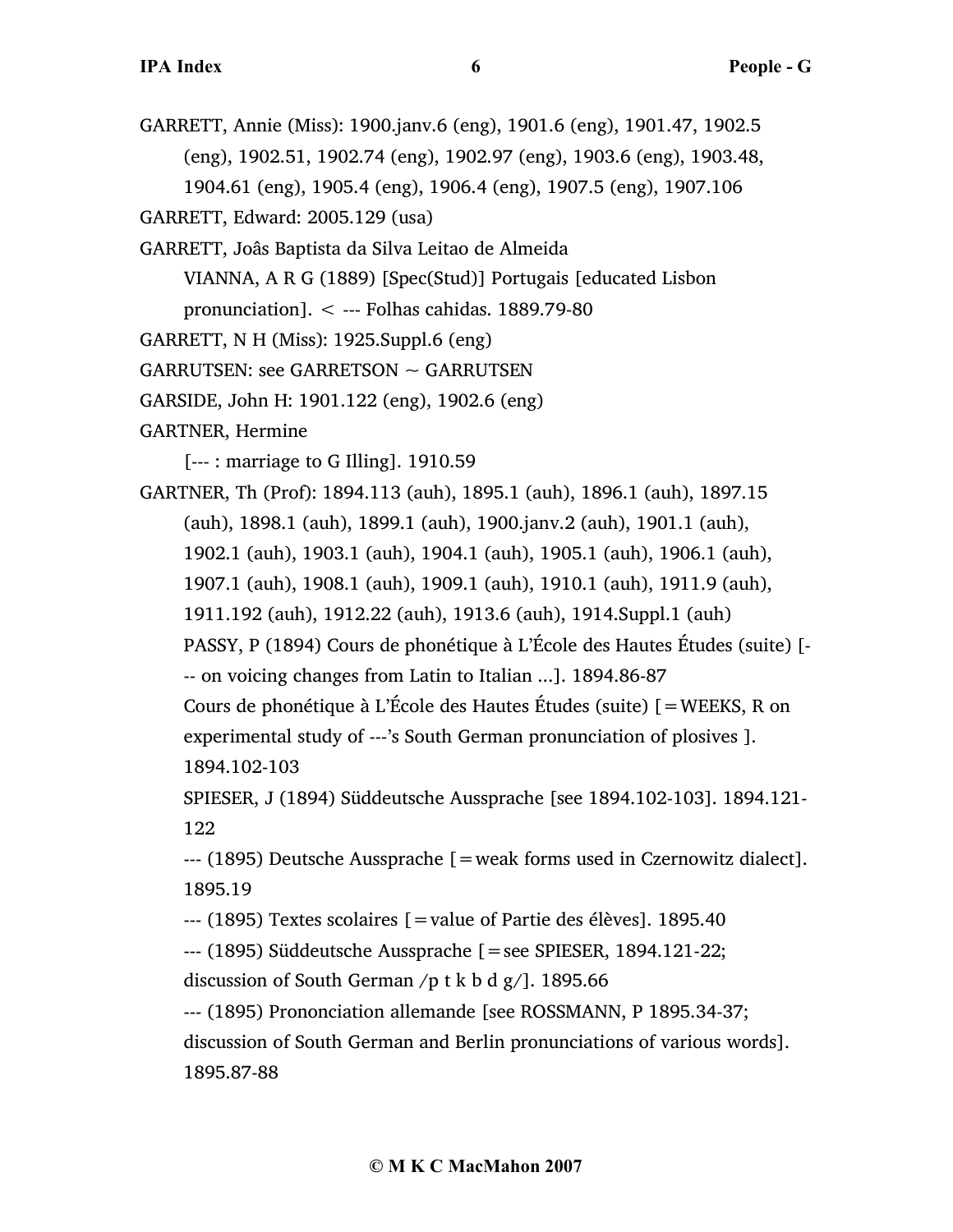--- (1895) Zur Schreibungsfreiheit im MF 1895.99-101; 1895.116-17;

1895.167-168

--- (1895) [Q&A: German (Q) - pronunciation of VIËTOR]. 1895.109

--- (1895) Deutsche Umgangssprache [=comment on VIËTOR, W 1895.88]. 1895.117-118

--- (1896) Leçons de choses [see JUBIN, A 1896.41-42; Comm: P Passy]. 1896.88-89

--- (1896) [Spec] Ruthénien de Czernowitz. StJ. 1896.182-183

--- (1896) [Spec] Patois juif-allemand de Czernowitz. StJ. 1896.183

--- (1896) [Spec] Roumain de Czernowitz. StJ. 1896.183

- --- (1896) [Spec] Patois allemand de Vienne (Autriche). StJ. 1896.228
- --- (1899) Deutsche Mustersprache 1899.56

--- (1900) bɪt…ə - bi…tə. 1900.26-27

[--- : daughter's marriage to G Illing]. 1910.59

GARTON, C H: 1907.53 (eng), 1908.7 (eng)

GARVIN, L a S (Mrs): 1910.31 (aus), 1911.39 (aus), 1912.55 (aus)

GARY, A (Rev): 1886.Oct.[3] (fra), 1887.Feb.[1] (fra), 1888.janv.26/2 (fra),

1889.4 (fra), 1890.4 (fra)

GASCA, Vicente Antonio: 1906.77 (spa), 1906.94 (spa), 1907.19 (spa), 1908.19 (spa), 1909.21 (spa), 1910.20 (spa), 1911.94 (spa), 1912.43 (spa), 1913.27 (spa), 1914.Suppl.18 (spa)

GASCH, Max: 1888.Feb.73/9 (eng), 1889.4 (eng), 1889.66

GĄSIOROWSKI, Piotr

--- & LEW, Robert (1992) [Rev] KATAMBA, Francis (1989) An Introduction to Phonology. Longman: Harlow. 1992.70-72

GASKIN, E A L: 1930.21 (sni), 1932.23 (sni), 1932.48 (eng), 1934.30 (eng), 1938.78 (nig)

GASKIN, E P: 1901.121 (eng), 1902.6 (eng), 1902.51, 1903.23 (eng), 1904.6 (eng), 1905.5 (eng), 1906.6 (eng), 1907.7 (eng), 1908.7 (eng), 1909.7 (eng)

GASMAN, Elly: see GASSMANN  $\sim$  GASMANN, Elly

GASPARY, A: 1888.Dec.489/89 (ger), 1889.4 (ger), 1889.18, 1890.4 (ger), 1890.50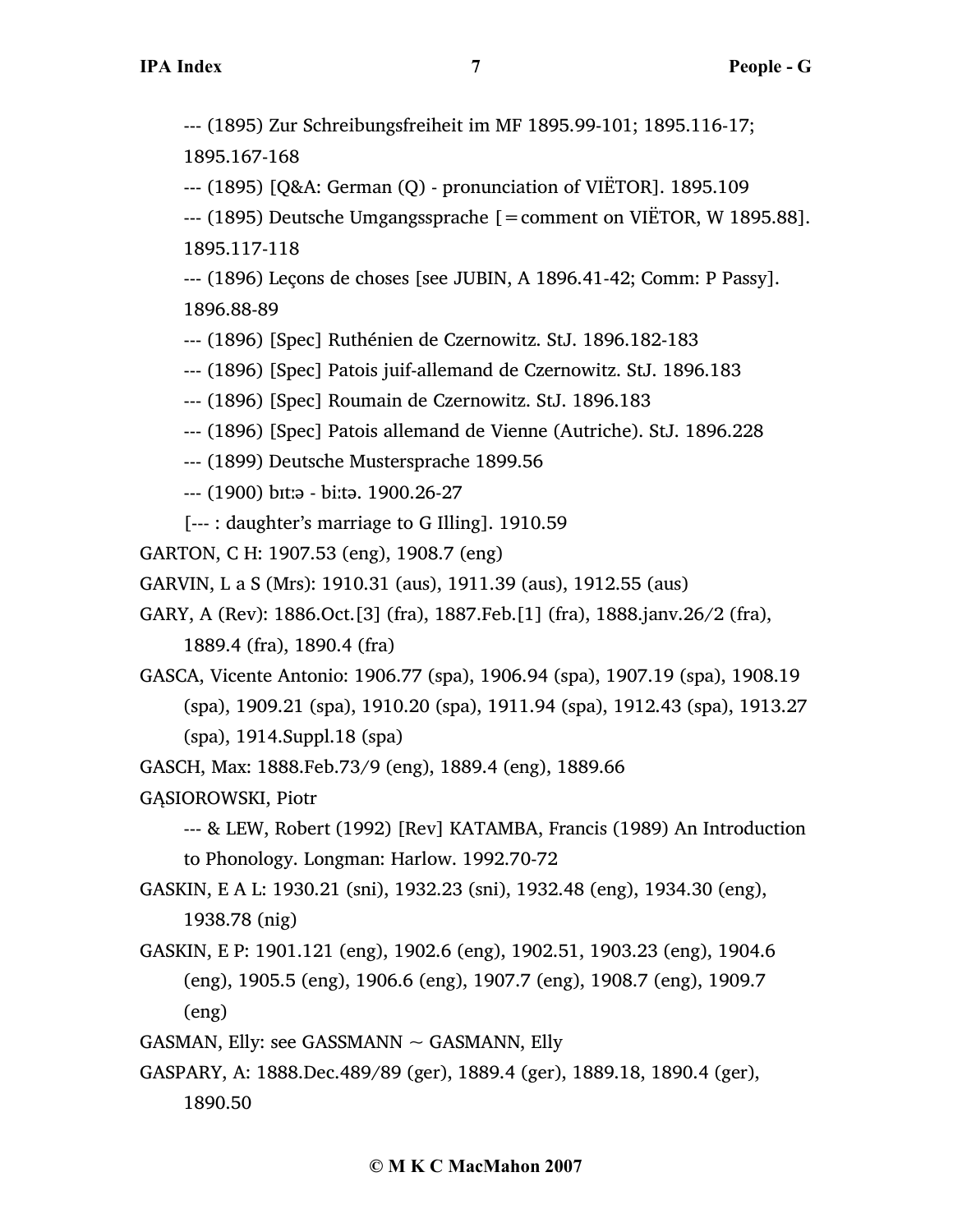- GASPERINI, G (Dr): 1896.135 (auh), 1897.25 (auh), 1897.51
- GASSIWORKS, Martin (Miss): 1913.86 (eng), 1914.Suppl.7 (eng)
- GASSMANN, Alma (Mlle): 1906.2 (fra), 1906.3 (fra), 1906.30, 1907.3 (fra),
	- 1908.3 (fra), 1909.3 (fra), 1910.3 (fra), 1911.11 (fra), 1912.23 (fra),

1913.8 (fra), 1914.Suppl.2 (fra)

- GASSMANN  $\sim$  GASMANN, Elly (Mlle): 1902.98 (fra), 1903.3 (fra), 1904.3 (fra), 1904.34 (fra), 1904.126 (den), 1905.14 (den), 1906.17 (den), 1907.20 (den), 1908.21 (den), 1909.22 (den), 1910.22 (den), 1911.30 (den), 1912.45 (den), 1913.29 (den), 1914.Suppl.20 (den)
- GASSMANN, F (Dr): 1930.60 (eng), 1932.14 (eng), 1932.48 (swi), 1934.32 (swi), 1936.38 (swi), 1938.33 (swi), 1944.19
- GASTEIZ: see VICTORIA-GASTEIZ
- GATCHELL, Th: 1896.147 (eng), 1897.18 (eng), 1897.51, 1897.94 (eng), 1898.4 (eng), 1898.35
- GATEFF, Anne (Mrs): 1988 (fra) [IPA-Rec]
- GATENBY, E V

LEWIS, J W (1965) [Rev] HORNBY, A S, --- & WAKEFIELD, H (1963) The Advanced Learner's Dictionary of Current English. 2nd ed. London: Oxford University Press. 1965.14-15

- GATES, J T: 1934.114 (eng), 1936.35 (eng), 1937.janv-mars.82 (bel), 1938.33 (bel), 1939.18 (eng), 1945.18 (eng), 1946.11 (eng), 1947.35 (eng), 1949.8 (eng), 1952.Suppl.iii (eng), 1955.Suppl.iii (eng), 1961.Suppl.iii (eng), 1968.23 (eng), 1972.Suppl.12 (eng), 1975.Suppl.16 (eng), 1978.Suppl.17 (eng), 1981.Suppl.17 (eng), 1990.ii.58 (eng), 1994.49 (eng), 1998.125 (eng), 2000.115 (eng)
- GATESHILL, D (Miss): 1937.78 (eng), 1938.32 (eng), 1942.11
- GATO: see ORTEGA GATO
- GAUDET: see DONOHUE-GAUDET
- GAUDIN: see GRUCHY GAUDIN
- GAUFFIN, Axel: 1895.202 (swe), 1896.14 (swe), 1897.30 (swe), 1897.52
- GAUFINEZ, Eug (Dr): 1896.135 (ger), 1897.21 (ger), 1898.7 (ger), 1899.8 (ger), 1900.janv.10 (ger), 1901.10 (ger), 1902.9 (ger), 1903.9 (ger), 1904.8 (ger), 1905.8 (ger), 1906.11 (ger)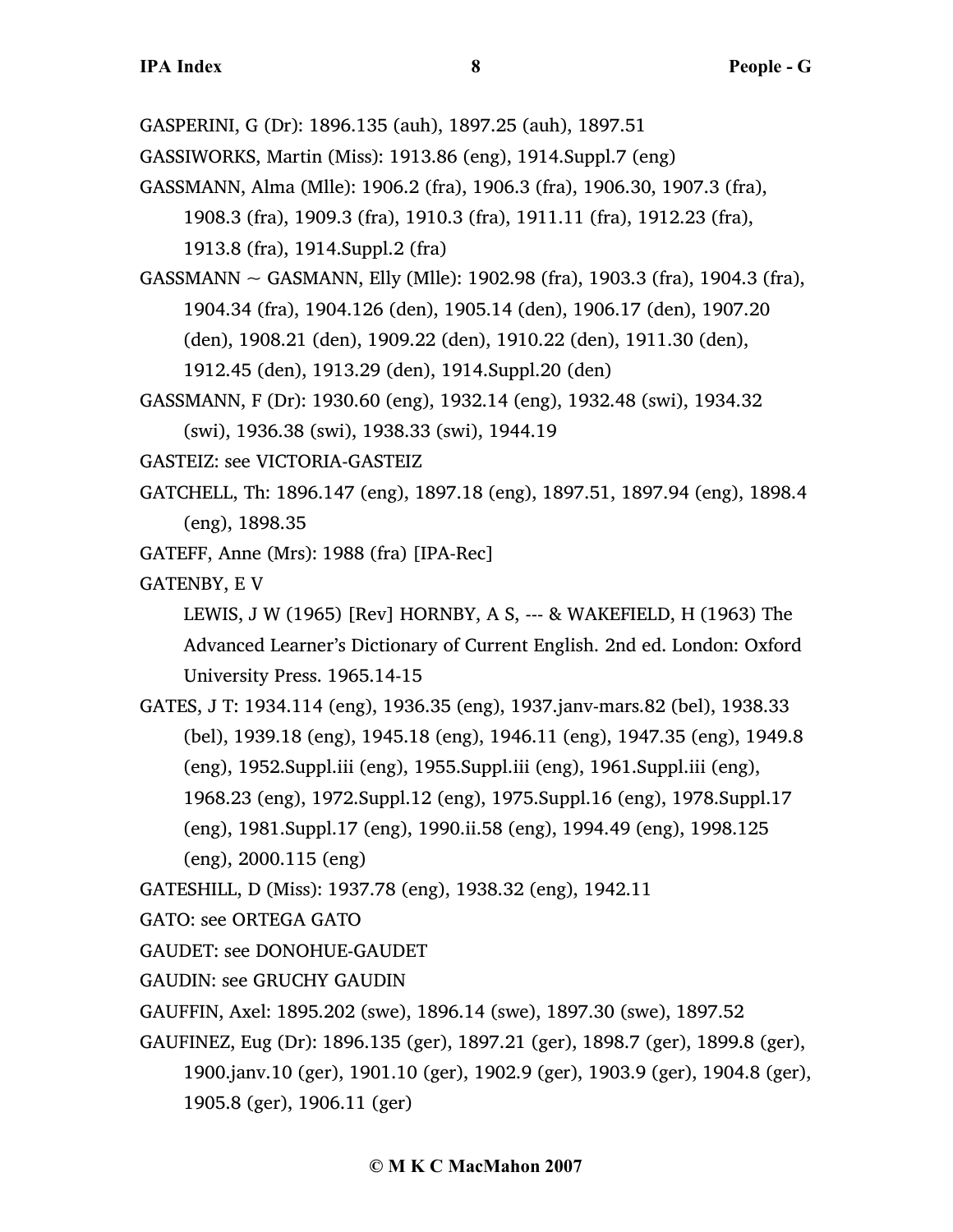GAUFRÈS, [ ]

Association nationale pour la réforme de l'enseignement secondaire [founded; list of Office-Bearers]. 1890.18-19

- GAUGER, Irma (Frl): 1911.21 (ger), 1911.163 (ger), 1912.36 (ger), 1913.20 (ger)
- GAUHE, E (Miss): 1912.118 (eng), 1913.12 (eng), 1913.66 (eng), 1913.89 (ger), 1914.Suppl.13 (ger)

GAULARD, [ ]

[Elections to the Conseil Supérieur de l'Instruction Publique de France.] 1888.May.208/40

GAULON, Ch: 1893.85 (fra), 1894.2 (fra), 1895.2 (fra), 1896.3 (fra), 1896.35, 1897.16 (fra), 1897.51, 1898.3 (fra), 1899.3 (fra), 1900.janv.2 (fra), 1900.févr-mars.19, 1901.3 (fra), 1901.47, 1906.30 (fra), 1907.3 (fra), 1908.3 (fra), 1909.3 (fra), 1910.3 (fra)

GAUNTLETT, G Edward L: 1904.157 (jap), 1905.21 (jap), 1905.27, 1906.25 (jap), 1907.28 (jap), 1908.28 (jap), 1909.32 (jap), 1910.31 (jap)

HAROUEL, J (1905) [Rev] --- (1905) English Phonetics. Tokio. 1905.88 GAUTHERON, A: 1902.34 (fra), 1903.3 (fra), 1903.48

GAUTHEY-DES-GOUTTES, [ ]

GUNDLACH, A (1895) Französischer Ferienkurs in Frankfurt am Main [3- 15 January 1895 ... participants included --- ]. 1895.59-63

GAUTHIER, Théofile

DE GROT, (1897) [Spec(Stud)] Français. Premier sourire de printemps < ... 1897.88-89

GAUTSCH, [ ] von

KLINGHARDT, H (1888) [Official attitudes to the phonetic method in Austria, Berlin, Dresden]. 1888.Nov.459/83

GAVA, Gianfranco: 1972.Suppl.6 (ita), 1975.Suppl.9 (ita), 1978.Suppl.10 (ita), 1981.Suppl.10 (ita), 1990.ii.58 (ita), 1994.49 (ita), 1998.125 (ita)

GAVARRET, [ ]

[Composition of Conseil Supérieur de l'Instruction Publique de France.] 1888.July.319/55

GAVILLET, Antoine: 1898.129 (fra)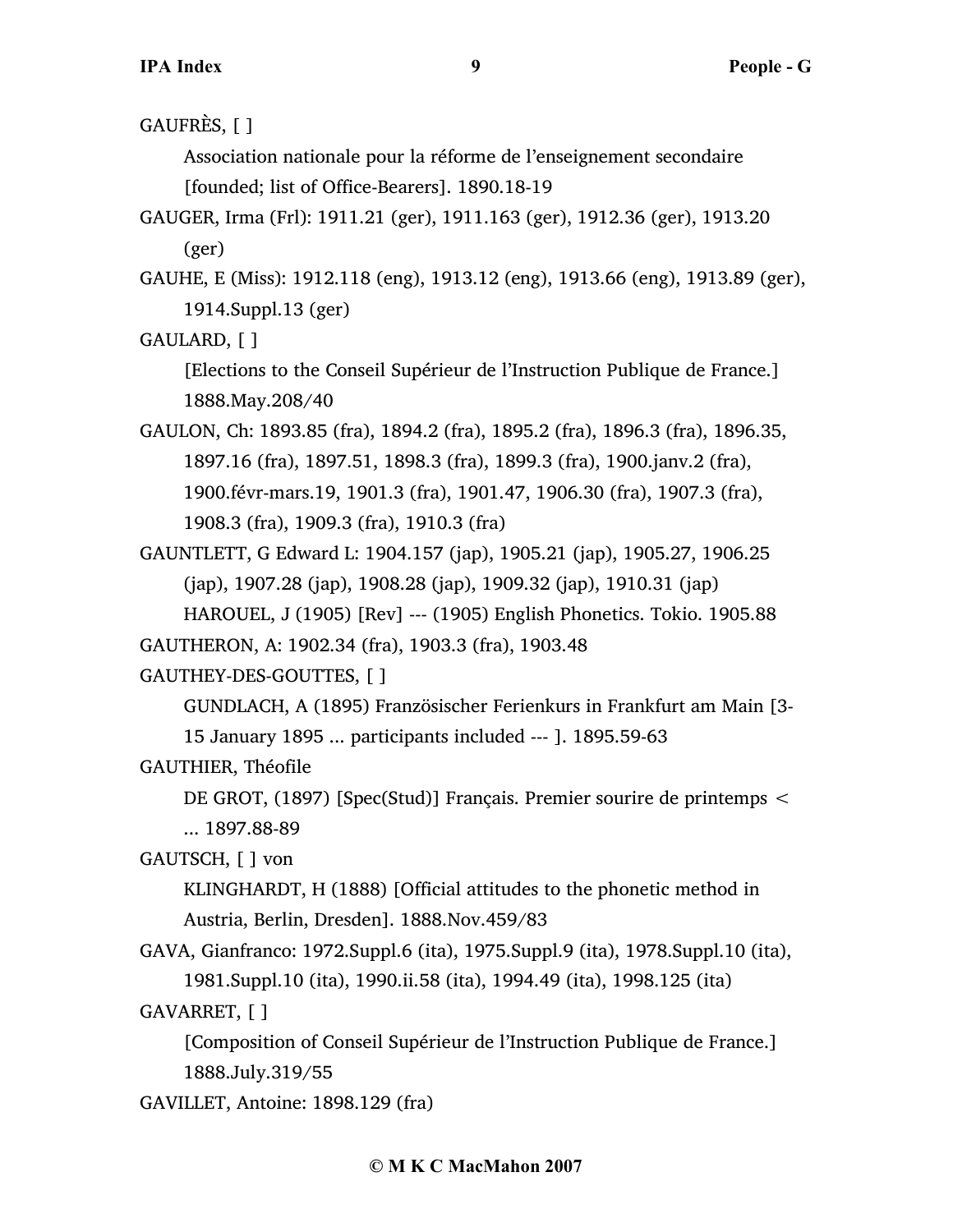GAWRONSKA, [ ] (Mlle): IPA exam result (French). 1911.160

GAY, Juan: 1905.106 (chl), 1906.24 (chl), 1907.27 (chl), 1908.27 (chl)

GAYE, P: 1954.15 (fra), 1955.Suppl.ii (fra), 1961.24 (fra), 1961.Suppl.ii (fra)

GAYET-PASSY, Daphne (Mme): 1976.96 (fra), 1978.Suppl.5 (fra), 1981.Suppl.5

(fra), 1990.ii.58 (fra), 1994.49 (fra), 1998.125 (fra), 2000.115 (fra)

GAYLORD, Alexandra H (Dr): 1981.Suppl.12 (net), 1990.ii.58 (net), 1994.49-50 (net), 1998.125 (net), 2000.115 (eng), 2005.128 (eng)

[Death of] --- . 2005.262

GAYLORD, Harry

ESLING, John H & --- (1993) Computer codes for phonetic symbols. 1993.83-97

GEACH, E (Miss): 1905.26 (eng), 1906.4 (eng), 1907.5 (eng), 1908.5 (eng), 1909.4 (eng)

GEBETHNER: see KRAKOW

GEDDES, James, Jr (Prof): 1895.53 (usa), 1895.78, 1896.16 (usa), 1896.35, 1897.33 (usa), 1898.20 (usa), 1899.20 (usa), 1900.janv.21 (usa), 1901.22 (usa), 1902.20 (usa), 1903.20 (usa), 1904.18 (usa), 1905.18 (usa), 1905.94 (usa), 1906.21 (usa), 1907.24 (usa), 1908.24 (usa), 1909.26 (usa), 1910.25 (usa), 1911.33 (usa), 1912.49 (usa), 1913.33 (usa), 1914.Suppl.23 (usa), 1925.Suppl.6 (usa), 1930.18 (usa), 1932.21 (usa), 1934.36 (usa), 1936.41 (usa), 1938.36 (usa)

--- (1897) L'étude des langues modernes à Boston, Massachusetts (Etas Unis d'Amérique). 1897.143-145

--- (1898) L'étude des langues modernes à Boston, Massachusetts (États Unis d'Amérique) (deuxième article). 1898.114-116

PASSY, P (1899) [Extract from article by --- on IPA notation (see P Passy, 1899.54)]. 1899.67

--- (1899) L'étude des langues modernes à Boston, Massachusetts (États Unis d'Amérique) (troisième article). 1899.115-117

--- (1901) L'étude des langues modernes à Boston, Massachusetts (États Unis d'Amérique) (quatrième article). 1901.26-27

--- (1901) L'étude des langues modernes à Boston, Massachusetts (États Unis d'Amérique) (quatrième article, suite). 1901.32-34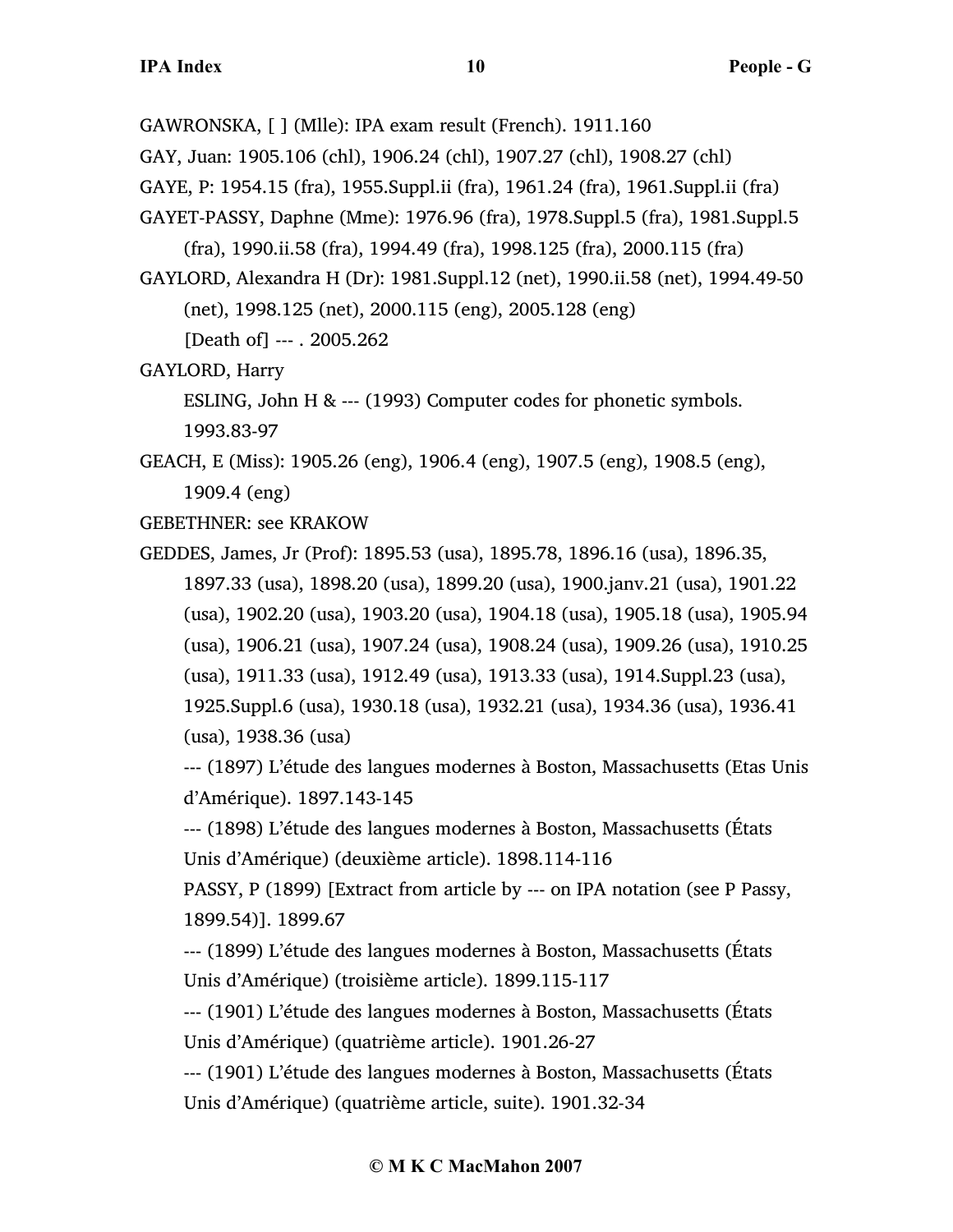[Election results]. 1908.29-30

[--- : appointed Chevalier de la Couronne d'Italie]. 1908.131

[Membership of Council 1908]. Exposé des Principes (1908). 1908.Suppl.2- 3

PASSY, P (1909) Avis de nos conseillers  $[=(i)$  DJ proposed as Assistant Secretary of the af (ii) 'scientific supplement' proposed (iii) future of Partie des élèves (iv) phonetics exams (v) advanced certificate (vi) alphabet]. 1909.44-47, 74-76, 77-79, 97-101

[--- : lectures on English and French phonetics, Boston University.] 1910.161

```
--- & JONES, D (1940) Charles Hall Grandgent [= obituary]. 1940.2-3
GEDENOF, M: 1912.134 (rus), 1913.32 (rus), 1914.Suppl.23 (rus)
GEELMUYDEN, Kaja (Frk): 1894.101 (nor), 1895.11 (nor), 1896.13 (nor),
```
1897.29 (nor), 1898.17 (nor), 1898.36, 1899.18 (nor), 1899.35 GEFLE

```
[F Palmgren: appointment, Collège de Gefle]. 1893.66
GEGERFELTZ, Hildur von (Miss): 1914.Suppl.21 (swe)
```
GEIJER, P A

[Report of Nordiska Filologmötet, Stockholm, August 1886: ... --- on inorganic sounds in French]. 1886.Sept.[4]

[Publications Received]. 1891.117-118

GEIR ZOËGA: see ZOEGA ~ ZOËGA

```
GEISE, F: 1889.17 (ger), 1889.73 (ger), 1890.4 (ger), 1891.5 (ger), 1892.4 (ger),
```
1893.4 (ger), 1894.4 (ger), 1894.26, 1895.5 (ger), 1895.33

GEISLER, Horst Wolfram

TRIM, J L M (1957) [Spec(Stud)] Deutsch.  $\lt$  --- Die liebe Augustin. 1957.25

GEISS, Ernst (Prof): 1908.41 (ger), 1908.122, 1909.14 (ger), 1910.14 (ger),

1911.21 (ger), 1912.36 (ger), 1913.20 (ger), 1914.Suppl.13 (ger), 1933.87

(ger), 1934.31 (ger), 1935.58 (ger), 1936.37 (ger), 1938.33 (ger)

GEISSEL, [ ] (Mlle): 1905.21 (ger), 1905.94

GEISSLER, Volker: 1994.50 (ger), 1998.125 (ger)

GELFER, Carole: 2000.115 (usa)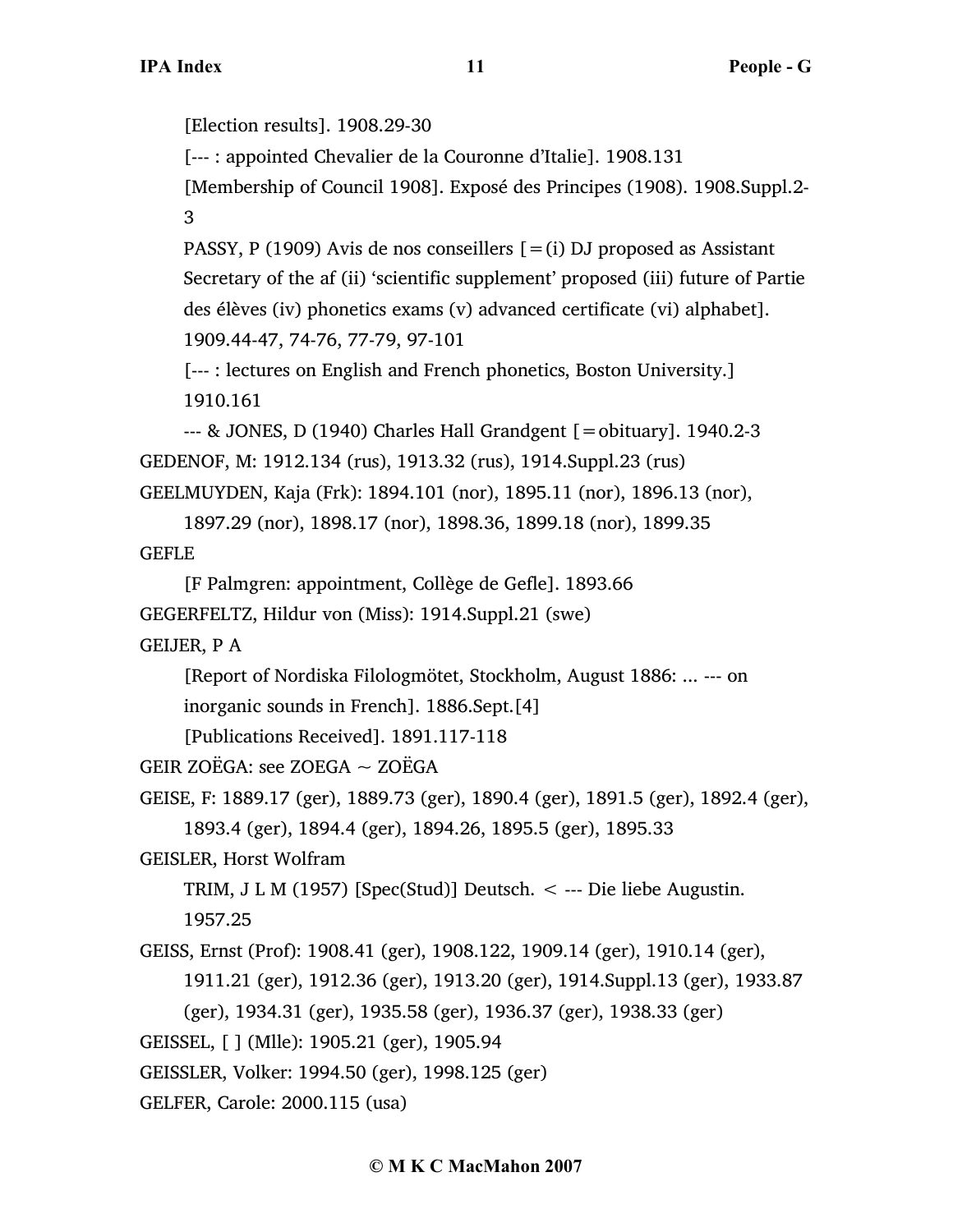GÉLINAS-CHEBAT, Claire: 2005.125 (can)

GELLER, Erich: 1899.82 (ger), 1900.janv.10 (ger), 1900.févr-mars.19, 1901.10 (ger), 1901.47

GELOT, [ ] (Mlle)

PASSY, P (1886) [Editorial: ... use of phonetic notation in schools, Paris, by --- ...].1886.Oct.[1]

GEMELLI, Agostino

JONES, S (1936) [Rev] --- & PASTORI, G (1934) L'Analisi elettroacustica del linguaggio. Milano: Società Editrice 'Vita e Pensiero'. 1936.13-14

```
GEMMELL, J M: 1939.37 (sco), 1941.28 (sco)
```
GEMZØE, H: 1892.129 (den), 1893.8 (den), 1894.10 (den), 1895.10 (den), 1896.12 (den), 1897.28 (den), 1898.15 (den), 1899.16 (den), 1900.janv.17 (den), 1901.18 (den), 1902.16 (den), 1903.16 (den), 1904.14 (den), 1905.14 (den), 1906.17 (den), 1907.20 (den), 1908.21 (den), 1909.22 (den)

PASSY, P (1892) Congrès philologique scandinave [4de Nordiska

Filologmötet, Copenhagen, 18-21 July 1892]. 1892.118-121

PASSY, P (1896) Nouveaux témoignages [=use of the phonetic method in

Denmark for teaching French: ... ---]. 1896.177

### GENAST, Eduard

MENZERATH, P (1938) [Spec(Stud)] Deutsch. Enge Lautschrift. Schillers Vortrag < --- Aus dem Tagebuch eines alten Schauspielers, 1862. 1938.52- 53

GENÉVRIER, P: 1930.10 (fra), 1932.13 (fra), 1934.28 (fra)

PASSY, P (1928) [Rev] --- (1927) Précis de phonétique comparée française et anglaise et manuel de prononciation française à l'usage des étudiants anglo-saxons. Paris: H Didier. 1928.36

[Vacation courses, Summer 1929: ... Poitiers, --- ]. 1929.20

[Vacation course, Summer 1930: ... Tours, --- , descriptive phonetics]. 1930.41

GENNAES, S Börje af: 1891.29 (swe)

GENTHE, Arnold (Dr): 1896.147 (usa), 1897.33 (usa), 1897.52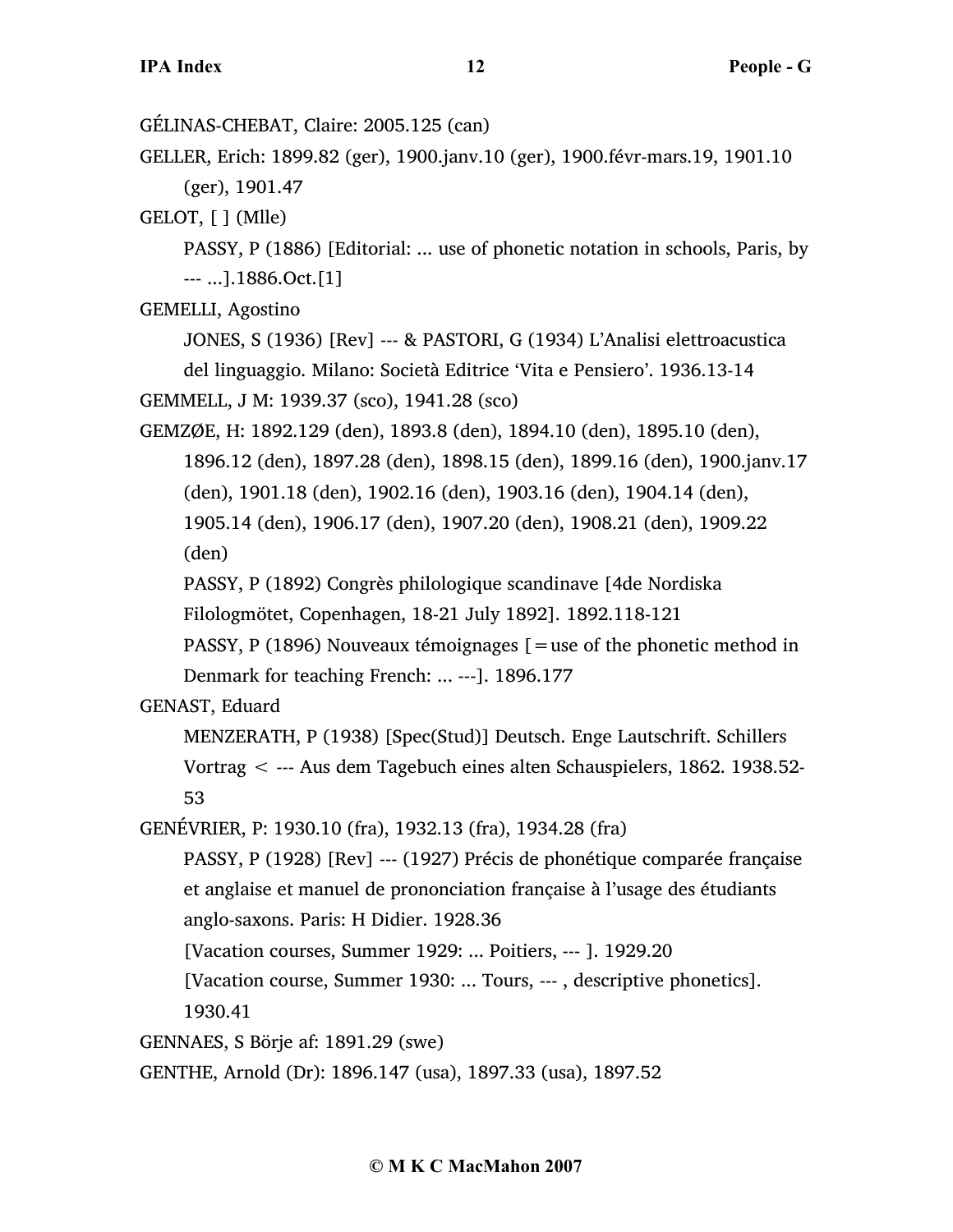GENTHE, S iegfried (Dr): 1893.97 (ger), 1894.4 (ger), 1894.26, 1895.5 (ger), 1896.6 (ger), 1897.21 (ger), 1897.50 (ger), 1898.7 (ger), 1898.35  $-$ -- (1893) Prononciation espagnole  $\beta$  = remarks on transcription used by SAROÏHANDY, J in review of LENZ, R]. 1893.166-167. Comm: P Passy ARAUJO, F (1894) Prononciation espagnole [=reply to --- ]. 1894.30 ESCRICHE Y MIEG, T (1894) Prononciation espagnole  $[=$  comments on  $--$ ]. 1894.30-33

--- (1895) Der natürliche Vokal der indo-arischen Sprachen 1895.169-172 --- (1895) Deutsches (R) [see also SPIESER, J 1895.155-158]. 1895.187- 188

SPIESER, J (1895) Deutsches (R) [=see --- 1895.187-188]. 1895.211-213

--- (1895) [Spec] Hindoustanie (Urdu de l'Inde du nord). StJ. 1895.217

--- (1895) [Spec] Persan. StJ. 1895.217

KLINGHARDT, H (1896) Deutsches (R) [see --- 1895.155-158]. 1896.24-26 --- (1896) [Corrections to list of names in PHIPSON, E A 1895.206-208]. 1896.57

--- (1896) Deutsches (R) [see KLINGHARDT, H v 1896.24-26]. 1896.74 GENTNER, Irma (Mlle): 1912.36 (ger), 1912.94

GENTNER, M (Frl): 1900.122 (ger), 1901.10 (ger), 1902.9 (ger), 1903.9 (ger), 1904.8 (ger), 1905.8 (ger), 1906.11 (ger), 1907.12 (ger), 1908.13 (ger), 1909.14 (ger), 1910.14 (ger), 1911.21 (ger)

GENTSCH, E (Dr): 1891.121 (ger), 1892.4 (ger), 1893.4 (ger), 1894.4 (ger), 1894.26, 1895.5 (ger), 1895.166 (ger), 1896.6 (ger), 1897.21 (ger), 1898.7 (ger), 1898.35

GEOGHEGAN, Richard H: 1910.143 (usa), 1911.34 (usa), 1912.50 (usa),

1913.35 (usa), 1913.110 (usa), 1914.Suppl.27 (ala)

--- (1911) [Spec] Aleutian of Unalaska Island, Alaska. LP. 1911.181-182 GEORGE, Stefan

[Spec(Stud)] Deutsch. Abend < GEORGE, S. 1928.77

GEORGE V, King

WARD, I C (1930) The King's speech  $[$  = speech by King George V at the Naval Conference, London, 1930]. 1930.47-48

GEORGES, [ ] (Mlle): 1909.70 (eng), 1910.7 (eng), 1910.124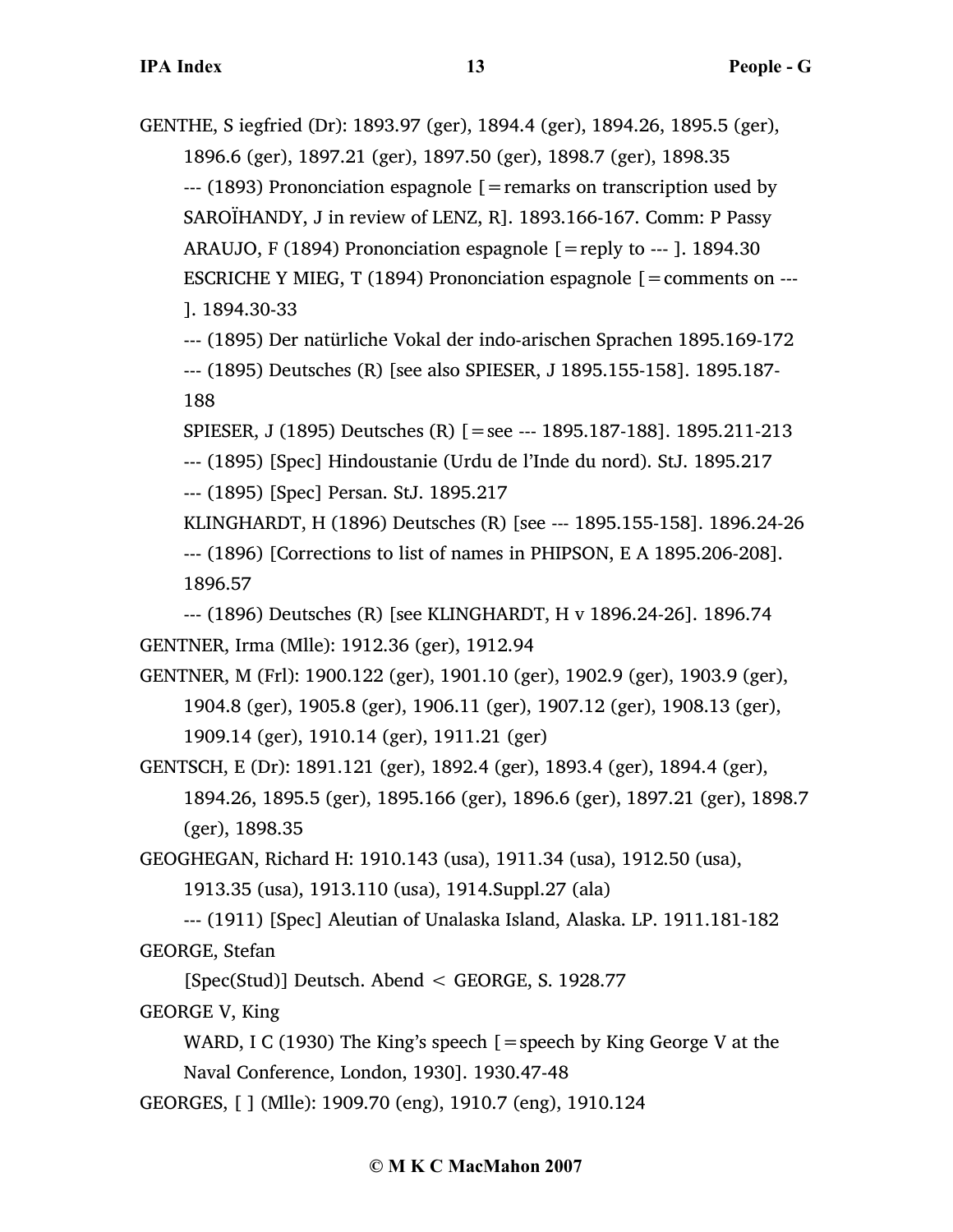GEORGESCU, Théodor: 1901.3 (fra), 1902.3(fra), 1902.51

GEORGIAN, G: 1947.35 (cub), 1949.14 (cub), 1949.31 (ven), 1952.Suppl.ix (ven), 1955.Suppl.x (ven), 1961.Suppl.xii (ven), 1962.21 (ven)

GEORGOULOPOULOS, Alexander: 1930.17 (gre)

GEORGOUNTZOU, Anastasia (Dr): 1994.50 (gre), 1998.125 (gre), 2000.115 (gre), 2005.126 (gre)

GEPP, H M

[Appointment of native-language assistants at the University of Upsala.] 1889.26

GERALD: see FITZ-GERALD

GERBER, [ ]

KLINGHARDT, H (1888) Der Dritte Deutsche Neuphilologentag [Dresden, 28 September-1 October 1888]. 1888.Nov.458/82

GERBER, A (Prof): 1892.89 (ger), 1893.12 (usa)

- GERBER, F: 1911.163 (swi), 1912.42 (swi), 1913.26 (swi), 1914.Suppl.17 (swi)
- GERBER, Th (Dr): 1892.89 (ger), 1892.130 (eng), 1893.3 (eng), 1893.42 (eng),
	- 1893.146 (ger), 1894.3 (eng), 1894.26
- GERBES, N: 1911.162 (ger), 1912.36 (ger), 1913.20 (ger), 1914.Suppl.13 (ger)

GERBETH, A: 1928.64 (ger), 1930.14 (ger), 1932.16 (ger)

GERBIS, [ ] (Mlle): 1900.126 (fra), 1901.3 (fra), 1902.3 (fra), 1902.51

GERHARD, Robert H (Prof): 1939.58 (jap), 1943.29 (usa), 1945.18 (usa),

1947.20 (jap), 1949.15 (jap), 1951.51 (jap), 1952.Suppl.xi (jap),

1955.Suppl.xii (jap), 1961.Suppl.xiv (jap), [death] 1963.39

--- (1939) [Spec] Japanese. NWS. 1939.68-79

--- (1941) [Spec] Japanese (Northern dialect) [average educated speech;

inf= [ ] Okamoto]. The Dog and His Bone. 1941.19-20

EMSLEY, B & SHOHARA, J (1955) [Rev] --- (1954) General American

Pronunciation: a phonetic reader for Japanese students. Tokyo: Sanseido. 1955.12-13

--- (1956) Phonetic Society of Japan [30th anniversary celebrations].

1956.14-15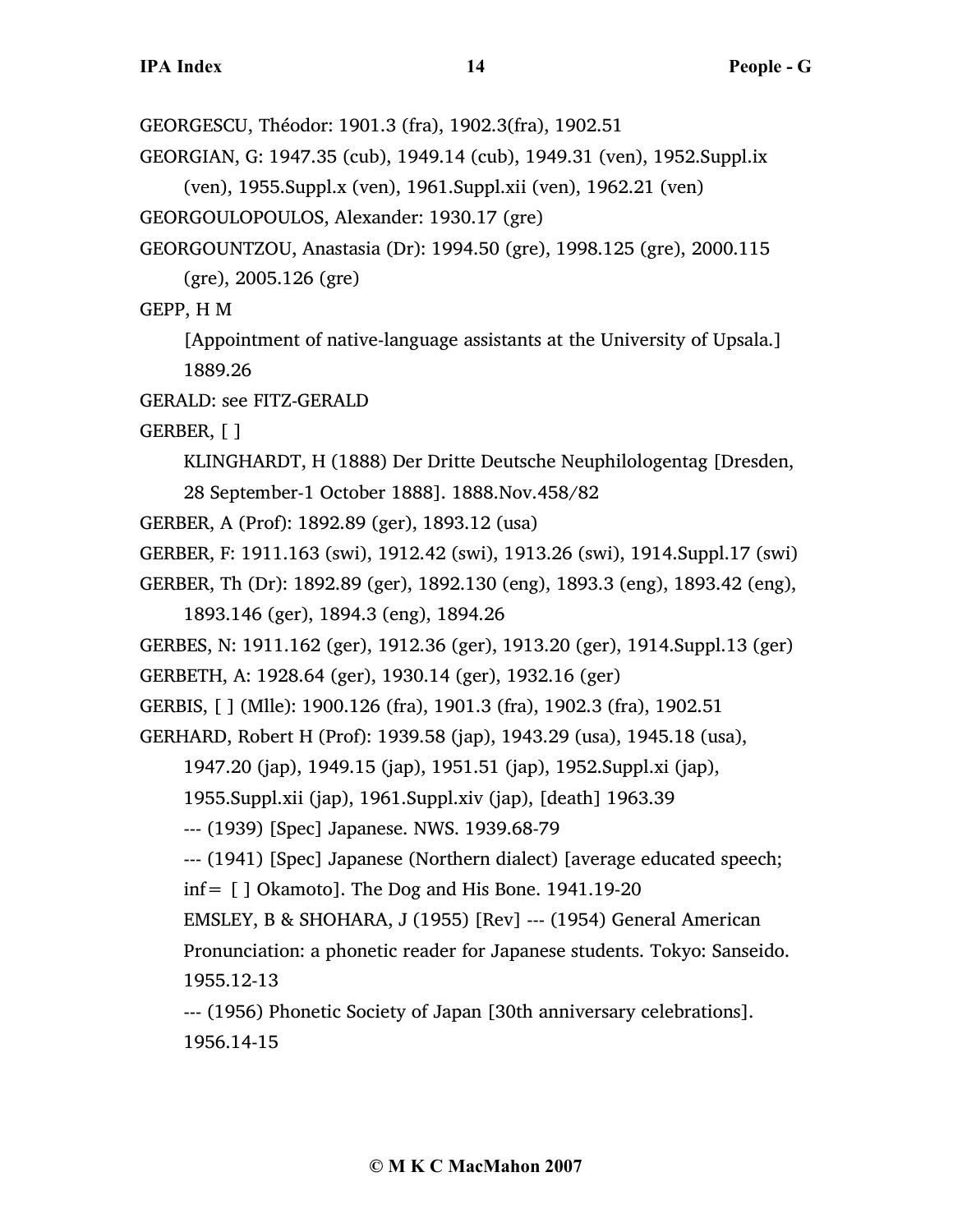GERHARZ, J W F: 1932.70 (chn), 1934.40 (chn), 1936.44 (chn), 1936.70, 1952.48 (for), 1953.26, 1953.45 (for), 1955.Suppl.xi (for), 1961.Suppl.xiii (for)

GERIG, John L (Prof): 1905.45 (fra), 1905.94 (usa), 1906.22 (usa), 1906.70 (usa), 1907.24 (usa), 1908.25 (usa), 1909.27 (usa)

GERLACH, Walter

--- (1928) [Spec(Stud)] Deutsch. Das wohlfeile Mittagseßen < HEBEL, J P. [See also 1930.69-70 for an Italian version.] 1928.9-10

--- (1929) [Spec(Stud)] Deutsch. Der Fuchs und die Gänse < GRIMM, J & GRIMM, W. 1929.7-8

GERLICH, [ ]: 1904.8 (ger), 1904.60, 1905.8 (ger), 1906.11 (ger), 1907.12 (ger), 1907.54 (ger), 1908.13 (ger), 1909.14 (ger), 1910.14 (ger), 1911.21 (ger), 1912.36 (ger), 1913.20 (ger)

GERMAN, M (Miss): 1907.90 (eng), 1908.7 (eng), 1909.7 (eng), 1910.7 (eng), 1910.167 (auh), 1911.25 (auh), 1912.40 (auh), 1912.94

GERMER, Rudolf (Prof): 1960.19 (brd), 1961.Suppl.v (brd), 1966.18 (brd) ILES, L A (1963) [Rev] PRING, J T & --- (1962) A New English Phonetic Reader. With intonation marks. Dortmund: Verlag Lambert Lensing. 1963.18

GERMS, [ ] (Mlle): 1900.févr-mars.18 (fra), 1901.3 (fra), 1902.3 (fra), 1902.51 GERNS, K (Mlle): 1905.21 (ger)

GERŠIĆ, Slavko

--- (1972) Suggestions for a golfball typing-head with phonetic symbols. 1972.40-47

JASSEM, W (1972) [Rev] --- (1971) Mathematisch-statistische

Untersuchungen zur phonetischen Variabilität, am Beispiel von

Mundartaufnahmen aus der Batschka. Göppingen: Alfred Kümmerle 1972.81-83

GERSTÄCKER, Friedrich

HORN, M (1911) [Rev] SAVORY, D L (1911) Germelshausen von F Gerstäcker. London: Rivington's. 1911.113

GERSTBERGER, [ ]: 1907.12 (ger), 1908.13 (ger), 1909.14 (ger), 1910.14 (ger), 1911.21 (ger), 1912.36 (ger)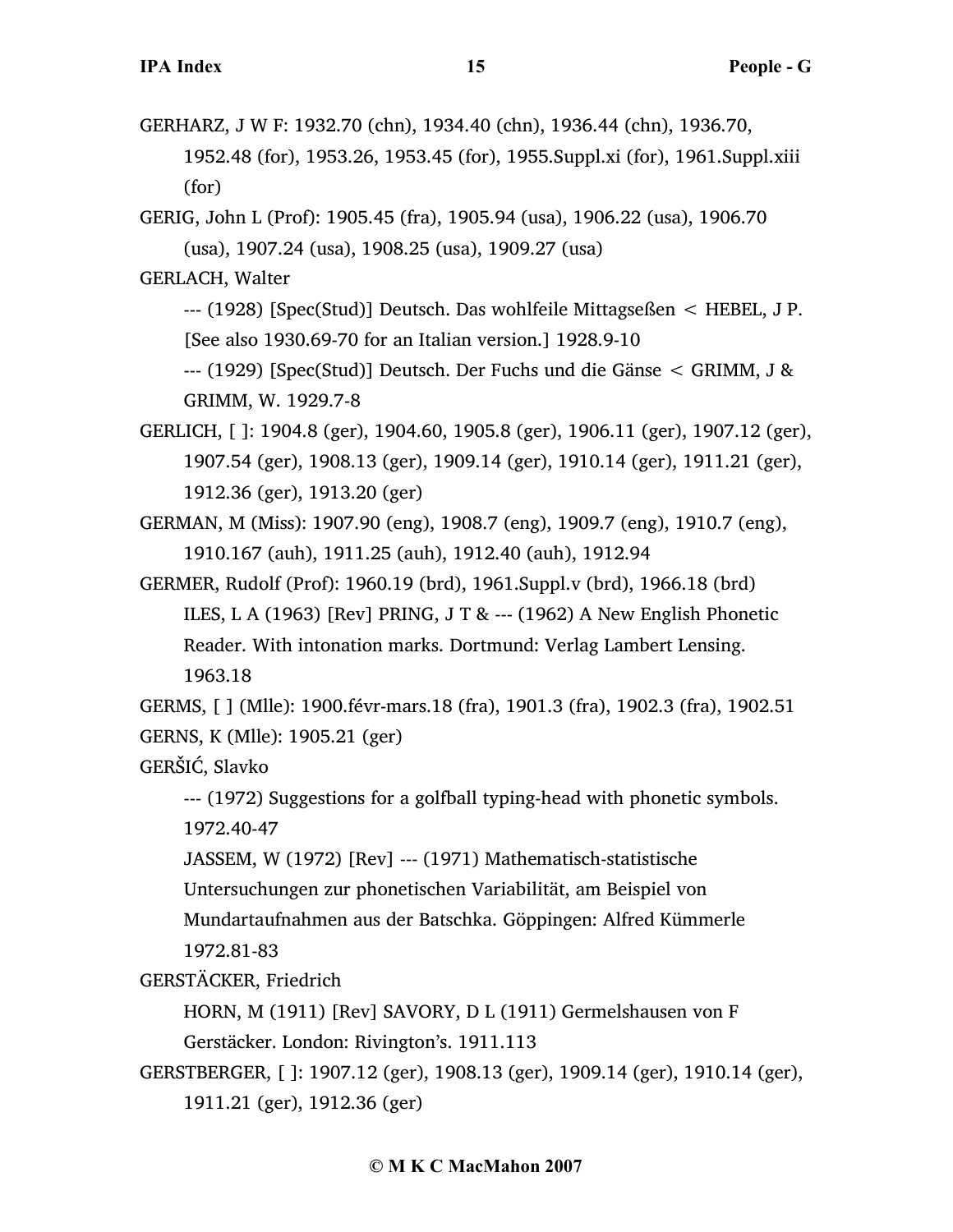GERZ, [ ]: 1910.14 (ger), [death] 1910.144

GESS, Carl: 1909.14 (ger), 1910.14 (ger), 1911.21 (ger), 1912.36 (ger), 1912.94 GESSINGER, Joachim

Announcement: History of Phonetics in the Western World [Italian-German workgroup 'HPhWW' formed by Tullio De Mauro, Federico Albano Leoni and --- ]. 1994.58-59

GETHIN, R H: 1961.Suppl.xiii (pak)

GEVORKIAN: see TER-GEVORKIAN

GEYER, Ludwig: 1903.9 (ger), 1904.8 (ger)

GHALY, M M (Prof): 1972.92 (egy), 1975.Suppl.5 (egy)

GHARPURE, Y H: 1990.ii.58 (ind), 1994.50 (ind), 1998.125 (ind)

GHISLETTI, Louis V: 1953.45 (col), 1955.Suppl.x (col)

GHOSE, Joseph: 1906.70 (ind), 1907.27 (ind), 1908.28 (ind), 1909.31 (ind),

1910.30 (ind)

GIACOSA, Giuseppe

[Spec(Stud)] Italiano. Vittorio Emanuele Secondo < GIACOSA, G. 1940.53 GIANNAKES, Kostas

JONES, D (1937) [Spec] Greek [literary modern; inf=Kostas Giannakes].

NWS. 1937.71

GIANNICO, Rodger E: 1980.82 (fra), 1981.Suppl.5 (fra)

GIBBARD, A H: 1894.85 (can), 1895.15 (can), 1895.33

GIBBON, Dafydd E (Prof): 1973.56 (brd), 1975.Suppl.6 (brd), 1981.Suppl.6

(brd), 1990.ii.58 (ger), 2000.115 (ger), 2005.126 (ger)

--- (1973) Observations on apico-labials, perception and markedness 1973.62-74

JASSEM, W & --- (1980) Re-defining English accent and stress. 1980.2-16 CONNELL, Bruce, AHOUA, Firmin & GIBBON, --- (2002) Ega [Infs=Gnaoré Grogba Marc (aged 54), from Gniguedougou, and Baze Lucien (aged 35),

from Gnama]. 2002.99-104

GIBBS, Terry: 1998.125 (usa)

GIBBON, W D: 1902.130 (eng), 1903.6 (eng), 1904.6 (eng), 1905.5 (eng),

1906.6 (eng), 1907.7 (eng), 1908.7 (eng), 1909.7 (eng)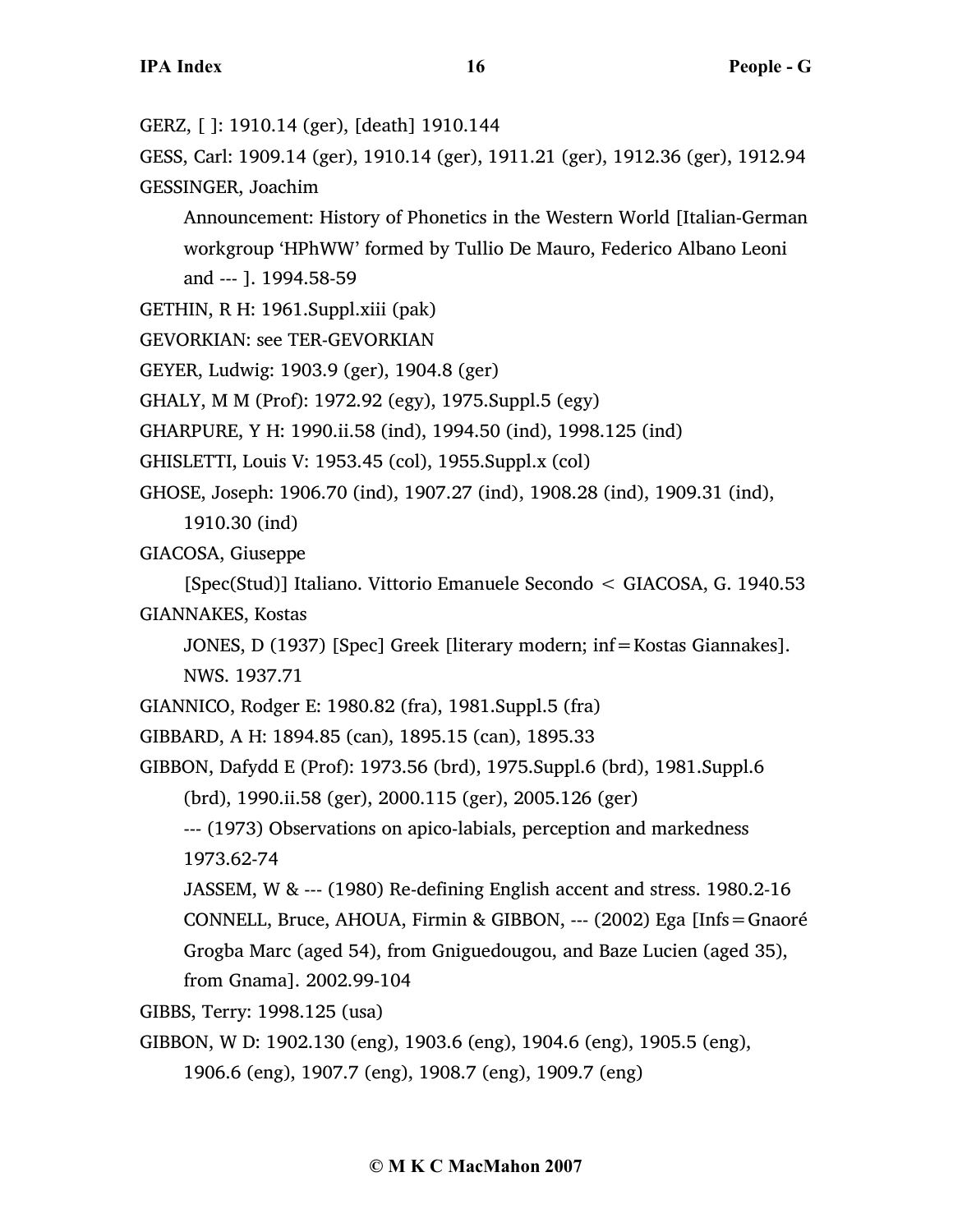GIBSON, Emilie (Mlle): 1896.3 (fra), 1897.16 (fra), 1898.3 (fra), 1899.3 (fra), 1899.99 (fra), 1900.janv.3 (fra), 1901.3 (fra), 1902.3 (fra), 1903.3 (fra), 1904.3 (fra), 1905.3 (fra), 1906.3 (fra), 1907.3 (fra), 1908.3 (fra), 1909.3 (fra)

GICK, Bryan (Dr): 1998.125 (usa), 2000.115 (can)

--- (2002) The use of ultrasound for linguistic phonetic fieldwork. 2002.113-121

GIDE, André

CHAPALLAZ, M  $(1933)$  [Spec(Stud)] Français.  $\lt$  --- La symphonie pastorale. 1933.40-41

 $[Spec(Stud)]$  Français.  $\lt$  --- Incidence. 1951.44-45

GIEBEL, C (Srta): 1930.73 (chl), 1932.23 (chl), 1934.38 (chl)

GIEBEL, Catalina (Srta): 1899.98 (chl), 1900.janv.23 (chl), 1901.24 (chl),

1902.22 (chl), 1903.21 (chl)

GIEHLER, H (Frl): 1911.21 (ger), 1912.36 (ger), 1913.20 (ger), 1913.66,

1913.88 (ger), 1914.Suppl.13 (ger)

GIERACH, E

--- (1907) [Spec] Vieux français. Les Serments de Strasbourg. 1907.75-76 GIERI, Moritz

PASSY, P (1897) [Spec] Roumanche de Prets-Heinzenberg, Oberland, Grisons. StJ [inf= --- ]. 1897.121

GIERKE, Hedwig (Mlle): 1900.37 (fra), 1900.54 (fra), 1901.3 (fra), 1901.47 GIERSING, Frederikke (Frk): 1902.145 (den), 1903.16 (den), 1904.14 (den),

1905.14 (den)

GIESE, [ ]: 1895.77 (rus), 1896.16 (rus), 1897.33 (rus), 1897.52

GIFFORD, R W: 1895.14 (usa), 1896.17 (usa), 1896.35, 1897.33 (usa), 1897.52

GIGAS, F: 1897.142 (den), 1898.15 (den), 1899.16 (den), 1900.janv.17 (den),

1901.18 (den), 1902.16 (den), 1903.16 (den), 1904.14 (den) GILBERT, John H V (Prof): 1994.50 (can), 1998.125 (can), 2000.115 (can)

GILCHRIST, C W: 1953.24 (tur), 1955.Suppl.vii (tur)

```
GILES, A: 1909.138 (aus), 1910.32 (aus), 1911.39 (aus), 1912.55 (aus), 1913.42
     (aus), 1914.Suppl.32 (aus)
```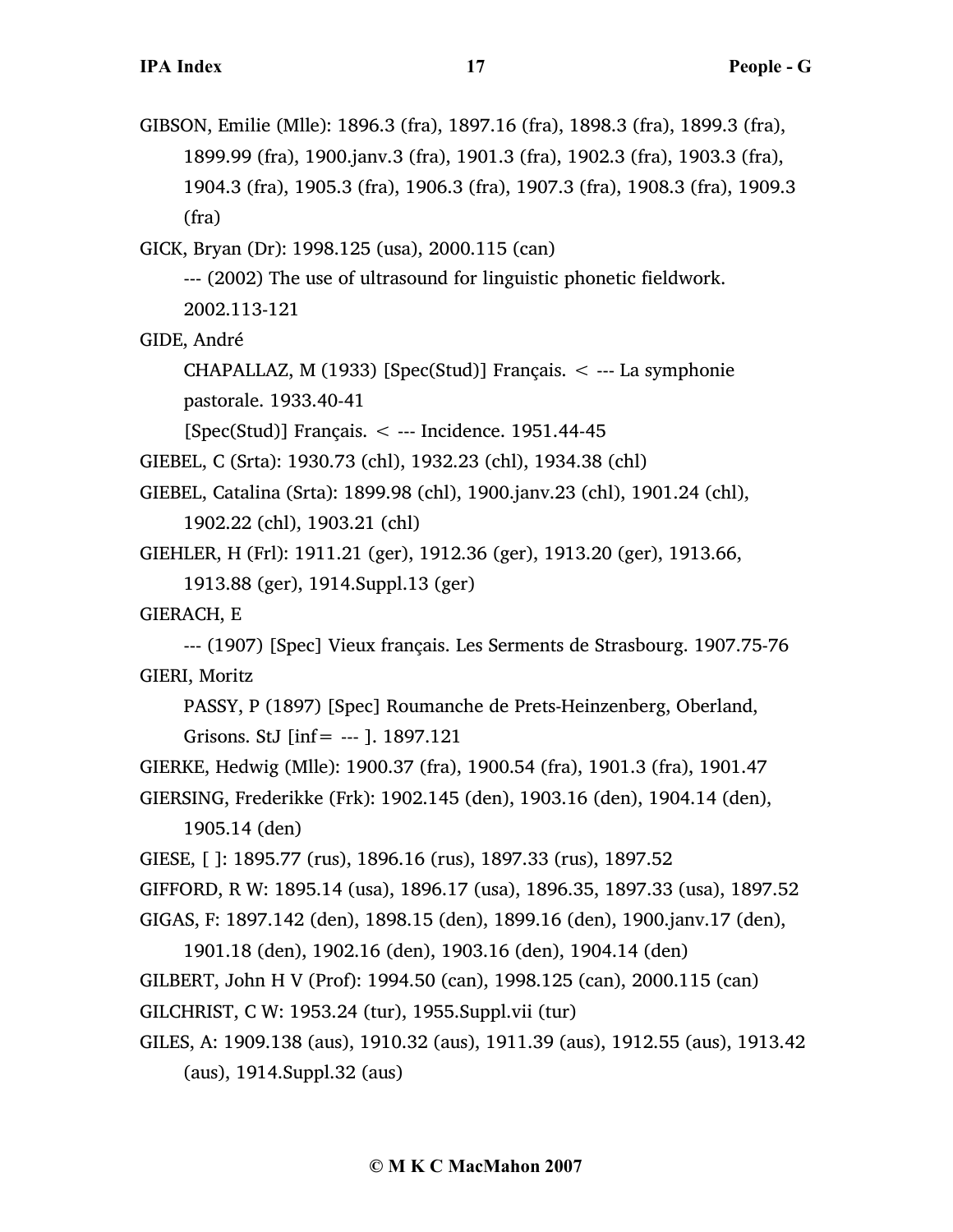- GILES, Almira Menninger (Prof Mrs): 1936.41 (usa), 1938.36 (usa), 1949.12 (usa), 1952.Suppl.vii (usa), 1953.25 (usa), 1955.Suppl.viii (usa), 1957.27 (usa), 1960.19 (usa), 1961.Suppl.x (usa), 1966.18 (usa), 1967.22
- GILET, J (Mlle): 1946.11 (fra)
- GILL, [ ] (Miss): 1905.46 (eng), 1906.7 (eng), 1907.7 (eng), 1908.7 (eng), 1909.7 (eng)
- GILL, Carol (Miss): 1975.102 (eng), 1978.Suppl.17 (sco)
- GILL, T H (Rev)
	- PASSY, P (1887) [Editorial: ... library facilities courtesy of Rev T H Gill.] 1887.April.[1]

[Discussions of English spelling reform in Paris at the English Church Institute.] 1887.Dec.412

- GILLAM, [ ] (Miss): 1914.39 (aus)
- GILLAN, Dora (Miss): IPA exam result (French). 1913.107
- GILLET, Martha: 1900.102 (ger), 1901.10 (ger), 1901.47
- GILLETTE, [ ]:Albert 1911.94 (eng), 1911.163 (eng), 1911.191 (eng), 1912.25 (eng), 1913.9 (eng), [death] 1913.66
- GILLIARD, Cécile (Mlle): IPA exam result (French). 1937.57
- GILLIE, [ ] (Miss): 1909.94 (eng), 1910.7 (eng), 1911.14 (eng), 1912.28 (eng), 1913.12 (eng), 1914.Suppl.7 (eng)
- GILLIÉRON, Jules Louis: 1894.2 (fra), 1895.3 (fra), 1896.3 (fra), 1897.16 (fra), 1898.3 (fra), 1899.1 (fra), 1900.janv.2 (fra), 1901.1 (fra), 1902.1 (fra), 1903.1 (fra), 1904.1 (fra), 1905.1 (fra), 1906.1 (fra), 1907.1 (fra), 1908.2 (fra), 1909.1 (fra), 1910.1 (fra), 1911.9 (fra), 1912.22 (fra), 1913.6 (fra), 1914.Suppl.1 (fra) PASSY, J (1891) [Rev] REVUE DES PATOIS GALLO-ROMANS (1891)
	- Recueil trimestriel publié par J Gilliéron et l'Abbé Rousselot. Paris: H Welter. 1891.76-77
- GILLOT, Victor (Dr): 1900.126 (bel), 1901.16 (bel), 1901.48
- GILMOUR, A: 1912.153 (usa), 1913.35 (usa), 1914.Suppl.25 (usa)
- GILMOUR, B L C (Miss): 1932.70 (eng), 1934.30 (eng), 1936.35 (eng), 1938.32 (eng), 1940.39
- GIM, Sun-Gi: 1936.69 (eng), 1938.40 (kor), 1949.15 (kor), 1951.51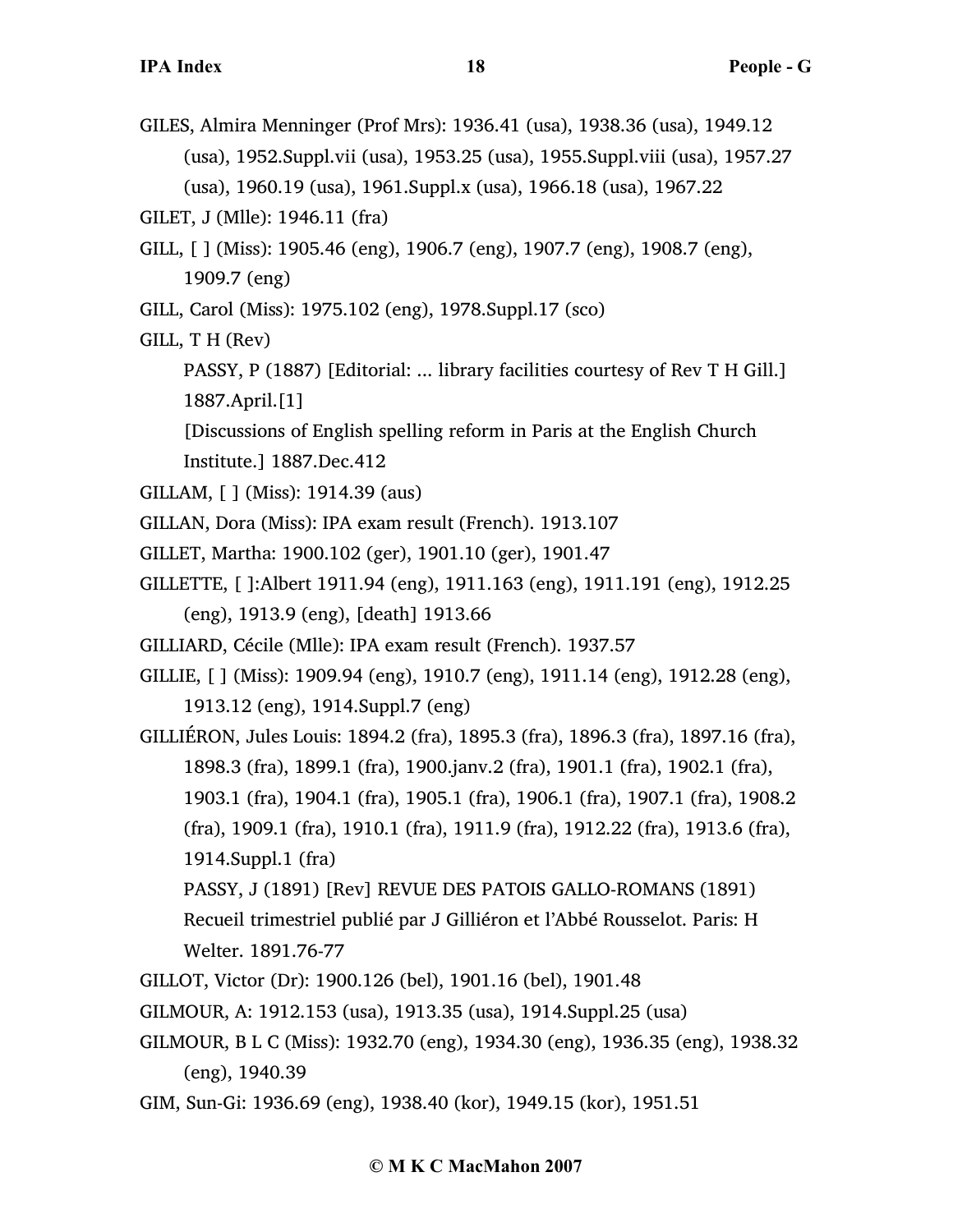GIM, S-G (1937) [Spec] Korean [Seoul]. NWS. 1937.21-22

GIMSON, Alfred Charles (Prof): 1946.11 (eng), 1949.7 (eng), 1952.Suppl.i (eng), 1955.Suppl.i (eng), 1961.Suppl.i (eng), 1972.Suppl.12 (eng),

1975.Suppl.16 (eng), 1978.Suppl.17 (eng), 1981.Suppl.17 (eng)

JONES, D (1947) Acknowledgements [to those who helped to keep the mf in existence during World War II]. 1947.3-4

--- (1948) Notes on a west Norwegian dialect [Osterfjorden, NE of Bergen; inf=T Heltveit; incl NWS]. 1948.20-22

[Result of election to fill vacancies on the Council]. 1949.6-7

--- (1949) The retirement of Daniel Jones. 1949.18-22

Décisions officielles [Letter from D Jones, resigning the Secretaryship and Treasurership of the IPA, and proposing --- as his successor; approved by the Council]. 1950.21-22

--- (1951) [Rev] JONES, D (1950) The Pronunciation of English. 3rd ed. Cambridge: Cambridge University Press. 1951.13-15

--- (1951) [Rev] KENYON, J S (1950) American Pronunciation. Ann Arbor, Michigan: Wahr's Bookstores. 1951.15-17

--- (1951) [Rev] GALLET, A (1950) Gymnastique phonétique franco-

anglaise; préface de M Pierre Fouché. Paris: Didier. 1951.20-21

--- (1951) Daniel Jones [70th birthday]. 1951.30

[Council proposals and decisions: PARMENTER, C E as Vice-President; council vacancies:suggested names: W Jassem, G Faure; honorary members: suggested names: R Jakobson, B Malmberg, A Sommerfelt; Examination in English Phonetics; alphabet.] 1951.48-50

--- (1952) Réunion de nos membres [3 Sept 1952, University College, London]. 1952.23-30

--- (1953) [Rev] CAMILLI, A & PELLEGRINI, G Elementi di Fonetica Inglese. Firenze: Valmartina. 1953.15-16

GARBELL, I (1954) Suggestions for new symbols and diacritical marks [continuants with little or no friction, plosives with weak occlusion,

laryngealization, lack of voicing]. 1954.2-4. Comm: A C Gimson

--- (1954) [Rev] SUNDBY, B (1953) Christopher Cooper's 'English Teacher'

(1687) (Lund Studies in English XXII). Lund: C W K Gleerup. 1954.34-36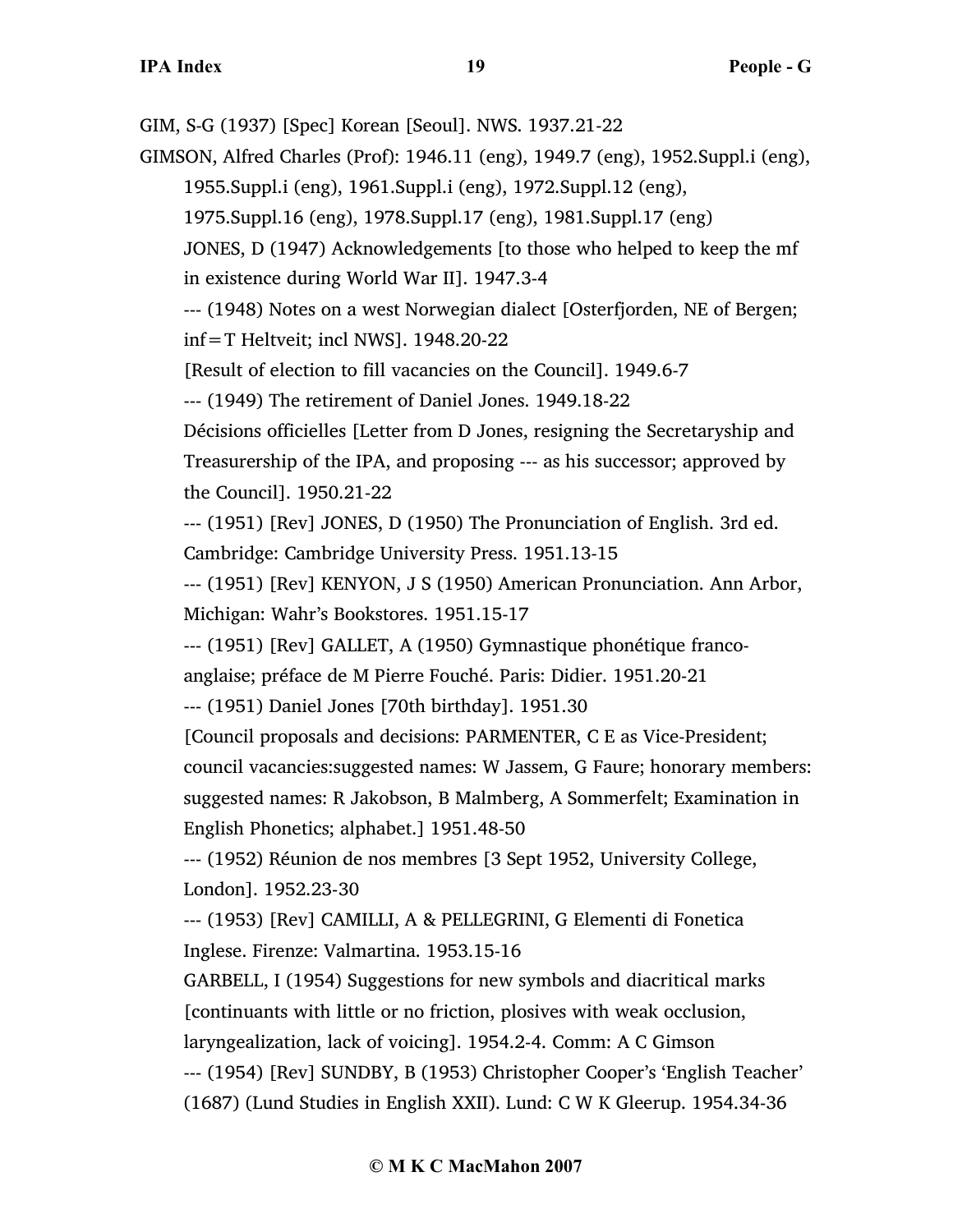--- (1954) [Spec(Stud)] Français. < ROLLAND, R Jean-Christophe. 1954.39

--- (1954) [Spec(Stud)] English (Southern British). < WAUGH, E On Guard. 1954.39-40

--- (1955) [Rev] WALLACE, K R (1954) History of Speech Education in America: background studies. New York: Appleton-Century-Crofton. 1955.15-16

--- (1955) [Spec(Stud)] Français. < BALZAC, H de Les Chouans. 1955.44

--- (1955) [Spec(Stud)] English (Southern British). < LINKLATER, E A Year of Space. 1955.45

 $-$ -- (1956) Cardinal vowels  $[$  = new recording by D Jones]. 1956.15

--- (1956) [Spec(Stud)] Français. < PROUST, M. 1956.21

--- (1956) [Rev] JONES, D (1956) Phonetic Readings in English.

Heidelberg: Carl Winter Universitätsverlag. 1956.43-45

--- (1956) [Rev] JONES, D (1956) The Pronunciation of English. 4th ed, rev & enl. Cambridge: Cambridge University Press. 1956.43-45

--- (1956) [Rev] JONES, D (1956) An English Pronouncing Dictionary.

London: J M Dent & Sons Ltd. 1956.43-45

--- (1956) [Rev] KLOSTER JENSEN, M (1955) Précis de prononciation française. Oslo: Aschehang. 1956.46-47

--- (1956) [Spec(Stud)] English (Southern British). < SANSOM, W The Face of Innocence. 1956.51

--- (1957) [Rev] THOMAS, A V (1956) Dictionnaire des difficultés de la langue française. Paris: Larousse. 1957.21-22

--- (1957) [Rev] MILNE, B L (1957) English Speech Rhythm in Theory and Practice. London: Macmillan & Co. 1957.40

--- (1958) W K Matthews [=obituary]. 1958.5

--- (1958) [Rev] WISE, C M (1957) Applied Phonetics. Englewood Cliffs, NJ: Prentice-Hall. 1958.16-19

--- (1958) [Rev] RAT, M (1957) Dictionnaire des locutions françaises. Paris: Larousse. 1958.20

--- (1958) [Rev] RAT, M (1957) Nouveau Larousse classique. Paris: Larousse. 1958.20-21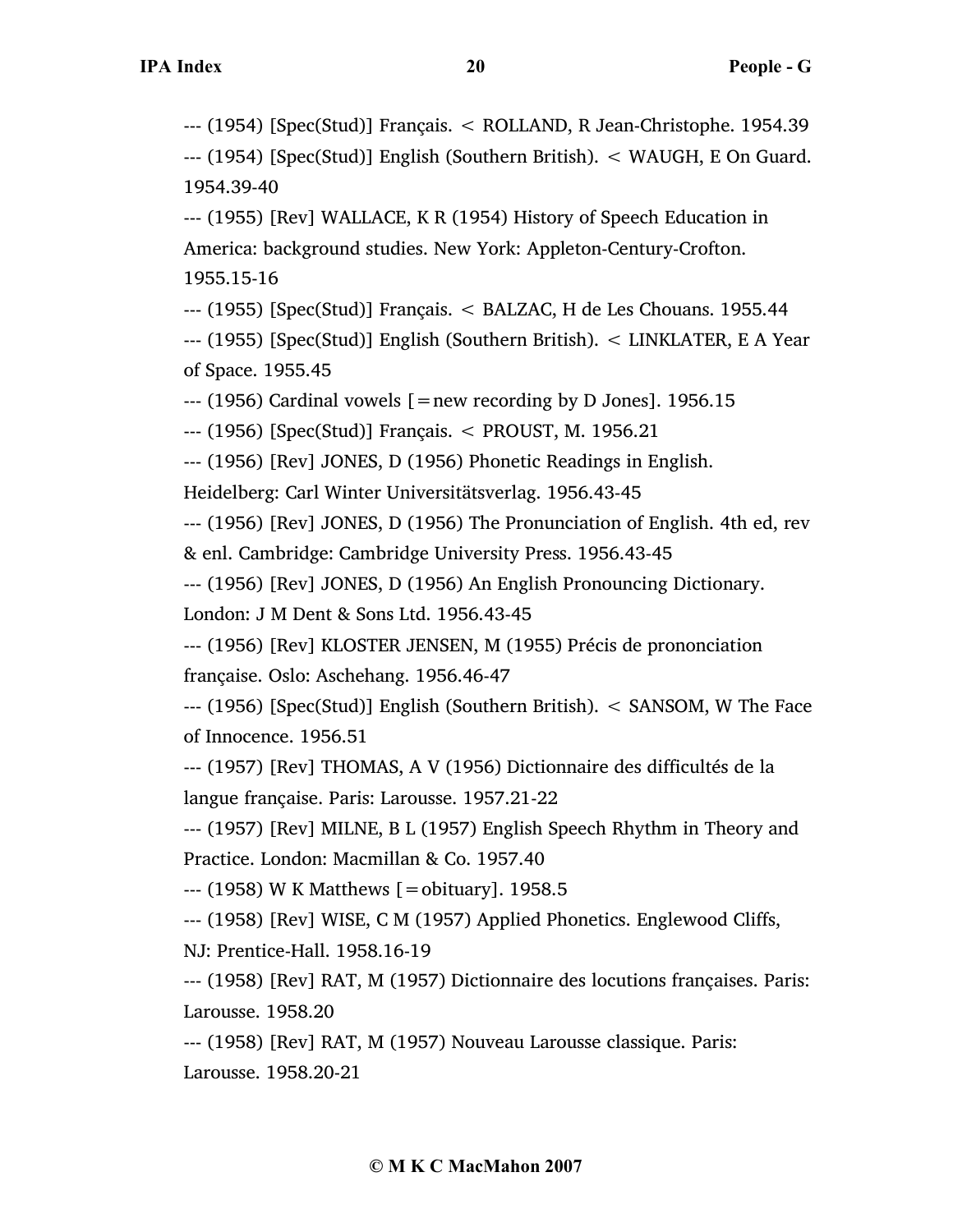--- (1958) [Spec(Stud)] Français. < DAUDET, A Le Fard de Sanginère. 1958.21

--- (1958) Miscellanea Phonetica, III, 1958 [being distributed]. 1958.26

--- (1959) [Rev] TRAGER, G L (1958) Phonetics: Glossary and Tables

(Studies in Linguistics, Occasional Paper 6, University of Buffalo). 1959.12- 14

PARTRIDGE, M (1959) [Rev] ANASTASIJEVIĆ, K & --- (1957) Engelska Fonetska Čitanka. Belgrade: Nolit. 1959.16-17

--- (1959) [Spec(Stud)] English (Southern British). 1959.20

--- (1959) [Rev] MITCHELL, A G (1957) Spoken English. London: Macmillan & Co. 1959.39-40

--- (1959) [Rev] FAURE, G (1959) From Sounds to Rhythm and Intonation. Eight 45 rpm records, with accompanying booklet. Paris: Hachette. 1959.41-42

--- (1959) [Rev] GUITARD, L & MARANDET, L (1959) French Phonetics Illustrated. Cambridge: Cambridge University Press. 1959.43

--- (1960) [Rev] GRAY, G W & WISE, C M (1959). The Bases of Speech. 3rd ed. New York: Harper & Bros. 1960.15-16

ALLEN, W S (1960) A note in 'instability' [= --- 1960.7-10]. 1960.27-28

--- (1960) The instability of English alveolar articulations 1960.7-10 [See also ALLEN, W S 1960.27-28]

--- (1961) Daniel Jones [80th birthday]. 1961.26

--- (1961) [Rev] STIRLING, W F (1960) An Introduction to English

Phonetics for Spanish-speaking Students. London: Oxford University Press. 1961.44-45

--- (1962) [Rev] HILL, L A (1961) Drills and Tests in English Sounds.

London: Longmans, Green & Co Ltd. 1962.16-17

--- (1962) The Association's finances. 1962.2

--- (1962) [Rev] SMALLEY, W A (1961-62) Manual of Articulatory Phonetics, Parts I & II and Workbook. Tarrytown, New York: Practical Anthropology Box 307. 1962.33-34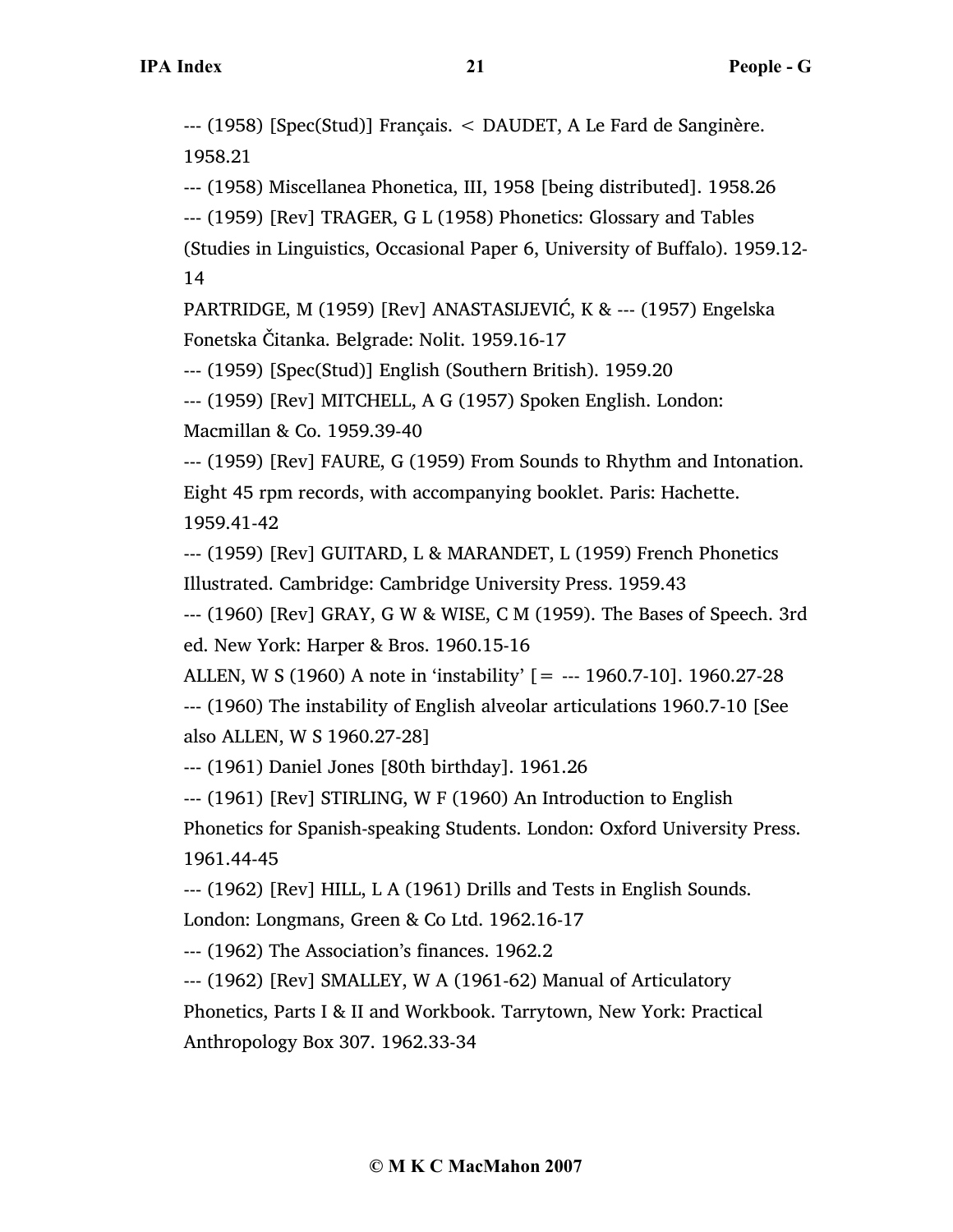ULDALL, E T (1963) [Rev] --- (1962) An Introduction to the Pronunciation of English. London: Edward Arnold (Publishers) Ltd. 1963.15-17. Comm: A C GIMSON 1963.17-18

--- (1963) [Rev] SHAW, G B (1962) Androcles and the Lion; an old fable renovated with a parallel text in Shaw's Alphabet. Harmondsworth: Penguin Books. 1963.35-36

 $-$ -- $(1964)$  William F Stirling  $[=$ obituary]. 1964.20

--- (1965) Official decisions [=subscription rates; revision of IPA notation; new Council members]. 1965.2

--- (1966) [Rev] SCOTT, N C (1965) English Conversations in Simplified Phonetic Transcription, 2nd ed. Cambridge: W Heffer & Sons. 1966.13 LEWIS, J W (1966) [Rev] ARNOLD, G F & --- (1965) English Pronunciation Practice. London: University of London Press. 1966.14-16

--- (1968) Daniel Jones [=obituary]. 1968.2-6

--- (1968) Daniel Jones Memorial Fund. 1968.6

 $-$ -- & PAQUETTE, M G (1969) Pierre Delattre  $\beta$  = obituary and details of the Pierre Delattre Memorial Fellowship Fund]. 1969.26

--- (1970) [Rev] MALMBERG, B [ed] (1968) Manual of Phonetics [rev ed]. Amsterdam: North Holland Publishing Co. 1970.18-21

--- & WELLS, J C (1970) The last mf [incl Journal of the International Phonetic Association (LeMaître Phonétique) Notes for Contributors]. 1970.28-29

LEWIS, J W (1971) [Rev] --- (1970) An Introduction to the Pronunciation of English. 2nd ed. London: Edward Arnold (Publishers), Ltd. 1971.51-53 --- (1971) Council elections 1971.56

--- (1972) [Rev] HENDERSON, E J A (1971) The Indispensable Foundation: A Selection from the Writings of Henry Sweet. London: OUP. 1972.29-31

--- (1972) Council elections [=results; Council membership from January 1973]. 1972.34

--- (1973) [Rev] GREVEN, H A (1972) Elements of English Phonology. Presses Universitaires de France. 1973.101-103

--- (1973) [Rev] KNOPF, K (1971) English Pronunciation Exercises. München: W Fink. 1973.101-103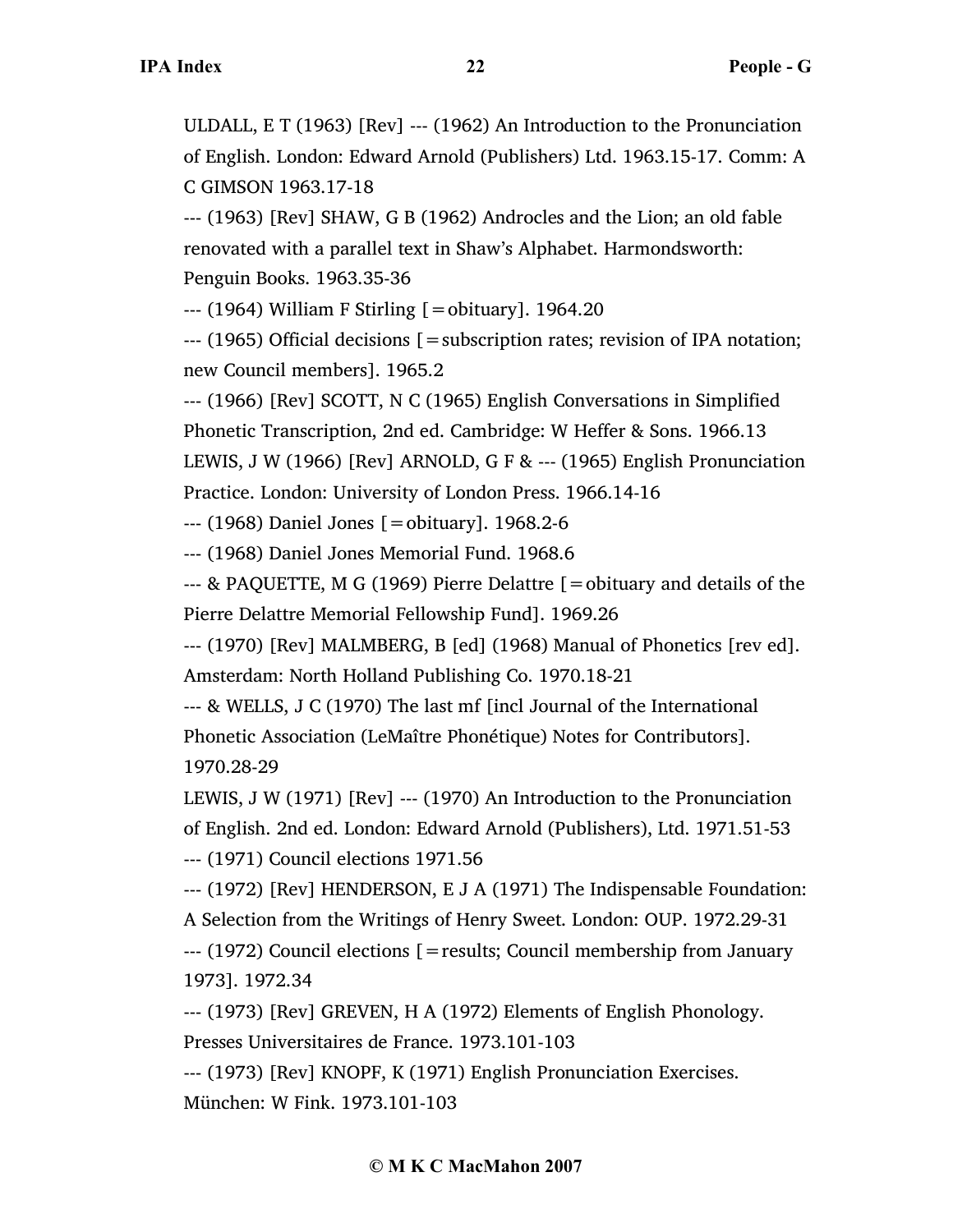--- (1973) The Association's Alphabet [arrangement of CV chart; use of s hacek etc; hook for retroflexion; non-fricative continuants; retroflex frictionless continuant; grooved versus slit fricatives; clicks]. 1973.60-61 --- (1973) The Association's Alphabet [=Council decisions]. 1973.60-61 --- (1974) [Rev] HORNBY, A S (1974) Oxford Advanced Learner's Dictionary of Current English. London: Oxford University Press. 1974.92-96 --- (1975) Council decisions [=cost of JIPA to be raised if necessary; A C GIMSON to retire as Secretary and Editor: J C WELLS to take over; A C GIMSON to remain Treasurer; agreed unanimously]. 1975.2 WELLS, J C (1975) The Association's Alphabet. 1975.52-58 WELLS, J C (1976) The Association's Alphabet  $[=$  Council's views on proposed modifications]. 1976.2-3 LEWIS, J W (1976) [Rev] --- (1975) A Practical Course of English Pronunciation. London: Edward Arnold. 1976.35-39 WELLS, J C (1977) [Rev] JONES, D & --- (1977) Everyman's English Pronouncing Dictionary. 14th ed. London, Melbourne and Toronto: J M Dent & Sons Ltd. 1977.84-86 WELLS, J C (1980) [Rev] --- (1980) An Introduction to the Pronunciation of English. 3rd ed. London: Edward Arnold (Publishers) Ltd. 1980.80-81 WELLS, J C (1984) Election of President [=A C Gimson]. 1984.2 WELLS, J C (1985) Obituary: Professor A C Gimson 1917-1985 1985.2-4 Council elections  $[=results]$ . 1985.5 GININGER, Chaim: 1953.25 (usa), 1955.24 (usa), 1955.Suppl.viii (usa), 1961.Suppl.x (usa), 1972.Suppl.15 (usa), 1975.Suppl.20 (usa), 1978.Suppl.21 (usa) GINN, Fred L (Dr): 1977.89 (usa), 1978.Suppl.21 (usa) GINOLAS, O: 1914.Suppl.11 (ger) GIØRLING: see SKEEL-GIØRLING

```
GIORDANO, Paolo: 1968.22 (ita)
```
GIRARD, J

[Elections to the Conseil Supérieur de l'Instruction Publique de France.] 1888.May.208/40

GIRARDET, [ ]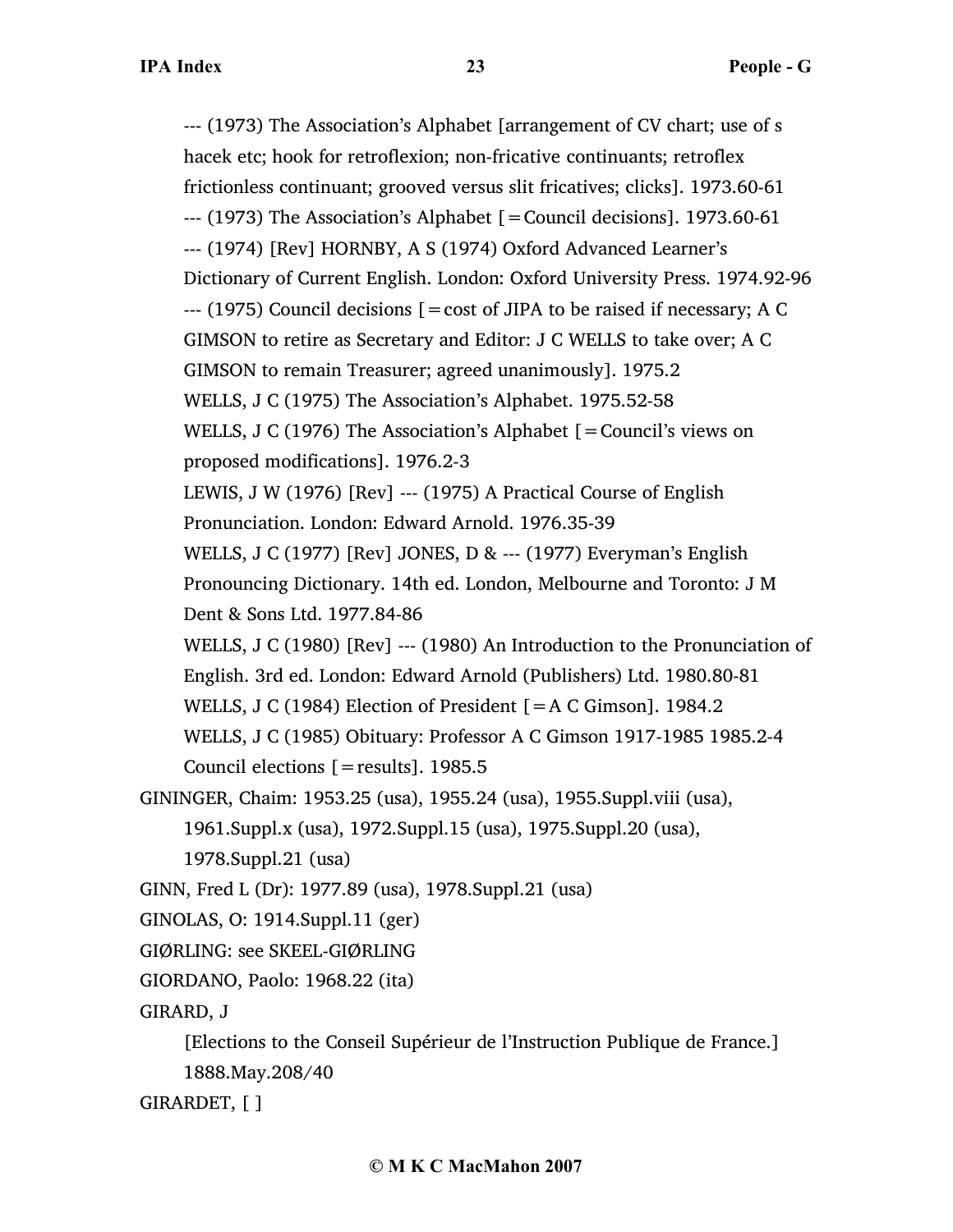[Elections to the Conseil Supérieur de l'Instruction Publique de France. See 1888.May.208/40.] 1888.June.255/47

GIRBASSOWA, Barbara (Frl): IPA exam result (German). 1913.124

GIREAUDEAU, P (Mme): 1912.23 (fra), 1913.8 (fra), 1914.Suppl.2 (fra)

GIRKE, Oskar: 1898.34 (ger), 1899.8 (ger), 1900.janv.10 (ger), 1900.févr-

mars.19, 1901.10 (ger), 1901.47, 1904.86 (ger), 1905.8 (ger) GIROD, J (Mlle): 1911.129 (fra), 1912.23 (fra), 1913.8 (fra), 1914.Suppl.2 (fra) GIUSSANI, S (Sig.a): 1912.118 (ita), 1913.28 (ita), 1914.Suppl.19 (ita) GIUSTI, Giuseppe

CAMILLI, A (1911) [Spec(Stud)] Italiano. Tobia e la mosca < --- . 1911.154-155

CAMILLI, A (1921) [Spec(Stud)] Italiano. Una gita in montagna e un ballo campestre < --- . 1921 Textes pour nos élèves 1, 1921.6-14

CAMILLI, A (1923) [Spec(Stud)] Italiano. Ambasciatore non porta pena < -

-- . 1923. Textes pour nos élèves 3. 1923.Suppl.janv-mars.iv-v

CAMILLI, A (1926) [Spec(Stud)] Italiano. Ambasciatore non porta pena < - -- . 1926.43-44

CAMILLI, A (1933) [Spec(Stud)] Italiano. I due soldi < --- . 1933.84-85 [Spec(Stud)] Italiano. Un ringraziamento alla provvidenza < --- . 1943.25- 26

CAMILLI, A (1948) [Spec(Stud)] Italiano. Passasto, presente, avvenire < --- . 1948.13-14

GJAYARAMA, Iyer: see IYER, Jayarama

GJERDMAN, Olof (Prof): 1904.61 (swe), 1905.16 (swe), 1906.20 (swe), 1907.22 (swe), 1908.23 (swe), 1909.24 (swe), 1910.24 (swe), 1930.16 (swe), 1932.18 (swe), 1934.33 (swe), 1936.39 (swe), 1938.34 (swe), 1949.11 (swe), 1952.Suppl.vi (swe), 1955.Suppl.vi (swe), 1961.Suppl.vi (swe), [death] 1967.22

--- (1925) Whispering in Chinese [< 'Critical remarks on intonation research', Bulletin of the School of Oriental Studies, London, Vol III, Part 3, 1924]. 1925.4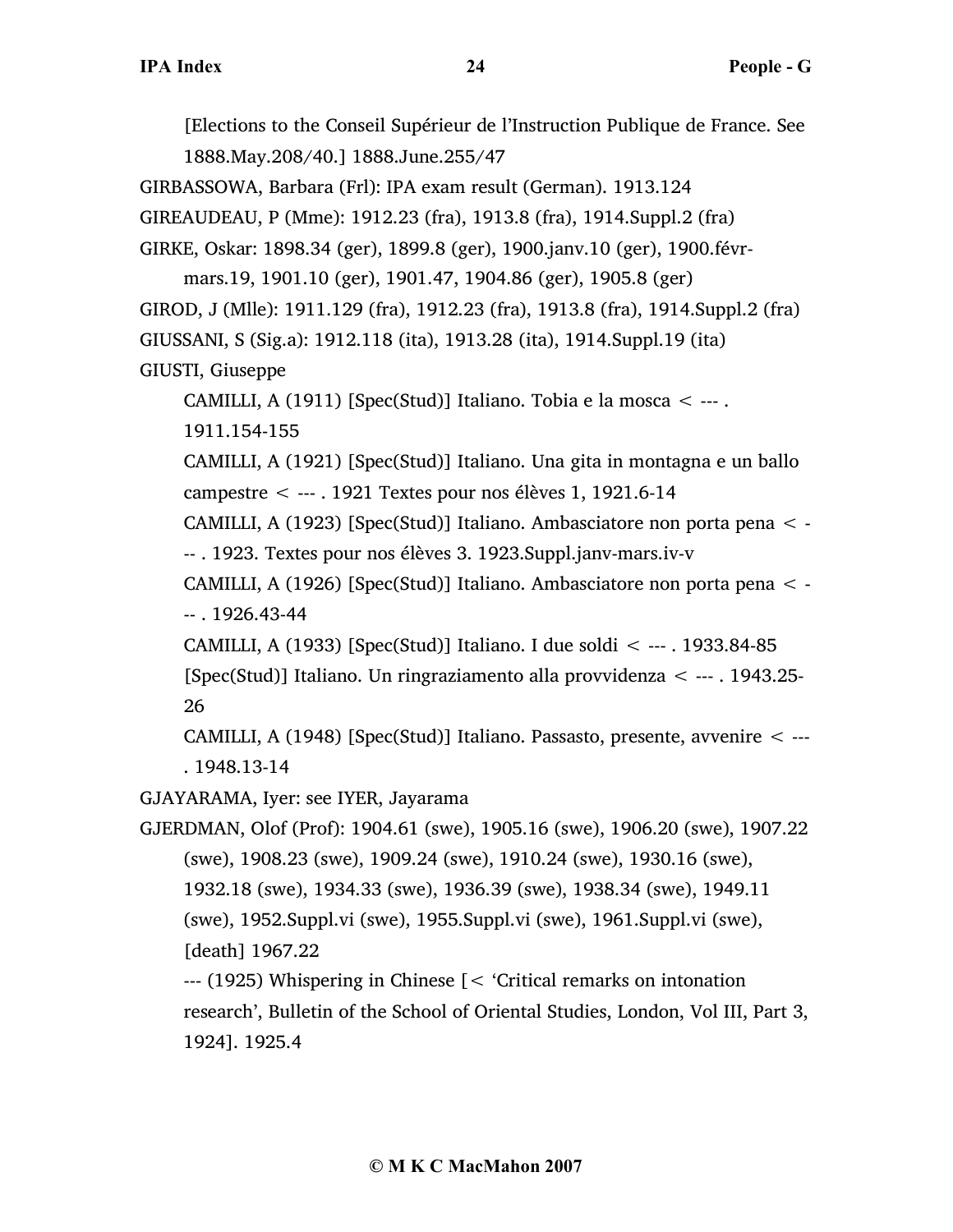ULDALL, H J (1930) [Rev] --- (1927) Studier över de sörmländska stadsmålens kvalitativa ljudlära II. Uppsala: Appelbergs Boktryckeri Aktieforlaget. 1930.36

GLADSTONE, J H

MAXTON, W (1887) Spelling reform at the Shorthand Congress in London

[=support from --- and I Pitman for spelling reform ...]. 1887.Nov.374-375

[--- : speech in favour of phonetics in the teaching of reading and the

learning of foreign languages.] 1899.159

GLADSTONE, J W E: 1925.Suppl.6 (sco)

GLAHN, [ ] (Mlle): 1902.146 (fra), 1903.3 (fra), 1903.48

GLAHN, Alfred: 1892.117 (den), 1893.8 (den), 1894.9 (den), 1894.27, 1895.10 (den), 1896.11 (den), 1896.35, 1897.27 (den), 1897.50 (den), 1897.51, 1898.15 (den), 1899.16 (den), 1900.janv.17 (den), 1900.86 (den), 1901.18 (den), 1902.15 (den), 1903.15 (den), 1904.14 (den), 1905.14 (den), 1906.17 (den), 1907.20 (den), 1908.20 (den), 1909.22 (den), 1910.21 (den), 1911.29 (den), 1912.44 (den), 1913.28 (den), 1914.Suppl.19 (den) [--- : son's birth]. 1904.150

GLAMM, Kristine (Frl): 1899.98 (ger), 1900.janv.10 (ger), 1901.10 (ger), 1902.9 (ger), 1903.9 (ger), 1903.48

GLANVILLE, E: 1897.7 (ger), 1897.157 (ger), 1899.8 (ger), 1899.35

GLAS, B (Miss): 1913.87 (swi), 1914.Suppl.17 (swi), 1925.Suppl.6 (swi)

GLASGOW, G M: 1937.janv-mars.82 (usa), 1938.36 (usa), 1944.12

GLASS, Margery (Miss): 1912.154 (usa), 1913.35 (usa), 1914.Suppl.25 (usa)

GLEADALL, Ian G: 1998.125 (jap), 2000.115 (jap)

GLEESON, S A: 1911.14 (irl), 1912.28 (irl), 1913.12 (irl)

GLEHN, Louis C von: 1902.34, 1902.75 (eng), 1903.5 (eng), 1903.48

 $-$ -- $(1902)$  Une conversion  $=$  success with the reform method at Merchant Taylors School]. 1902.62

GACHE, P M (1914) [Rev] --- , CHOUVILLE, L & WELLS, E R (1914) Cours français du Lycée Perse. Cambridge: W Heffer & Fils & Cie; Londres: Simpkin, Marshall & Cie. 1914.69

GLENN, [ ]

[Race relations in the USA: bill introduced by Mr Glenn.] 1887.Oct.347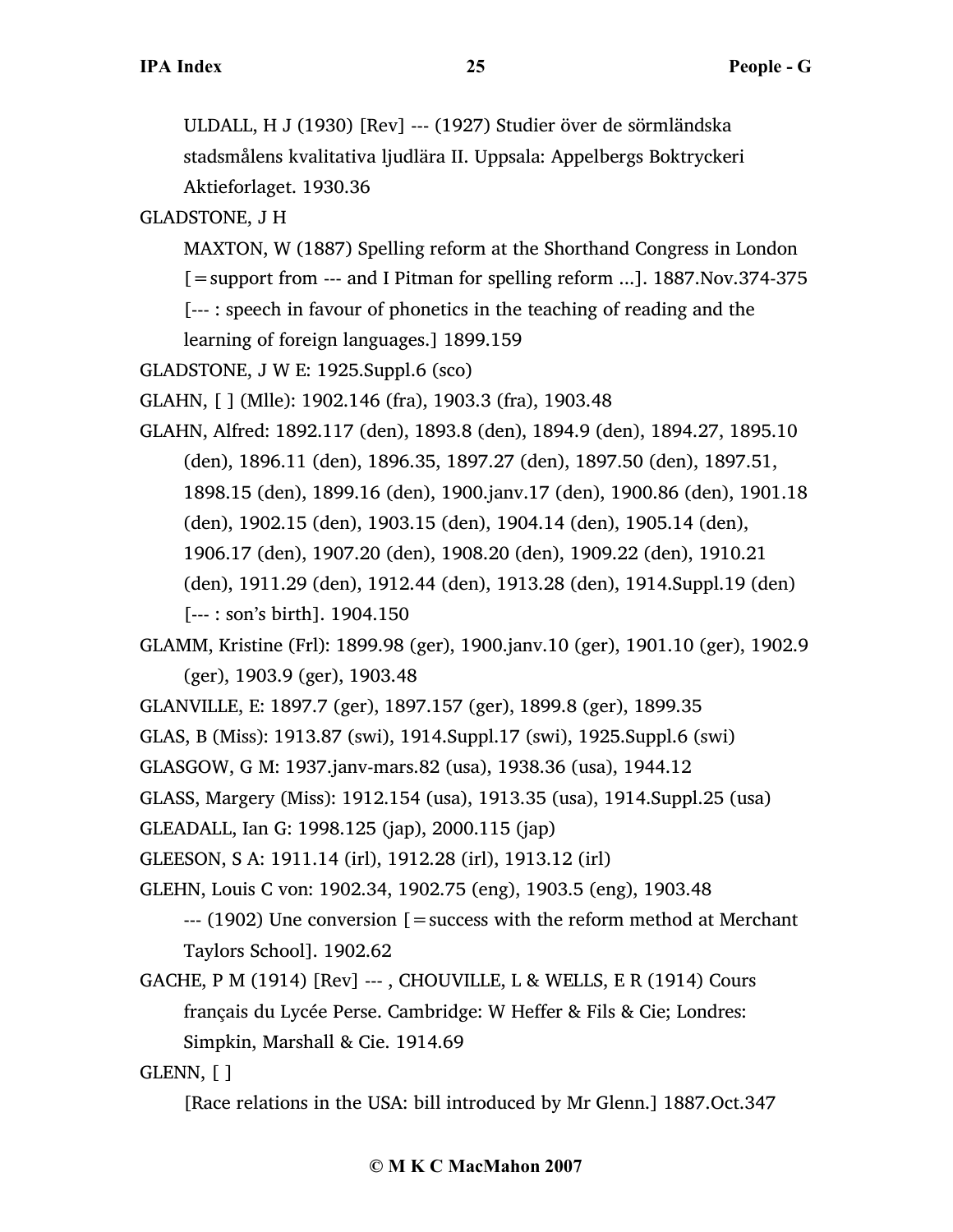- GLEY, [ ] (Frl): 1910.14 (ger), 1911.21 (ger), 1912.36 (ger), 1913.20 (ger), 1914.Suppl.13 (ger)
- GLINZER, Hanna (Frl): 1900.126 (ger), 1901.10 (ger), 1901.46 (ger), 1902.9 (ger), 1903.9 (ger), 1903.48
- GLOSTER, A L  $\sim$  A G (Mrs): 1910.94 (irl), 1911.14 (irl), 1912.28 (irl), 1913.12 (irl), 1914.Suppl.7 (irl)
- GLOVER, G W: 1914.Suppl.13 (ger)
- GLOWATSKY, [ ] (Mme): 1901.29 (fra), 1902.3 (fra), 1902.51
- GLUNZ, F: 1895.125 (ger), 1896.6 (ger), 1897.21 (ger), 1897.51, [death] 1897.75
- GNAORÉ GROGBA, Marc
	- CONNELL, Bruce, AHOUA, Firmin & GIBBON, Dafydd (2002) Ega [Infs=---
	- (aged 54), from Gniguedougou, and Baze Lucien (aged 35), from Gnama]. 2002.99-104
- GNIEWOSZ, [ ]: 1901.142 (fra), 1902.3 (fra), 1903.3 (fra), 1903.48
- GNUDERSEN, [ ]: 1899.36
- GNUSÉ, [ ]: 1906.70 (bel), 1907.18 (bel), 1907.78
- GOBL, Christer: 1998.125 (eir), 2000.115 (eir)

GOBLET, [ ] (M)

[Proposal by --- to reorganize the teaching of languages, particularly classical languages, in France.] 1886.Oct.[4]

GOCKLER, [ ]: 1901.142 (fra), 1902.3 (fra), 1902.146 (fra), 1903.3 (fra),

1903.48

```
GODART, [ ]
```
[Composition of Conseil Supérieur de l'Instruction Publique de France.] 1888.July.319/55

GODART  $\sim$  GODARD, Adrien: 1900.janv.3 (fra), 1901.3 (fra), 1902.3 (fra), 1903.3 (fra), 1904.3 (fra), 1905.3 (fra), 1906.3 (fra), 1907.3 (fra), 1907.78 (fra), 1908.3 (fra)

```
GODARD: see GODART \sim GODARD
```
GODDARD, [ ] (Mlle): 1898.150 (fra), 1899.3 (fra)

GODÍNEZ, M, Jr: 1977.89 (usa), 1978.Suppl.21 (usa), 1981.Suppl.21 (usa)

GODOI, Pedro: 1905.106 (chl), 1906.24 (chl), 1907.27 (chl)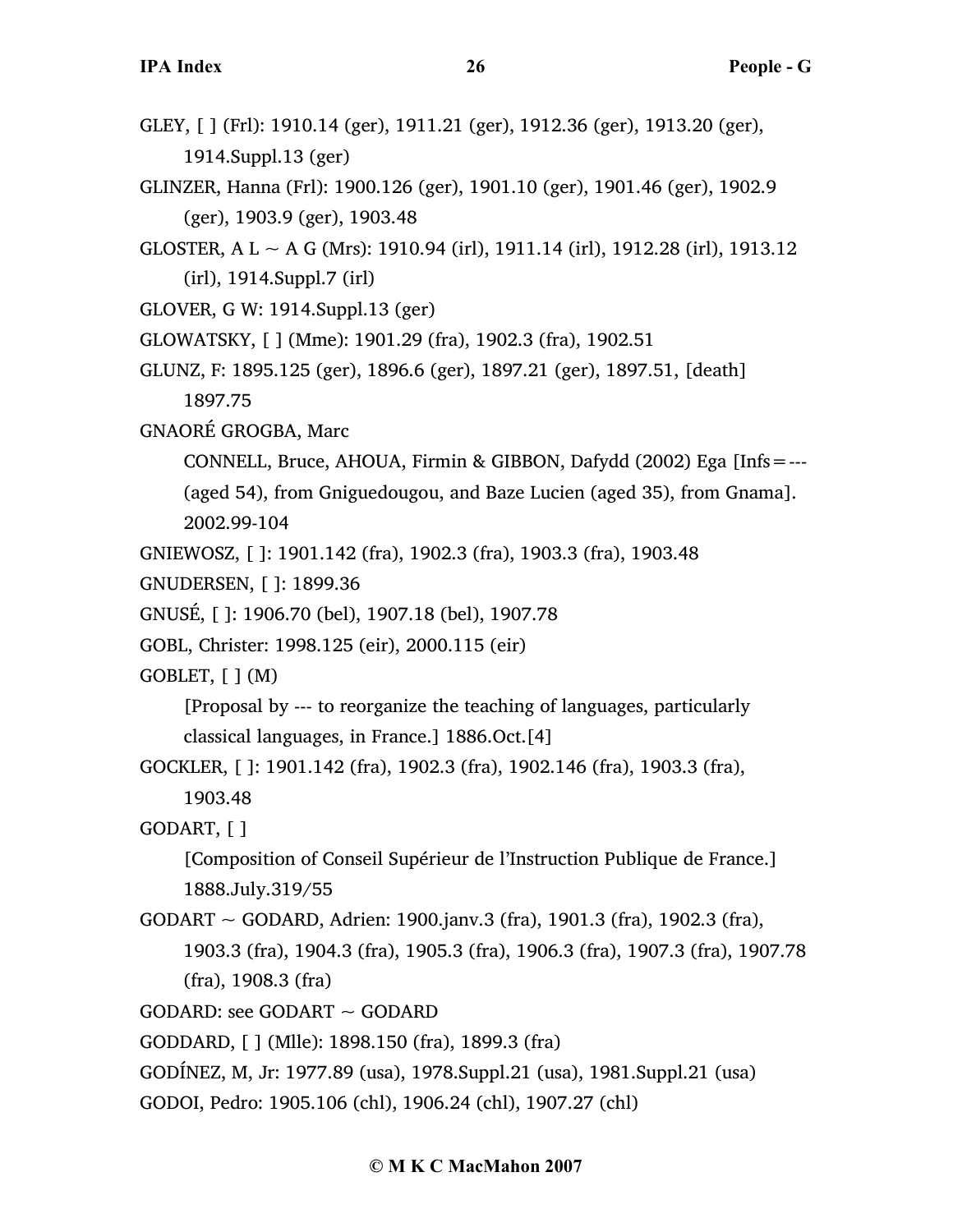GÖBEL, E: 1911.129 (ger), 1912.36 (ger), 1912.94, 1912.119

GÖBEL, F: 1893.145 (ger), 1894.5 (ger), 1894.26, 1895.5 (ger), 1895.33

GOËS: see NYQVIST  $\sim$  NYQVIST-GOËS

GÖPPER, [ ]: 1896.167 (fra), 1897.16 (fra), 1898.3 (fra), 1899.3 (fra)

GÖRITZ, [ ]: 1907.12 (ger), 1907.78

GÖSSEL, M (Mlle): 1896.212 (auh), 1897.25 (auh), 1898.12 (auh), 1899.13 (auh), 1900.janv.14 (auh), 1901.15 (auh), 1902.13 (auh), 1903.13 (auh), 1903.30

GOETHE, Johann Wolfgang von

[Rev] EUDE, E [ed] (1886) Choix de poésies lyriques de Schiller et de Goethe. Paris: Garnier. 1886.Nov.[3]

MICHAELIS, Hermann (1891) [Spec(Stud)] Deutsch. GOETHE, J W von Heidenröslein. 1891.130-131

MICHAELIS, Hermann (1891) [Spec(Stud)] Deutsch. GOETHE, J W von Wanderers Nachtlied. 1891.131

[J Spieser: article on phonetic notation inDie Reform.] 1892.136

[Q&A: German (Q) - stage pronunciation of SOEST, BUYCK, RUYSUM, VANSEN, ST QUENTIN, ST QUINTIN, GRAVELINGEN, DÜNKIRCHEN, YPERN, BRABANT, ANTWERPEN, BRACKENBURG, WIETS, ST OMER, MANIN, COMINES, VERWICH, MALIN, LILLE, GAURE, GAVRE, GAVEREN,

LAS VARGAS, VASKA, OLIVA, SILVA, GOMEZ, MACHIAVELL < ---

Egmont]. 1903.108

[Q&A: German (A) - pronunciation of various proper names in Goethe's Egmont]. 1903.108

EWERT, J G (1904) [Q&A: German (A) - pronunciation of SOEST, BUYCK, RUYSUM, VANSEN, ST QUENTIN,ST QUINTIN, GRAVELINGEN,

DÜNKIRCHEN, YPERN, BRABANT, ANTWERPEN, BRACKENBURG, WIETS, ST OMER, MANIN, COMINES, VERWICH, MALIN, LILLE, GAURE, GAVRE, GAVEREN, LAS VARGAS, VASKA, OLIVA, SILVA, GOMEZ, MACHIAVELL

< --- Egmont 1904.79-80

MENZERATH, P (1935) [Spec(Stud)] Deutsch. Enge Lautschrift. Gefunden  $<$  ---. 1935.54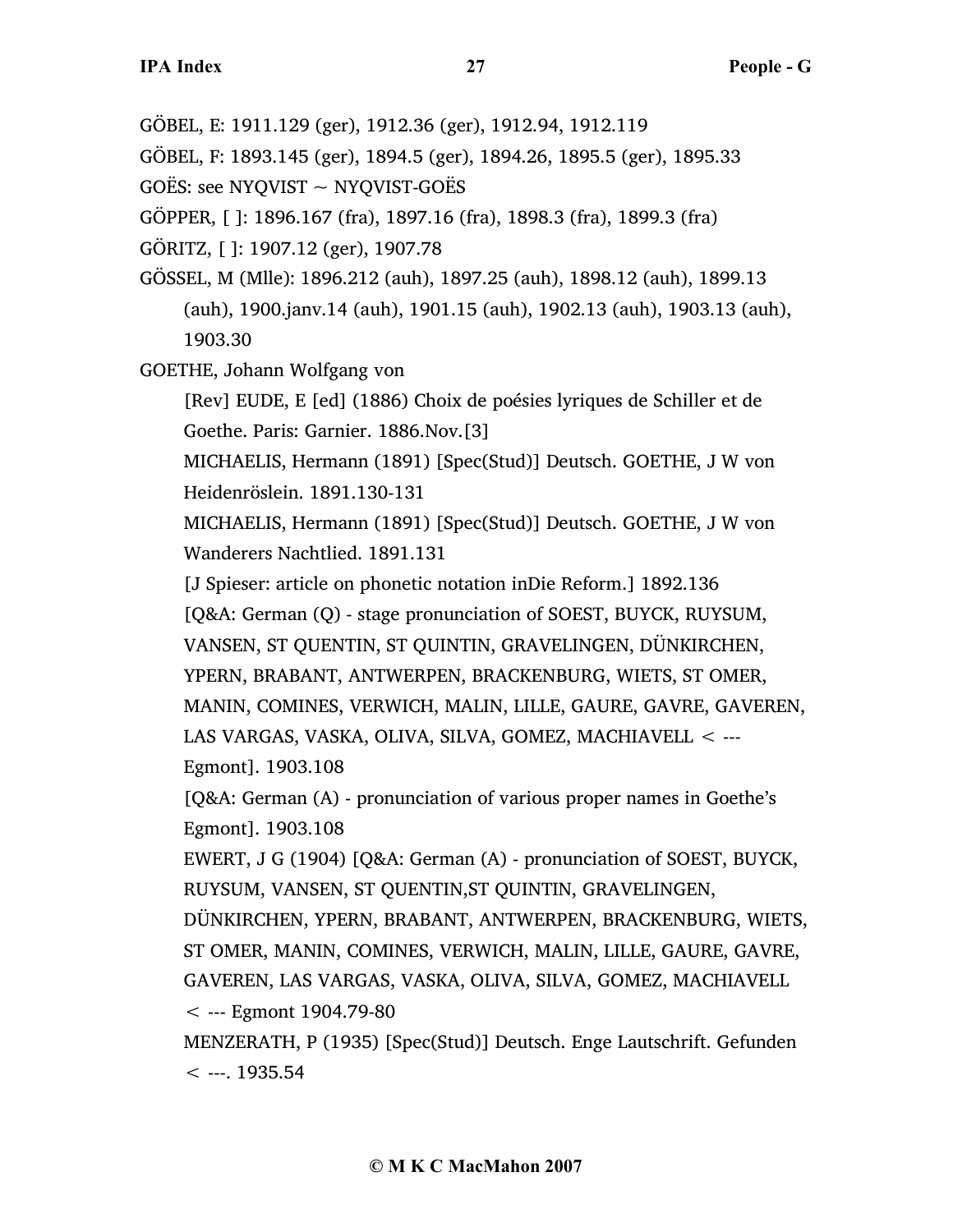[MENZERATH, P (1936)] [Spec(Stud)] Deutsch. Halbweite Umschrift. Vom 5 Mai 1828. < ECKERMANN, J P Gespräche mit Goethe. [Incl a discussion of /p,b,t,d/ in early 19th century German.] 1936.54-55 MENZERATH, P (1936) [Spec(Stud)] Deutsch. Halbweite Umschrift. Vom 5 Mai 1828. < ECKERMANN, J P. Gespräche mit Goethe. [Fortsetzung]. [Incl a discussion of  $/p$ , b, t, d and  $/$ y:  $/$  in early 19th century German.]

1936.65-66

GOETHEM: see VAN GOETHEM

GOETZ, J W (Dr): 1925.Suppl.6 (arg)

GØTZCHE, [ ]: 1899.82 (den), 1900.janv.17 (den), 1901.18 (den), 1902.16 (den), 1903.16 (den), 1904.14 (den), 1905.14 (den), 1906.17 (den), 1907.20 (den), 1908.21 (den), 1909.22 (den), 1910.22 (den), 1911.30

(den), 1912.45 (den), 1913.29 (den), 1914.Suppl.20 (den)

GOETZINGER, K (Miss): 1925.Suppl.6 (usa), 1930.18 (usa), 1931.76 (usa),

1932.21 (usa), 1933.66 (usa), 1934.36 (usa), 1936.41 (usa), 1938.36 (usa),

1940.21 (usa), 1943.16 (usa), 1949.12 (usa)

GOGUL, N V

ARMSTRONG, L E (1929) [Spec] Russian. 1929.47-48

GOHDES, W H: 1911.130 (usa), 1912.50 (usa), 1913.35 (usa), 1914.Suppl.25 (usa)

GOHIN, F (Dr): 1907.3 (fra), 1908.3 (fra), 1909.3 (fra), 1910.3 (fra), 1910.95 (fra), 1911.11 (fra), 1912.23 (fra), 1912.93 (fra)

[Vacation course, August 1907: St Servan, PRELLBERG, F on phonetics,

with examinations in phonetics directed by --- and BONNET, [ ]]. 1907.100

[--- : use of IPA notation at vacation course at St Servan]. 1913.77

GOICOECHEA, Francisca Osa

STIRLING, W F (1937) [Spec] Basque [inf=  $-$ --, aged 15, from Elanchove in Biscay]. NWS. 1937.63-66

GOIDÀNICH, P G

--- (1912) Replica al Signor Camilli [see CAMILLI, A 1911.106-108] [Comm: P Passy]. 1912.6-7

GOILO DE TYRODE, Ingrid M (Prof): 1980.82 (eng), 1981.Suppl.17 (eng), 1990.ii.58 (ven), 1994.50 (ven), 1998.125 (ven), 2000.115 (ven)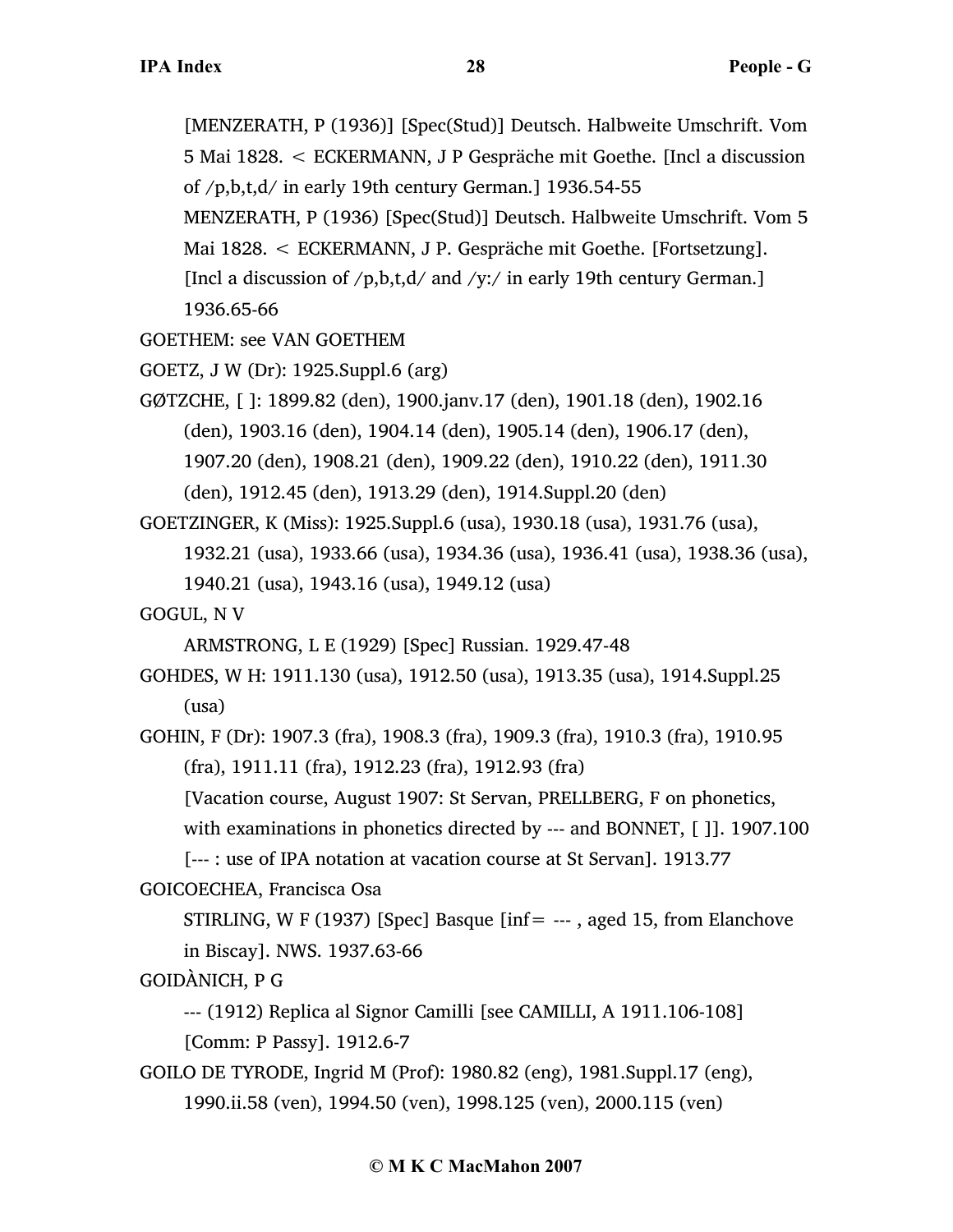GOLD, J: 1925.Suppl.6 (usa)

GOLDBERG, Edward C: 1905.26 (eng), 1906.7 (eng), 1907.7 (eng), 1907.78

GOLDBERG, F (Miss): 1925.Suppl.6 (usa)

GOLDREICH, [ ]: 1907.16 (auh), 1908.17 (auh), 1909.18 (auh)

GOLDSCHMIDT, M (Dr): 1894.185 (ger), 1895.5 (ger), 1896.7 (ger), 1897.21 (ger), 1898.8 (ger), 1899.8 (ger), 1900.janv.10 (ger), 1901.10 (ger), 1902.9 (ger), 1903.9 (ger), 1904.9 (ger), 1905.8 (ger), 1906.11 (ger), 1906.30 (ger), 1907.12 (ger), 1908.13 (ger), 1909.14 (ger), 1910.14 (ger), 1911.21 (ger), 1912.36 (ger), 1913.20 (ger), 1914.Suppl.13 (ger)

GOLDSCHMIDT, Thora (Frk): 1891.17 (den), 1892.8 (den), 1893.8 (den), 1894.10 (den), 1894.26 (fra), 1894.102 (den), 1894.130 (den), 1895.2 (fra), 1895.10 (den), 1895.126, 1895.166 (den), 1896.12 (den), 1897.16 (fra), 1897.158 (den), 1898.3 (fra), 1898.130 (den), 1899.16 (den), 1900.janv.17 (den), 1901.18 (den), 1902.16 (den), 1903.16 (den), 1904.16 (nor), 1904.63 (den), 1905.14 (den), 1906.17 (den), 1907.20 (den), 1908.21 (den), 1909.22 (den), 1910.22 (den), 1911.30 (den), 1912.45 (den), 1913.29 (den), 1914.Suppl.20 (den), 1925.Suppl.6 (den), 1930.16 (den), 1932.18 (den), 1934.33 (den) PASSY, P (1891) [Rev] --- (1890) Franske Billed-Gloser med Textøvelser. Til Brug ved den praktiske Undervisning. København: P G Philipsens Forlag. 1891.34-35 [Publications Received.] 1892.95-96 LUND, S (1896) [Rev] --- (1895) Anglais par intuition et images, sans l'emploi du français, à l'usage de l'enseignement pratique. København: P G Philipsen; Paris: Boyveau & Cheville. 1896.118-119 PASSY, P (1898) [Rev] --- (1896) Fransk Fortsætelsesbog I. Af Jul Schioett og Thora Goldschmidt. København: Det nordiske Forlag. 1898.73-74 PASSY, P (1898) [Rev] GOLDSCHMIDT, T (1896) Sproglig Anskuelsesundervisning. 1 Engelsk Fortsætelsesbog, ved Kirstine Thaning. København: Det nordiske Forlag. 1898.73-74 [Use of the phonetic method by T Goldschmidt for teaching French in

schools in Copenhagen]. 1899.74, 1899.99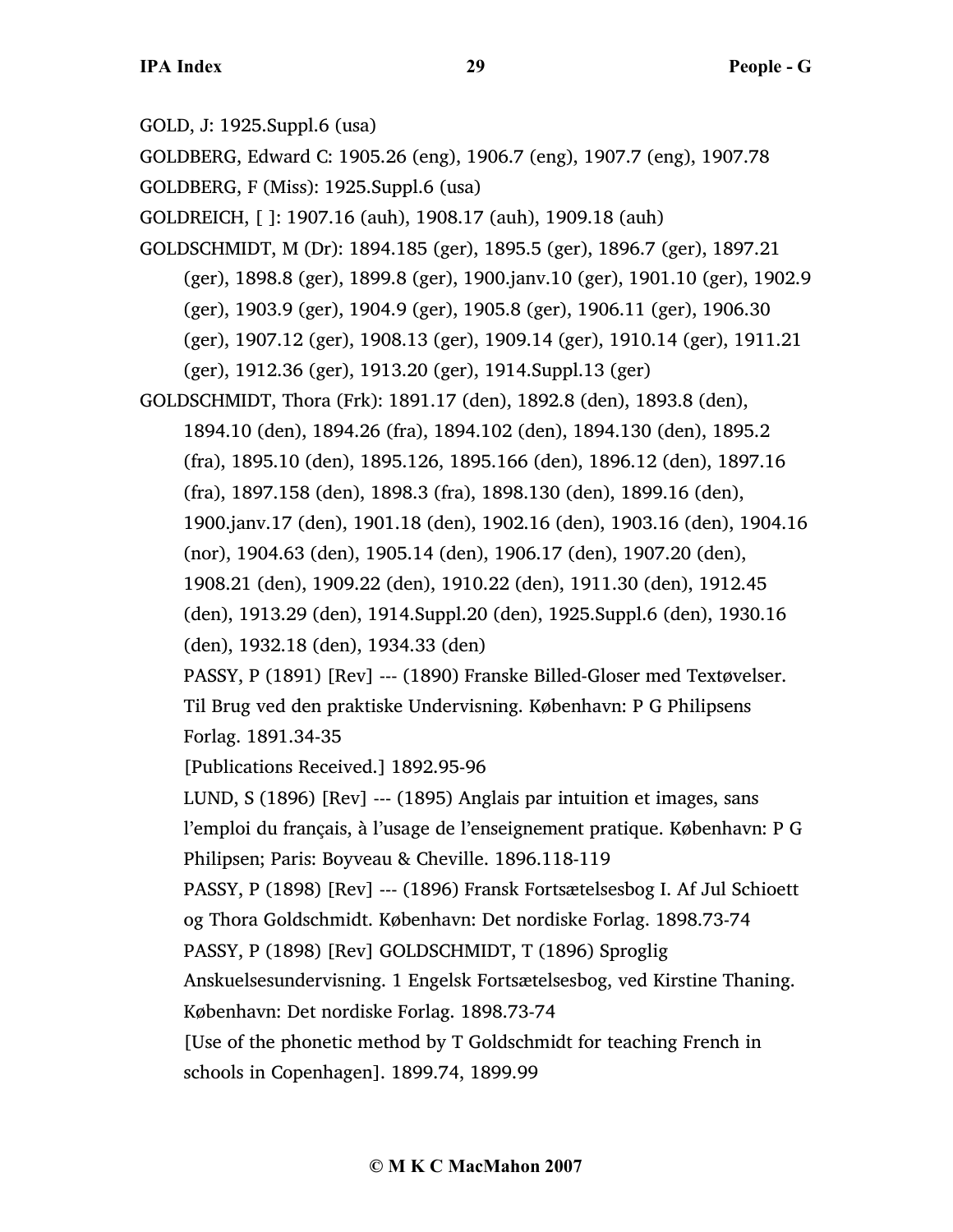MICHAELIS, Hermann (1902) [Rev] --- & SCHIØTT, J (1901) Engelsk til selvstudium. Kristiania. 1902.60-61

GOLDSMITH, Oliver

[Q&A: English (Q) - correctness of forms used by 'rustics and low people' in Goldsmith's She Stoops to Conquer: BEKEAYS, PARFECTLY, SARTAIN, UNPOSSIBLE, BAULD, OULD, YEATING, WAUNS, MUN, CANNA, I'ZE, A KEEPS, O', UPO'; other forms for comment: FORTIN, VARMENT,

OBLIGATED, MAXUM]. 1899.73-74

PIRIE, J (1899) [Q&A: English (A) - correctness of forms used by 'rustics and low peoplé in Goldsmith's She Stoops to Conquer; comparable forms in DICKENS, C]. 1899.106-107

- PARRY, G A (1899) [Q&A: English (A) correctness of forms used by 'rustics and low people' in Goldsmith's She Stoops to Conquer]. 1899.107 STIRLING, W F (1935) [Spec] Catalan  $\text{inf} = \text{J}$  FARRAN I MAYORAL].  $\lt$  ---El vicari de Wakefield. 1935.32
- GOLDSTEIN, E (Miss): 1913.126 (ger), 1914.Suppl.13 (ger)
- GOLDSTEIN, Louis M (Prof): 1990.ii.58 (usa), 1994.50 (usa), 1998.125 (usa)
- GOLDSTEIN, Philip: 1963.20 (usa), 1965.35 (usa), 1970.52 (usa), 1972.Suppl.15 (usa)
- GOLDSTEIN, Shirley (Mrs): 1963.38 (usa)
- GOLLA, Victor K: 1959.23 (usa), 1961.Suppl.x (usa), 1966.18 (can), 1967.22 (usa), 1968.23 (usa)
- GOLLANCZ, Israel
	- Thə Simplifiyd Speling Səsiyəti. 1973.106
- GOLLINGS, J: 1943.29 (usa)
- GOLSTON, C: 1998.125 (usa), 2005.129 (usa)
- GOMBERT, Renée (Mlle): IPA exam result. 1923.8
- GOMES, Eduardo: 1909.21 (por), 1910.20 (por), 1911.28 (por), 1912.43 (por)
- GÓMEZ: see also ARDUIN GÓMEZ
- GÓMEZ, Romàn: 1895.9 (spa), 1896.11 (spa), 1896.35
- GÓMEZ DE PARADA, R P Alejandro: 1967.43 (mex)
- GÓMEZ DE SILVA, Guido (Mr): 1946.41 (mex), 1948.32 (usa), 1949.12 (usa),
	- 1949.13 (mex), 1950.23 (usa), 1952.Suppl.vii (usa), 1952.49 (usa),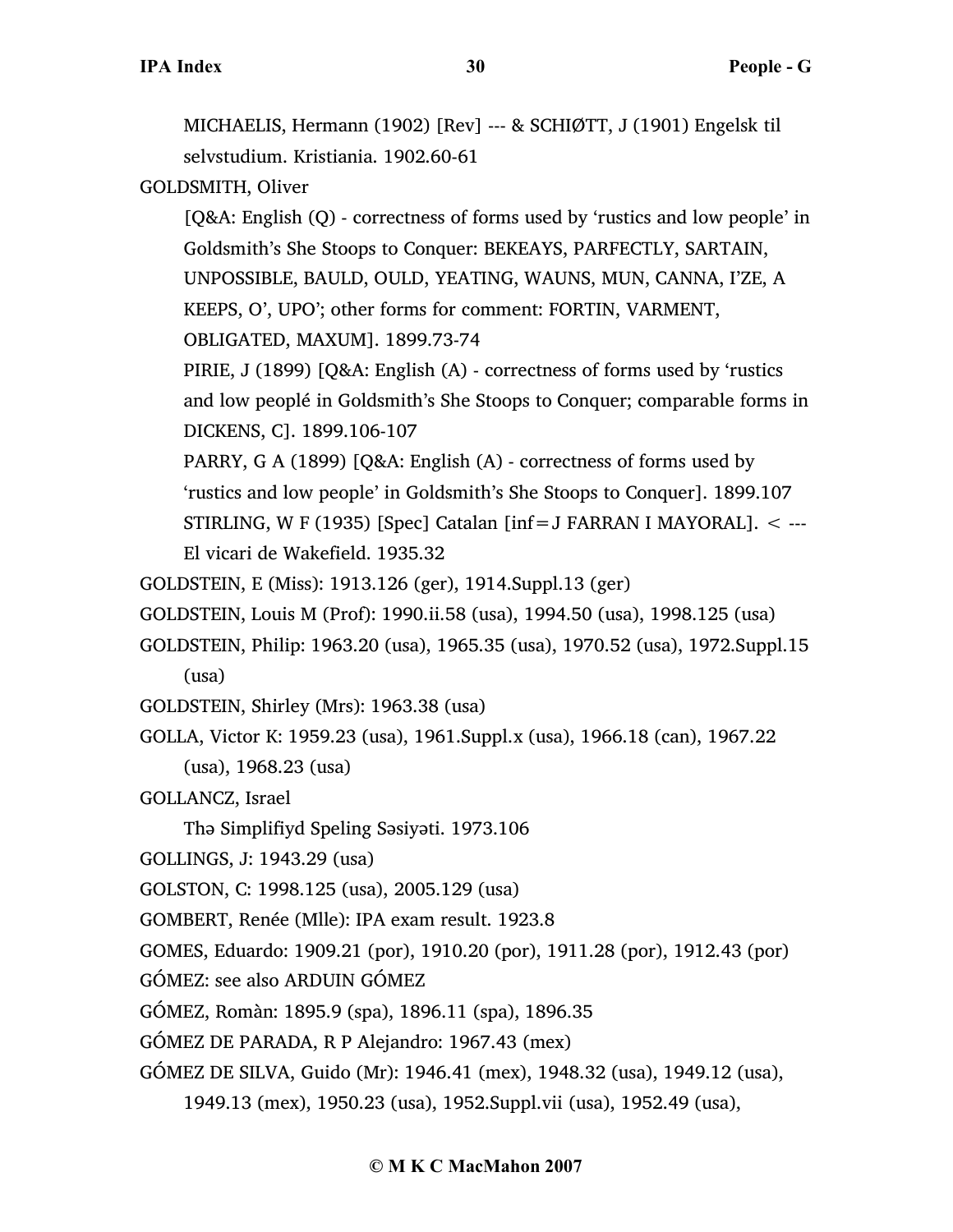1955.24 (mex), 1955.Suppl.x (mex), 1957.43 (mex), 1961.Suppl.xii (mex), 1967.44 (mex), 1972.Suppl.8 (mex), 1975.Suppl.11 (mex), 1978.Suppl.12 (mex), 1981.Suppl.12 (mex), 1990.ii.58 (mex), 1994.50 (mex), 1998.125

(mex), 2000.115 (mex), 2005.127 (mex)

VARMA, Siddheshwar (1957) Specimen of Hindi [see --- 1955.31]. 1957.7 --- (1955) New specimens needed [=suggestion that specimens of Hindi and Indonesian should be published in The Principles; see also VARMA, S 1957.7]. 1955.31

GOMIEN, Francisco ~ Frank: 1908.27 (chl), 1913.39 (chl), 1914.Suppl.29 (chl) GOMIEN, Julio: 1907.27 (chl), 1908.27 (chl)

- GONARD, A: 1904.18 (usa), 1904.60
- GONÇALVES VIANNA: see VIANNA

GONNET, Aldo: 1966.17 (ita)

GONZALEZ: see also MORA DE GONZALEZ; OSANDON I GONZALEZ

GONZÁLEZ, Albertano: 1913.39 (chl), 1914.Suppl.29 (chl)

GONZÁLEZ, Carolina

--- (2002) Phonetic variation in voiced obstruents in North-Central

Peninsular Spanish [infs= 10 speakers]. 2002.17-31

GONZÀLEZ, Dorila (Señorita ~ Da): 1895.125 (chl), 1896.18 (chl), 1896.116 (chl), 1897.35 (chl), 1898.22 (chl), 1899.22 (chl), 1900.janv.23 (chl), 1901.24 (chl), 1902.22 (chl)

GONZÀLEZ B, Eleodoro: 1897.142 (chl), 1898.22 (chl), 1899.22 (chl),

1900.janv.23 (chl), 1901.24 (chl), 1902.22 (chl)

GONZÁLEZ COLOMINAS, Ferran: 1998.125 (spa)

GONZÁLEZ DE PÉREZ, Maria S (Ms): 1994.50 (col), 1998.125 (col), 2005.125 (col)

GONZALEZ, H (Prof): 1925.Suppl.6 (spa), 1930.15 (spa), 1932.17 (spa), 1934.32 (spa), 1935.39 (spa), 1936.38 (spa), 1938.34 (spa), [death] 1942.27

GOODELL, Reginald R: 1895.31 (usa), 1896.17 (usa), 1896.35, 1901.29 (usa), 1902.20 (usa), 1902.54 (usa), 1903.20 (usa), 1904.18 (usa), 1905.18 (usa),

1906.22 (usa), 1907.24 (usa), 1908.25 (usa), 1909.27 (usa)

GOODFELLOW, R: 1952.Suppl.iii (eng), 1955.Suppl.iii (eng), 1961.24 (eng),

1961.Suppl.iii (eng)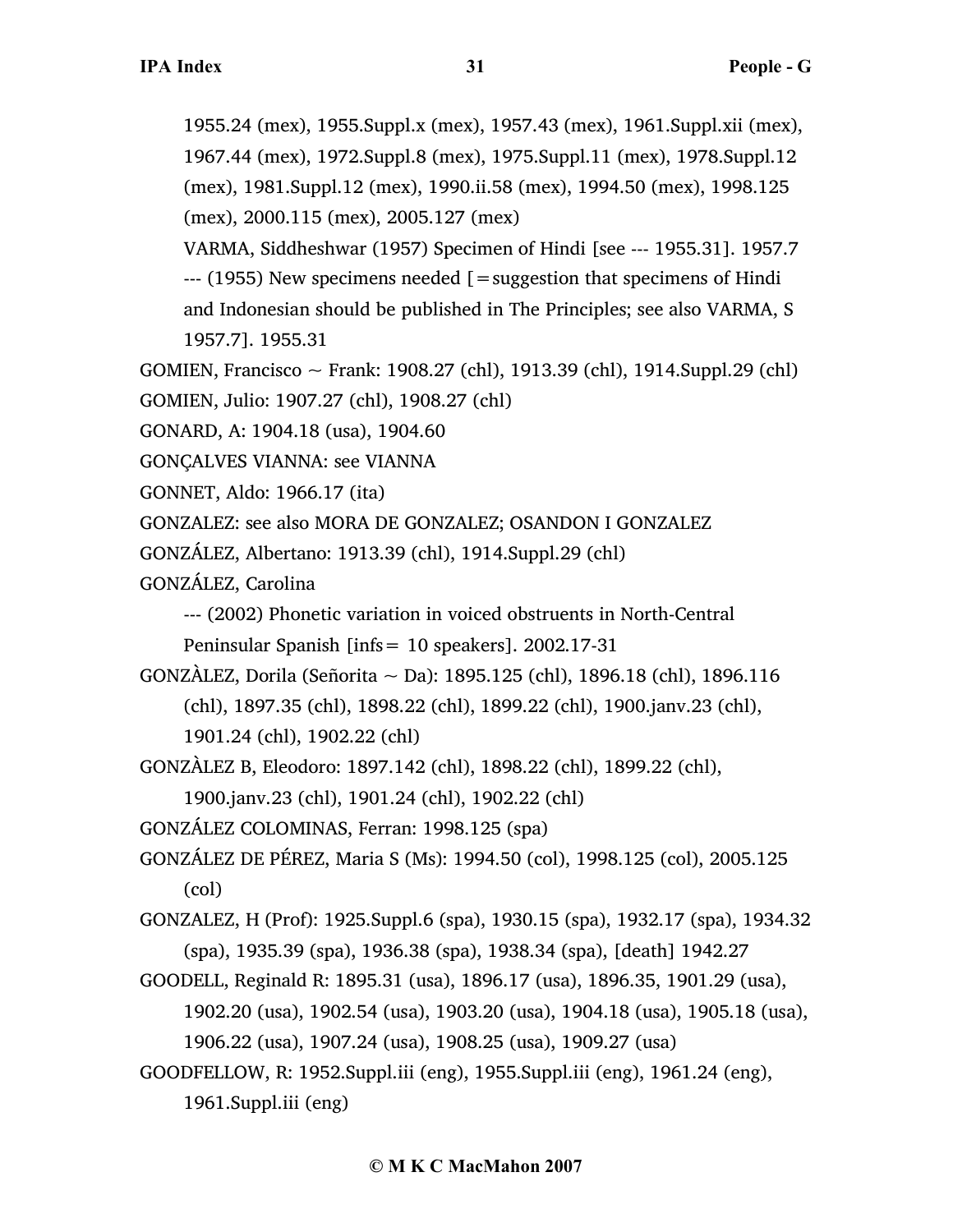- GOODMAN, Beverley (Dr): 1994.50 (usa), 1998.125 (usa), 2000.115 (usa)
- GOODWIN, A (Miss): 1914.39 (eng)
- GOODWIN, Alice (Miss): IPA exam result (French). 1913.124
- GOODWIN, H C H: 1905.26 (eng), 1906.7 (eng), 1907.7 (eng), 1908.7 (eng), 1909.7 (eng)
- GOODWIN, Henry Buergel: see BUERGEL, H K H  $\sim$  BUERGEL GOODWIN, Henry  $(Dr) \sim$  GOODWIN, H B
- GOONAN, Peter: 1990.ii.58 (eng), 1994.50 (eng)
- GOOSSEN, M S (Miss): 1929.25 (usa), 1930.18 (usa), 1932.21 (usa), 1934.36 (usa)

GOPALASWAMY IYER, R: 1911.37 (ind), 1912.54 (ind), 1913.40 (ind),

1914.Suppl.30 (ind)

- GORDON: see also CAMPBELL GORDON
- GORDON, J C: 1964.15 (wal)
- GORDON, Matthew (Dr): 2006 [IPA-Rec]

--- , MUNRO, Pamela & LADEFOGED, Peter (2001) Chickasaw. NWS. 2001.287-290

--- , BARTHMAIER, Paul & SANDS, Kathy (2002) A cross-linguistic acoustic study of voiceless fricatives. [Aleut, Apache, Chickasaw, Gaelic [Scottish], Hupa, Montana Salish, Toda]. 2002.141-174

--- & APPLEBAUM, Ayla (2006) Phonetic structures of Turkish Kabardian

 $[ins = 6$  females, 5 males; 9 out of 11 spent their formative years in

Turkey; 1 speaker from Jordan; 1 speaker from Russia]. 2006.159-186 GORDY, J P

[Publications Received]. 1892.146

GORET, E: 1887.June.187 (fra), 1888.janv.26/2 (fra), 1889.1 (fra), 1890.2 (fra), 1891.1 (fra), 1891.30

Subscription for casting new types [names of subscribers].

1888.Nov.458/82

GORJI, H: 1980.82 (sco), 1981.Suppl.17 (sco)

GORKOM, A M van (Mjfr): 1895.30 (net), 1896.10 (net), 1896.35

GORKY, Maxim

PARTRIDGE, M (1952) [Spec(Stud)] Ruskij. 1952.46-47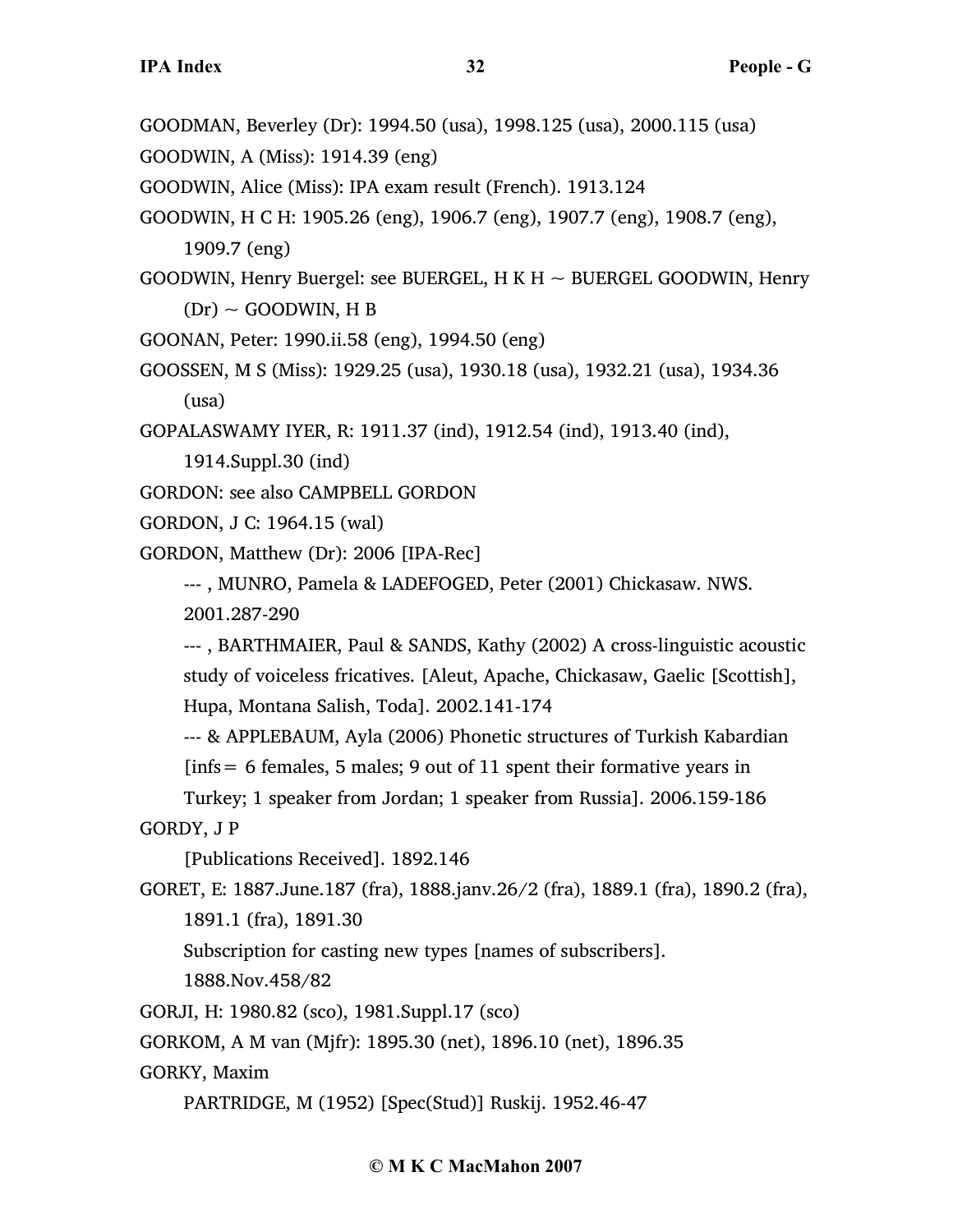PARTRIDGE, M (1953) [Spec(Stud)] Ruskij. Broad transcription. 1953.23- 24

PARTRIDGE, M (1953) [Spec(Stud)] Ruskij. Broad transcription. 1953.23- 24

GORNAY, A (Prof): 1912.153 (swi)

GOROSCH, Max (Dr): 1959.48 (swe), 1961.Suppl.vi (swe), 1967.22

GORSE, William J (Prof): 1910.123 (usa), 1911.34 (usa), 1912.50 (usa)

GORTON, C H: 1908.43 (eng), 1909.7 (eng), 1910.7 (eng), 1911.14 (eng),

1912.28 (eng)

GOSLAR, W: 1893.4 (ger), 1894.4 (ger), 1894.6, 1895.5 (ger), 1895.33

GOSLING, J G: 1981.41 (eng), 1981.Suppl.17 (eng)

GOSPODNETIC, J (Mr): 1967.21 (fra), 1972.Suppl.4 (fra), 1975.Suppl.5 (fra),

1978.Suppl.5 (fra), 1981.Suppl.5 (fra), 1994.50 (fra), 1998.125 (fra),

2000.115 (fra), 2005.126 (fra)

GOSSARD, A: 1886.May.[3] (fra)

GOSTLING, Luis: 1898.89 (chl), 1899.22 (chl), 1900.janv.23 (chl), 1901.24

(chl), 1902.22 (chl), 1903.21 (chl)

GÓSY, Mária (Prof): 1998.125 (hun), 2005.126 (hun)

GOTELEE, Emily (Miss): IPA exam result (French). 1913.107

GOTTERI, Nigel J C: 1980.82 (eng), 1981.Suppl.17 (eng)

--- (1981) Getting the Polish grooved frictionals right. 1981.44-50

GOTTSCHLING, Andreas: 1899.81 (eng), 1900.janv.5 (eng), 1901.5 (eng),

1902.5 (eng), 1903.5 (eng), 1904.4 (eng), 1905.4 (eng), 1905.27 (eng),

1906.4 (eng), 1907.7 (eng), 1908.7 (eng), 1909.7 (eng), 1910.7 (eng),

1911.14 (eng), 1912.28 (eng), 1913.12 (eng), 1914.Suppl.7 (eng)

--- (1904) [Q&A: French (Q) Jean Barès's simplified spelling]. 1904.104

--- (1907) Simplified phonetic spelling. 1907.46

GOUDRY, Philippe E A: 1974.59 (fra), 1975.Suppl.5 (fra)

GOUGÈRE, Étienne

PASSY, P (1899) [Rev] CLÉDAT, L & --- (1899) Grammaire française des écoles primaires, cours élémentaire. Paris: H Le Soudier. 1899.87-89 GOUIN, F

[death]. 1896.178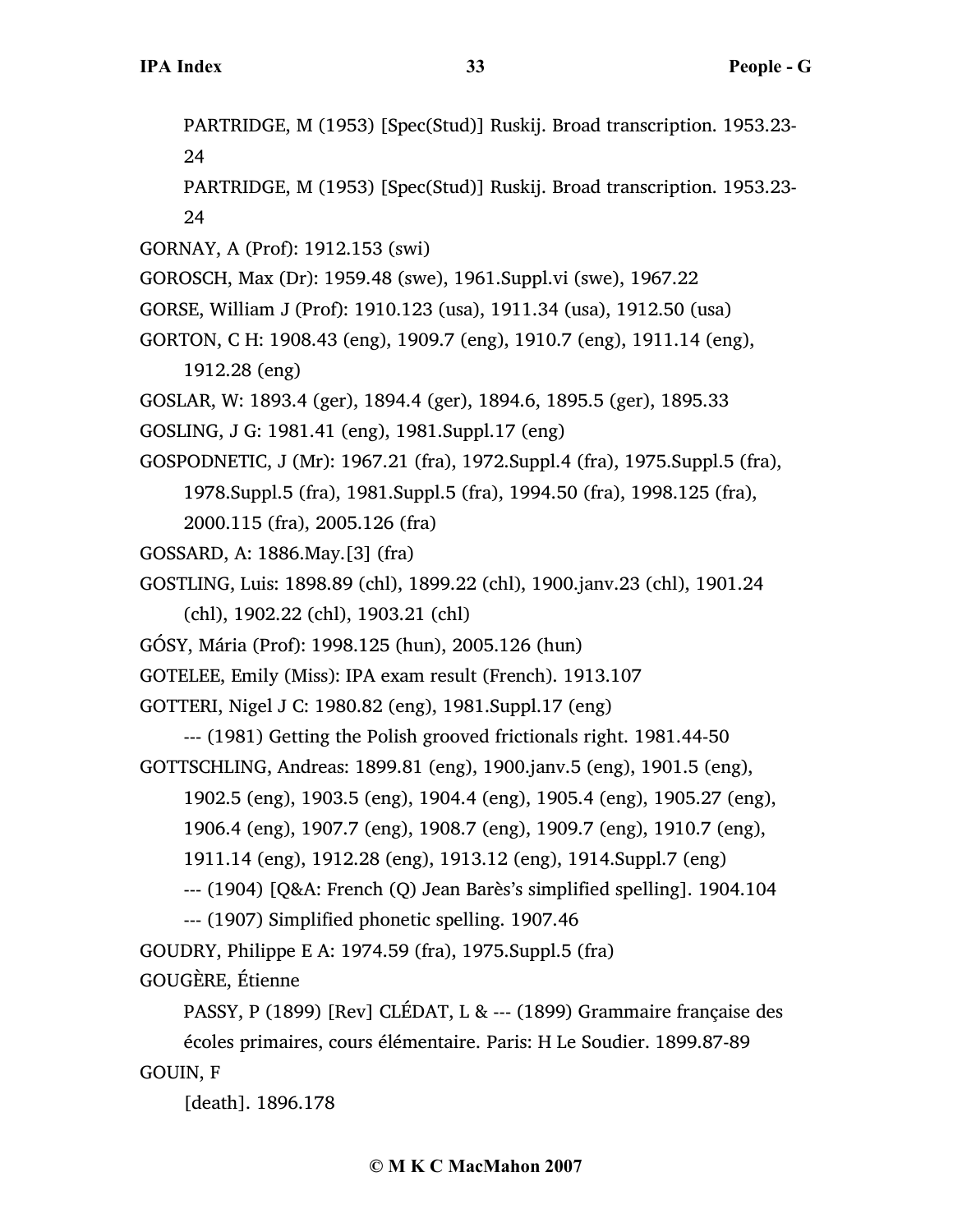- GOULDING, Mabel (Miss): 1912.153 (wal), 1913.12 (wal), 1914.Suppl.7 (wal) --- : IPA exam result (German). 1913.6
- GOUNELLE, J: 1886.Aug.[2] (fra), 1887.Feb.[1] (fra), 1888.janv.26/2 (fra), 1889.1 (fra), 1889.66
- GOURNAY, [ ] (Mlle)
	- PASSY, P (1897) [Spec] Patois flamand de Steenwoorde (Nord). StJ [inf= -- ]. 1897.154
- GOURVILLE: see DE GOURVILLE
- GOYVAERTS, Didier L (Prof): 1979.46 (bel), 1981.Suppl.3 (bel), 1990.ii.58 (bel), 1994.50 (bel), 1998.125 (bel), 2000.115 (bel), 2005.125 (bel)
- GRABE, Esther (Ms): 1994.50 (net), 1998.125-126 (eng)
- GRABE, H: 1895.166 (ger), 1896.7 (ger), 1897.21 (ger), 1898.8 (ger), 1899.8
	- (ger), 1900.janv.10 (ger), 1901.10 (ger), 1902.9 (ger), 1903.9 (ger), 1904.9
	- (ger), 1905.8 (ger), 1906.11 (ger), 1907.12 (ger), [death] 1907.34,55

GRADI, Temistocle

CAMILLI, A (1911) [Spec(Stud)] Italiano. Pietà di mamma < --- .

1911.187-188, 1912.17-18, 1912.73-74

GRÄBER, A (Frl): 1911.21 (ger), 1911.192

GRÄF, Adolf (Dr): 1889.89 (ger), 1890.4 (ger), 1890.29 (ger), 1891.5 (ger),

1891.30, 1893.41 (ger), 1894.5 (ger), 1894.26, 1895.5 (ger), 1895.33 GRÄFE-UNZER: 1901.86 (ger), 1902.9 (ger), 1902.51

GRAF DE RAFZ, Berthe (Mlle)

[--- : marriage to J B Derungs]. 1911.78

GRAFF, Signe (Frk): 1894.157 (nor), 1895.11 (nor), 1896.13 (nor), 1897.29 (nor), 1897.52

GRAHAM, Chester (Mr): 1990.ii.58 (brz), 1994.50 (brz), 1998.125 (brz), 2000.115 (brz)

- GRAHAM, Frank: 1930.11 (eng), 1931.57 (wal), 1932.13 (eng), 1932.48 (eng), 1932.71 (eng), 1933.19 (eng), 1947.35 (eng), 1949.7 (eng), 1952.18, 1964.16 (eng), 1965.35 (eng), 1966.19
	- --- (1927) [Spec] Tyneside dialect. Hawk's Men. 1927.48-49
	- --- (1929) [Rev] WARD, I C (1929) The Phonetics of English. Cambridge: W Heffer & Sons Ltd. 1929.28-29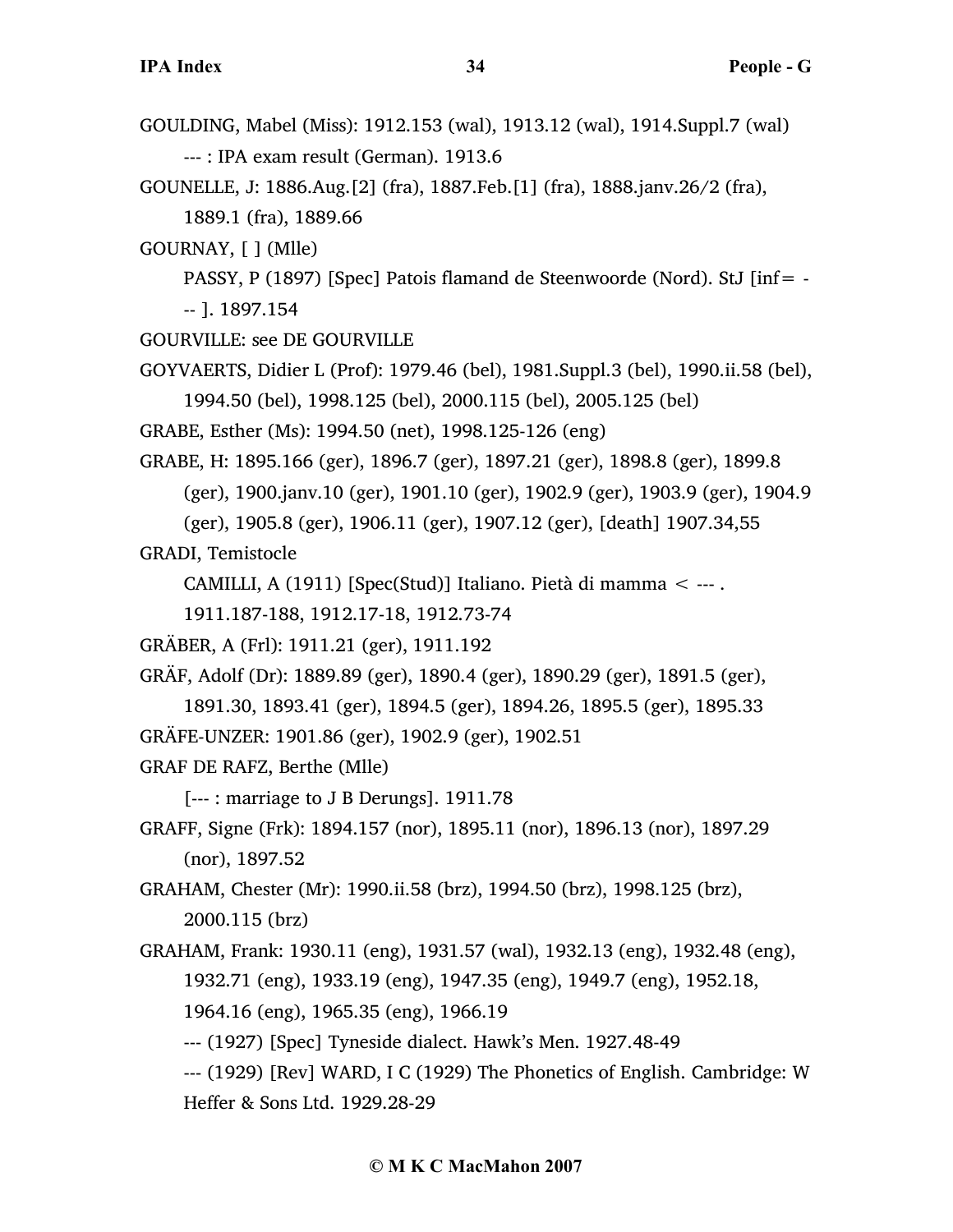--- (1931) Unemphatic and emphatic intonation [=comment on H M Davies' review of MARQUIS & BLANDFORD ( 1931.25-26) and H E Palmer's distinction between emphatic and unemphatic intonation]. 1931.50

--- (1932) Comparison of basic speech habits in French, English and German 1932.35-36

--- (1932) An anomalous negative in English: "needs", "need not", "does not need" 1932.52-53

--- (1932) [Rev] WALTER, M & OLBRICH, P (1931) Zur Methodik des neusprachlichen Unterrichts. 4te Auflage. Marburg: Elwert. 1932.56-57 --- (1933) [Rev] LLOYD-JAMES, A (1932) Broadcast English III:

recommendations on the pronunciations of some Scottish place-names. London: British Broadcasting Corporation. 1933.34-35

 $-$ --- (1933) Unstressed i in English  $\mathfrak{g} = \mathfrak{g}$  in  $\mathfrak{g} = \mathfrak{g}$  and  $\mathfrak{g}$  for the North-East coast'; pronunciation of CANDIED, CANDID, HANDED; TAX, TAXES, BUSH,

BUSHES, TAXI, TAXIS, SAILOR, SAILORS, LADY, LADIES, BACON,

SOUTHERN, SEQUESTERED, REQUESTED; comment on Irish English of Galway]. 1933.37-38

RICHARDSON, Gilbert H (1933) Pronunciation of CANDID, CANDIED, HANDED [see also --- 1933.37-38]. 1933.58

--- (1934) German transcriptions [see MENZERATH, P 1933.24-26,

1934.68-73]. 1934.105-106

MENZERATH, P (1935) Nochmals zur deutschen Umschrift [see --- 1934.105-106]. 1935.2-5

GRAHAM, H (Miss): 1910.143 (eng), 1911.14 (eng), 1912.28 (eng)

GRAHAM, James: 1901.6 (eng), 1901.47

GRAHAME, Kenneth

WARD, I C (1928) [Spec(Stud)] English. A Passage from --- Dream Days. 1928.42-43

O'CONNOR, J D (1952) [Spec(Stud)] English (Southern British). < --- The Wind in the Willows. 1952.43-44

GRAHAME BAILEY: see BAILEY, T Grahame

GRAHAMSTOWN: see RHODES UNIVERSITY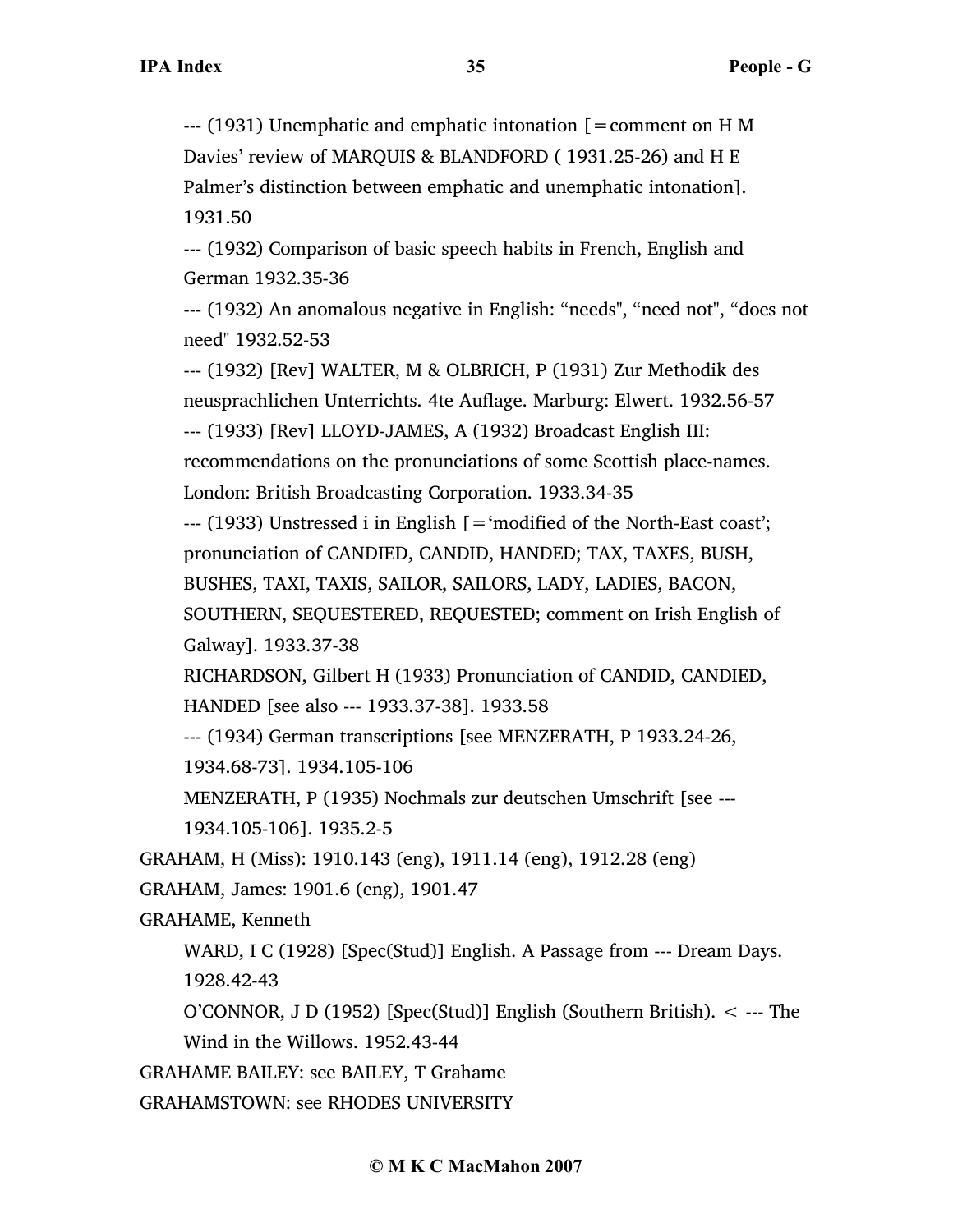GRAHL, H: 1889.4 (swe), 1890.4 (swe), 1891.5 (swe), 1892.9 (swe)

GRAMMONT, Maurice

PASSY, P (1905) [Rev] --- (1904) Le vers français, ses moyens d'expression, son harmonie. Paris: Alphonse Picard et fils. 1905.52-53

DAVIS, E B (1937) [Welsh <sup>4</sup> and French <sup>1</sup>.] 1937.72

DAVIS, E B (1939) Comments on syllabic structure  $[$  = --- 's views on the syllable]. 1939.23-26

DAVIS, E B (1939) Comments on syllabic structure (continued)  $[$  = --- 's views on the syllable]. 1939.48-49

GRANDGENT, Charles Hall (Prof): 1890.89 (usa), 1891.5 (usa), 1892.11 (usa), 1893.12 (usa), 1894.13 (usa), 1895.14 (usa), 1896.16 (usa), 1897.33 (usa), 1898.20 (usa), 1899.20 (usa), 1900.janv.21 (usa), 1901.22 (usa), 1902.20 (usa), 1903.20 (usa), 1904.18 (usa), 1905.18 (usa), 1906.21 (usa), 1907.24 (usa), 1908.24 (usa), 1909.26 (usa), 1909.95 (fra), 1910.2 (fra), 1911.33 (usa), 1912.49 (usa), 1913.33 (usa), 1914.Suppl.24 (usa), 1925.Suppl.6 (usa), 1930.17 (usa), 1932.20 (usa), 1934.34 (usa), 1936.40 (usa), 1938.35 (usa), [death] 1940.21

SPANHOOFD, E (1890) [The 7th Annual Convention of the Modern Language Association of America, Cambridge, Mass, 26-26 December 1889: --- on tongue-palate distance measurer]. 1890.30-31

[Résumé of ---, Modern Language Notes Feb 1891, on American vowels and vowels  $+$  /r/]. 1891.36

[Publications Received.] 1891.46

SOAMES, Laura (1891) American pronunciation [=mainly New York;

vowels of BURN, LOW. Comm: P Passy]. 1891.75

[Publications Received.] 1891.117-118

PASSY, P (1891) [Rev] --- (1891) Italian Composition. Boston: D C Heath & Co. 1891.125-126

PASSY, P (1891) [Rev] --- (1891) Italian Grammar. 3rd ed, rev & enl.

Boston: D C Heath & Co. 1891.125-126

[Spec(Stud)] Italiano. Il goloso < --- Italian Grammar. 1891.128-129 [List of candidates for election to Council (1892) and voting arrangements.] 1891.134-135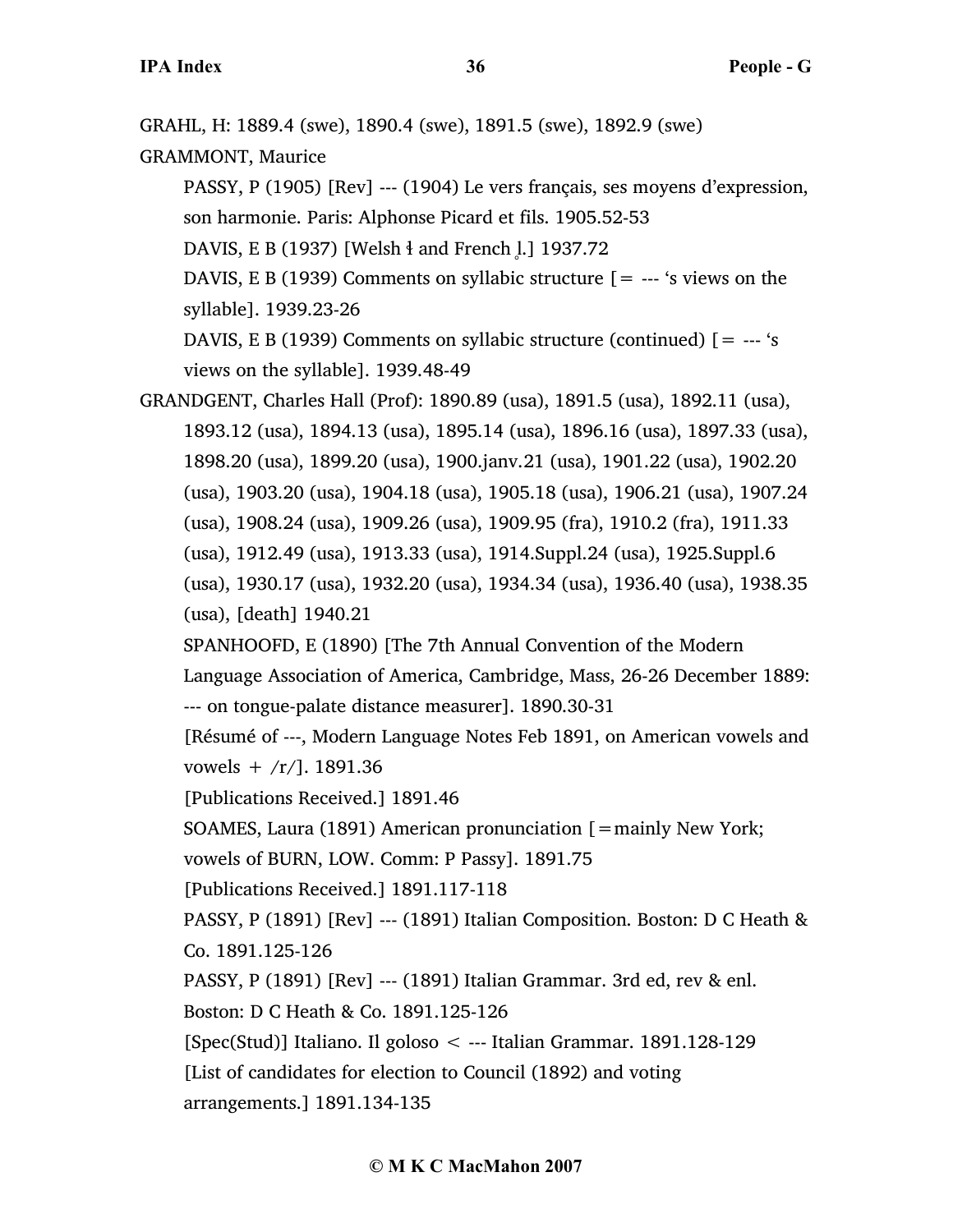[Spec(Stud)] Italiano. L'orologio < --- Italian Grammar. 1891.145-146 [Publications Received.] 1891.80

[Results of election to Council (1892): voting figures.] 1892.12-13 [Publications Received.] 1892.124

--- (1894) Réponse au sujet du French Reader [see also 1894.69-74]. 1894.122

--- (1894) [Rev] SOAMES, L (1893) The Child's Key to Reading: Albany Phonetic Readers 1, 2, 3. London: S Sonnenschein & Co Ltd. 1894.159-161 WEEKS, R (1894) [Rev] --- (1894) A Short French Grammar. Boston: D C Heath & Co. 1894.173-174

 $-$ -- (1895) Weak words  $=$  own pronunciation of passages in VIËTOR, W 1895.39]. 1895.127-128

BACKLUND, H (1895) English pronunciation  $[=$  pronunciation of LP]. 1895.145

--- (1896) Syllabic consonants. 1896.42

[---: appointment, Harvard University]. 1896.109

[Election results]. 1908.29-30

[Membership of Council 1908]. Exposé des Principes (1908). 1908.Suppl.2- 3

PASSY, P (1909) Avis de nos conseillers  $[=(i)$  DJ proposed as Assistant Secretary of the af (ii) 'scientific supplement' proposed (iii) future of Partie des élèves (iv) phonetics exams (v) advanced certificate (vi) alphabet].

1909.44-47, 74-76, 77-79, 97-101

[Election results]. 1910.32-33

[Election results]. 1912.18-19

[Election of Council; composition of present Council; Proposals: Honorary membership for BREUL, K; phonetic symbols to be printed on cards (<MILLS-BAKER, F); articles in orthography in the mf; alphabet; deficit]. 1912.89-91

[Council decisions: Executive committee; Honorary membership for BREUL, K; editors to be allowed to refuse 'une annonce...mauvaise'; proposal by MILLS-BAKER,F; articles in orthography in the mf; alphabet; see 1912.89-91]. 1912.114-15, 1912.126-131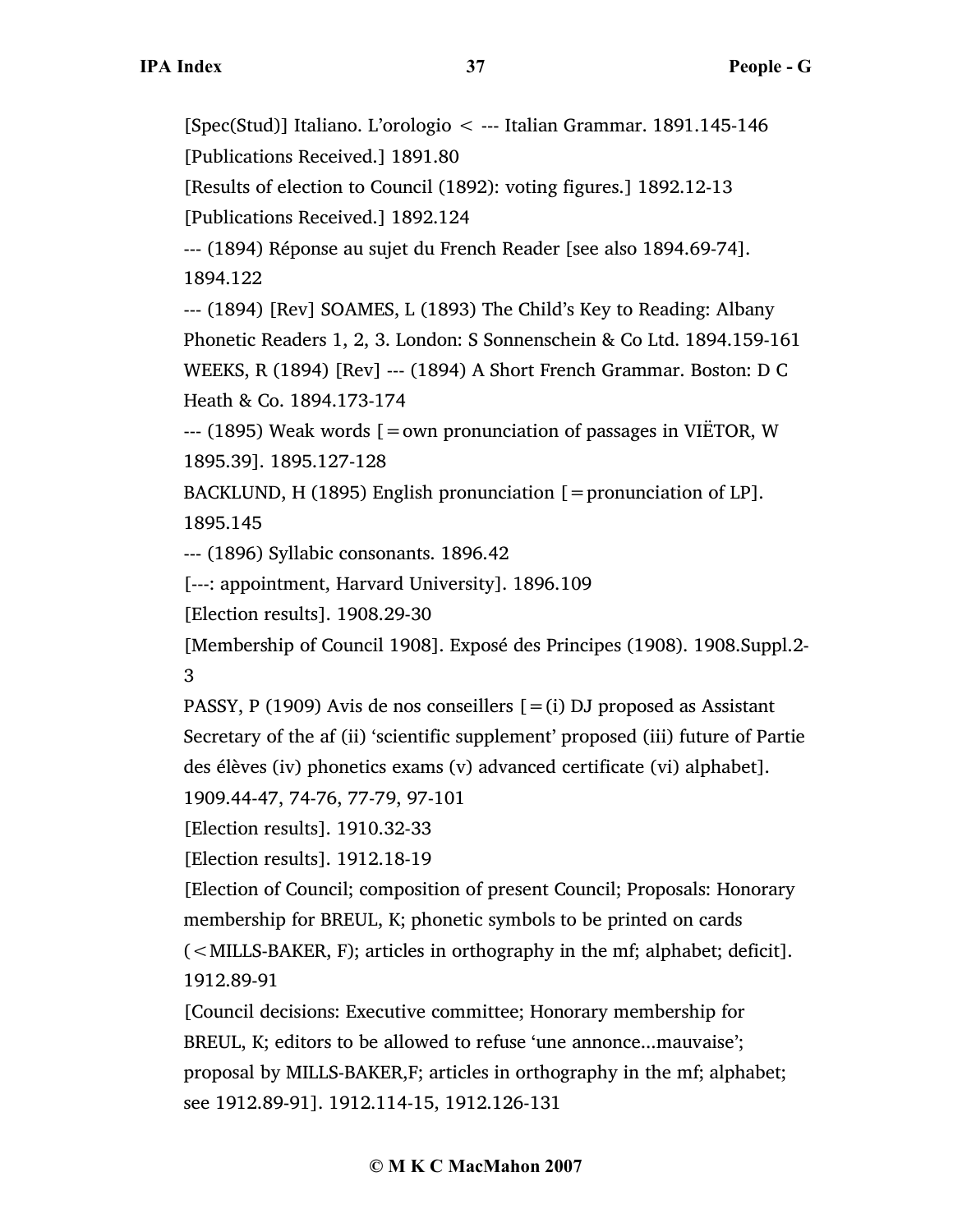The Principles of the International Phonetic Association. 1912.Suppl.septoct.4 [Election results]. 1914.18-19 Décisions officielles  $[=(i)$  Council for 1928 as for 1927 (ii) D Jones to be Secretary of the IPA in succession to P Passy (iii) D Jones to represent the af at the 1st International Congress of Linguists (iv) New symbols adopted (v) Honorary memberships for A Meillet and G Morgenstierne]. 1928.51-53 [Election results]. 1929.10-11 [Election results]. 1931.17-18 [---: appointment, Paris; lectures, London]. 1931.28 [---: health]. 1932.42 [Election results]. 1933.17-18 Avis de nos conseillers [=Alphabet: retroflexed central vowel; labial-velar stops]. 1934.25-27 [Election results]. 1935.19-20 [Election results]. 1937.janv-mars.81-82 [Election results]. 1939.17,37 GEDDES, J, Jr & JONES, D (1940) Charles Hall Grandgent  $[=$ obituary]. 1940.2-3 GRANDPIERRE, L: 1894.85 (ger), 1895.5 (ger), 1895.32 GRANIER, [ ] (Mlle): 1900.126 (fra), 1901.3 (fra) GRANIER BONNET, Marta J [--- : marriage to F Zapata Lillo]. 1907.101 GRANIT, Bruno: 1892.25 (fin), 1893.11 (fin), 1894.12 (fin), 1895.13 (fin), 1896.15 (fin), 1897.32 (fin), 1898.19 (fin) GRANIT, E: 1897.73 (fin), 1898.19 (fin), 1899.19 (fin), 1899.36 GRANIT, V Ludvig: 1896.15 (fin), 1897.32 (fin), 1897.52, 1898.19 (fin), 1898.50 (fin), 1899.19 (fin), 1900.20 (fin), 1901.21 (fin), 1902.19 (fin), 1903.19 (fin), 1904.17 (fin), 1905.17 (fin), 1906.20 (fin), 1907.23 (fin), 1908.23 (fin), 1909.25 (fin), 1910.24 (fin), 1911.32 (fin), 1912.47 (fin), 1913.32 (fin), 1914.Suppl.22 (fin) GRANSTRÖM, Hanna (Nti): 1912.154 (fin), 1913.32 (fin), 1914.Suppl.22 (fin)

GRANT, C V: 1929.11 (eng), 1930.12 (eng), 1932.14 (eng)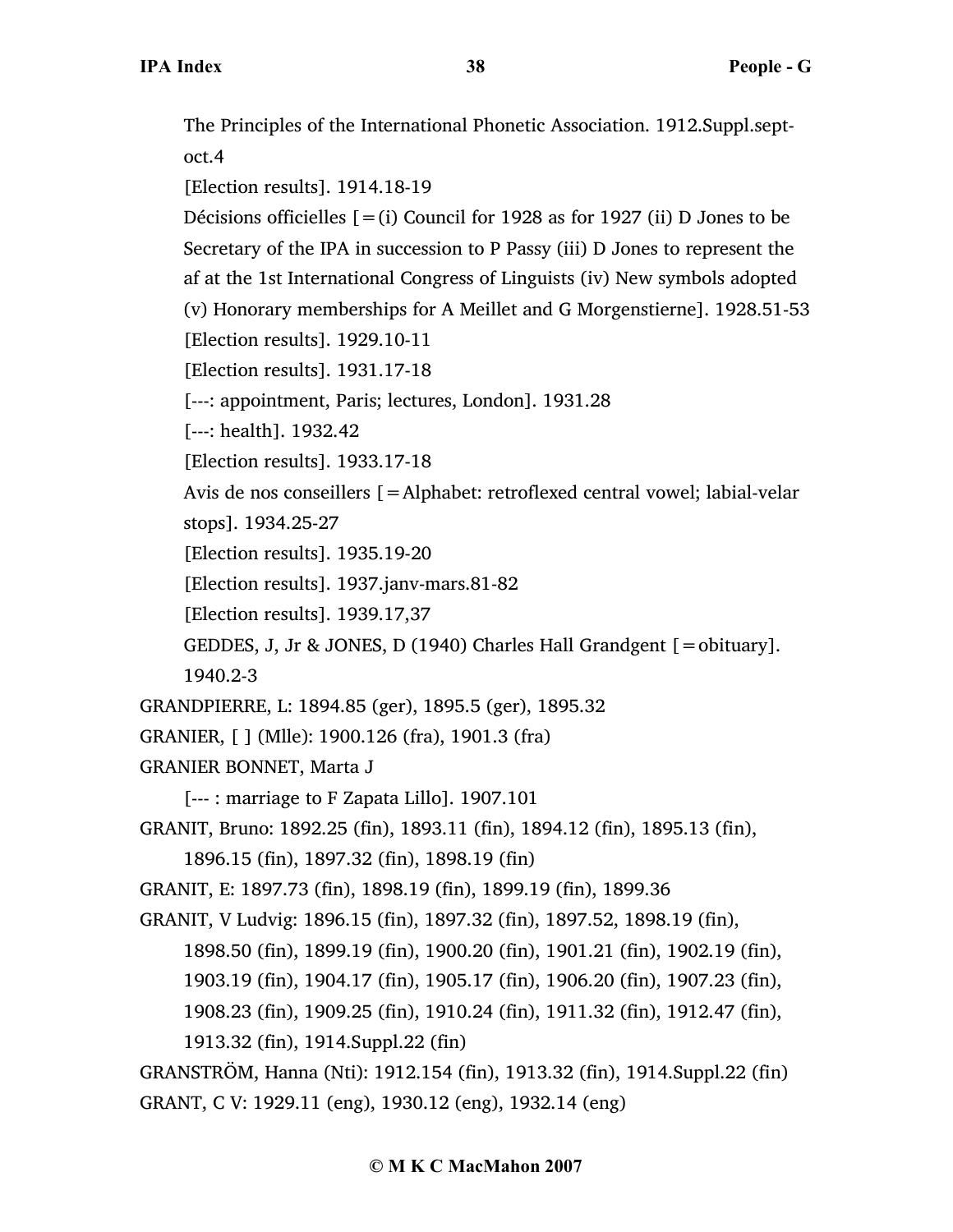GRANT, Christine C (Miss): IPA exam result (German). 1914.58

- GRANT, F C F (Rev): 1928.48 (goc), 1930.21 (goc), 1932.23 (goc), 1934.39 (goc)
- GRANT, H Falding: 1907.7 (eng), 1907.54 (eng), 1908.7 (eng), 1909.7 (eng), 1910.7 (eng), 1911.14 (eng), 1912.28 (eng), 1913.12 (eng), 1914.Suppl.7 (eng),23 (rus), 1914.83 (rus)
- GRANT, Raymond J S (Prof): 1967.43 (can), 1972.Suppl.2 (can), 1975.Suppl.3 (can), 1978.Suppl.3 (can), 1981.Suppl.3 (can)
- GRANT, William: 1911.14 (sco), 1912.28 (sco), 1913.12 (sco), 1914.Suppl.4 (sco), 1930.12 (sco), 1932.14 (sco), 1933.19, 1934.30 (sco), 1936.35 (sco), 1938.32 (sco), [death] 1947.35
- GRANT BROWN: see BROWN, G E R Grant  $\sim$  R Grant
- GRANVILLE, E: 1896.103 (eng), 1897.18 (eng), 1897.51
- GRASÉ, J G: 1899.129 (net), 1900.janv.16 (net), 1901.17 (net), 1901.48, 1902.15 (net), 1903.14 (net), 1903.48
- GRASS, Joseph: 1908.91 (ger), 1909.14 (ger), 1909.114 (ger), 1910.14 (ger), 1911.21 (ger)
- GRASSERIE, Raoul de la (Dr)
	- PASSY, P (1899) [Rev] LENZ, R (1898) Kritik de Langue Auca des Herrn Dr jur Raoul de la Grasserie: eine Warnung für Amerikanisten. Valparaiso: G Helfmann. 1899.89
- GRASSI, Giuseppe

[Spec(Stud)] Italiano. Timore non e paura  $\lt$  --- . 1942.10

- GRATH, Edward H M: 1907.53 (eng), 1908.7 (eng), 1909.7 (eng), 1910.7 (eng), 1910.168
- GRATTAN, J H G (Prof): 1930.60 (eng), 1932.14 (eng), 1934.30 (eng), 1936.35 (eng), 1938.32 (eng), 1942.11
	- HOLDSWORTH, H M (1926) [Rev] --- & GURREY, P (1925) Our Living Language. A New Guide toEnglish Grammar. London & Edinburgh: T Nelson & Sons Ltd. 1926.38

GRATTAN, M: 1892.89 (eng), 1893.3 (eng), 1893.42, 1894.3 (eng), 1894.26

GRAVEL, H: 1910.14 (ger), 1911.19 (ger), 1911.21 (ger), 1911.67, 1912.33 (ger), 1913.17 (ger)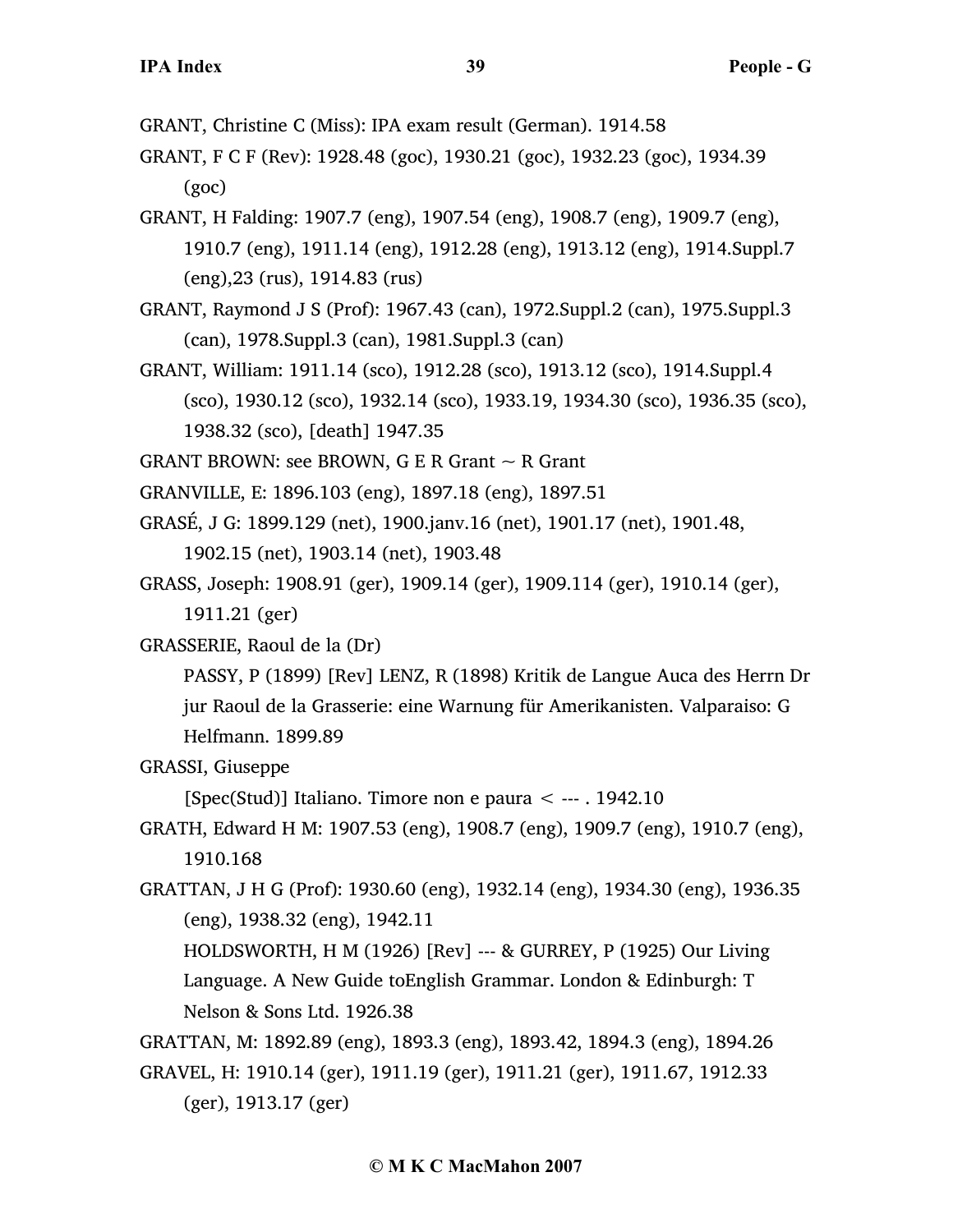GRAVES, H (Capt): 1929.42 (eng), 1930.12 (eng), 1932.14 (eng), 1934.30 (eng), 1934.114

GRAVIÈRE: see LA GRAVIÈRE

GRAWUNDER, Sven (Mr): 2005.126 (ger)

GRAY, G H M (Rev): 1904.86 (eng), 1904.126 (ger), 1905.8 (ger), 1905.47 (eng), 1906.7 (eng), 1907.7 (eng), 1908.7 (eng), 1909.7 (eng), 1910.7 (eng), 1911.14 (eng), 1912.28 (eng), 1913.12 (eng), 1914.Suppl.7 (eng)

GRAY, Giles Wilkeson  $\sim$  WILKESON GRAY, G (Prof): 1934.62 (usa), 1936.40 (usa), 1938.36 (usa)

--- (1934) Indiana speech. 1934.49-50

FRY, D B (1937) [Rev] --- [ed] (1936) Studies in Experimental Phonetics.

(University Studies No 27.) Baton Rouge: Louisiana State University Press. 1937.19-20

GIMSON, A C (1960) [Rev] --- & WISE, C M (1959). The Bases of Speech.

3rd ed. New York: Harper & Bros. 1960.15-16

GRAY, Hope (Miss): 1911.66 (can), 1912.51 (can), 1913.37 (can)

GRAY, J (Miss): 1913.87 (eng), 1914.Suppl.7 (eng)

GRAY, Meta (Miss): 1900.53 (irl), 1901.6 (irl), 1901.47

GRAY, Vincent: 1984.53 (eng), 1990.ii.58 (eng), 1994.50 (eng), 1998.126 (eng) GRÉARD, [ ]

[Composition of Conseil Supérieur de l'Instruction Publique de France.] 1888.July.319/55

PASSY, P (1888) Libéralisme éclairé  $\mathfrak{f}$  = resignation from teaching post, Paris]. 1888.Dec.491/91-492/92

[Société de Réforme Orthographique: Pétition à l'Académie Française]. 1889.94

[--- : report on spelling reform to L'Académie Française by La Commission du Dictionnaire]. 1893.30

GREATBACH, [ ] (Miss): 1905.46 (eng), 1906.7 (eng), 1907.7 (eng), 1907.34 GREAVES, [ ] (Mrs): 1906.70 (sco)

GREAVES FISHER,  $J \sim$  GREEVZ FISHER,  $J \sim$  GREEVZ FYSHER, J: 1905.105 (eng), 1906.4 (eng), 1907.5 (eng), 1908.5 (eng), 1909.4 (eng), 1910.7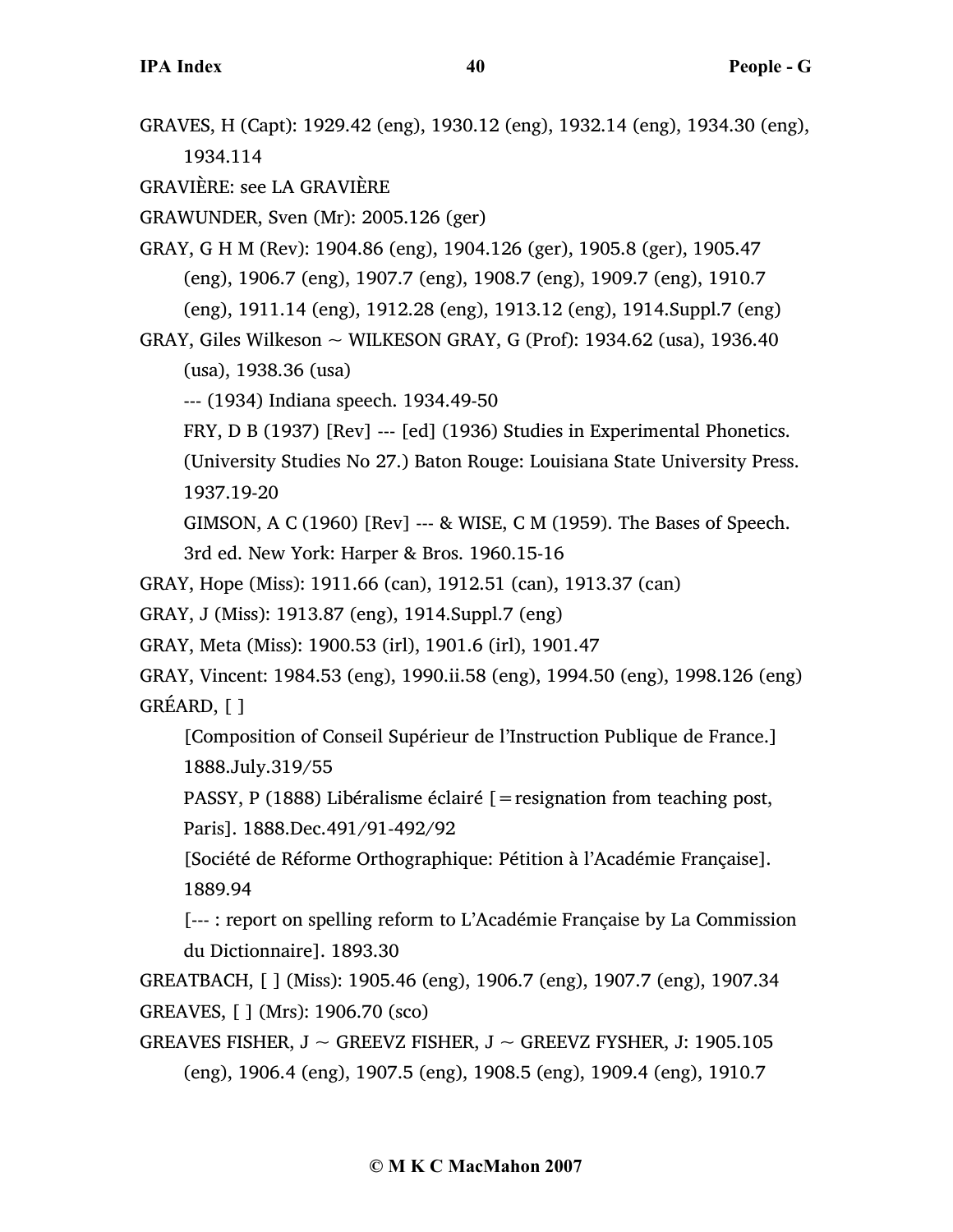(eng), 1910.67, 1911.12 eng, 1912.25 (eng), 1913.9 (eng), 1914.Suppl.4 (eng)

--- (1887) [Suggestion that there should be multilingual versions of the same passages in the Learners' Corner of the ft;Comm: P Passy]. 1887.July.235

PASSY, P (1887) The new arrangement  $\mathfrak{[}=$  names suggested for the Council; Statutues of the Association]. 1887.Dec.405-406

--- (1888) [Suggestion that the Learners' Corner should include translations]. 1888.March.124/20

GREEN, [ ] (Mlle)s

--- (1894) [Q&A: French (Q) - details of Le Certificat des aptitudes à l'enseignement de langues vivantes dans les établissements d'enseignment secondaire]. 1894.191

[Reply to GREEN, [ ] Mlle about the regulations for the Certificat d'aptitude à l'enseignement des langues vivantes dans les établissements d'enseignement secondaire]. 1894.191-192

PASSY, P (1894) [Q&A: French (A) - details of the regulations for Le Certificat des aptitudes à l'enseignment de langues vivantes dans les établissements secondaires < Annuaire des langues vivantes]. 1894.191-

192

GREEN, A J B: 1906.121 (fra), 1907.3 (fra), 1908.3 (fra)

GREEN, D Kingsley: 1959.23 (aus), 1961.Suppl.xiv (aus), 1963.39 (eng),

1964.16 (eng), 1965.35 (eng), 1966.18 (eng), 1968.23 (eng),

1981.Suppl.17 (eng), 1980.82 (eng)

GREEN, E S (Mrs): 1933.18 (usa), 1934.36 (usa), 1936.41 (usa), 1938.36 (usa), 1942.11

GREEN, Ella

--- (1933) [Spec] American English [inf=b Columbus, Indiana, ed Indiana, Ohio & Texas. < O'SHEA, W J (1931-1932) 35th Annual Report on Oral English and Phonetics, New York. See also D Jones 1934.19. 1933.54

GREEN, L: 1896.84 (ger), 1897.21 (ger), 1897.51, 1905.106 (ger), 1906.29 (ger), 1907.12 (ger), 1908.13 (ger), 1908.63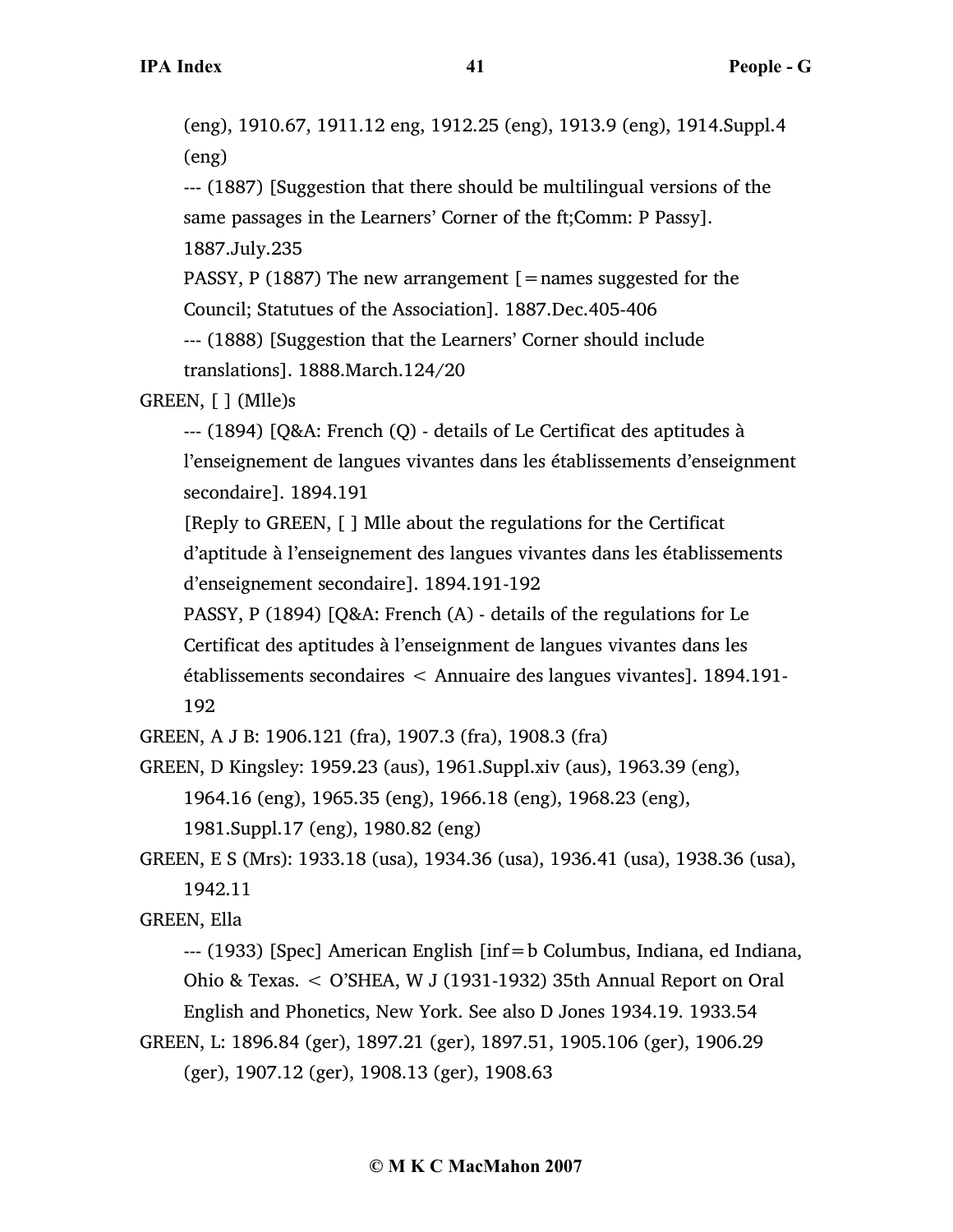--- (1905) [Rev] MICHAELIS, Hermann & PASSY, P (1905) Haberlands

Unterrichtsbriefe für das Selbststudium der französischen Sprache. Brief 1.

Leipzig: E Haberland. 1905.110-112. Comm: P Passy

GREEN, Ludwig

MICHAELIS, Hermann (1896) [Rev] --- (1896) Fibel für den vereinigten Sprech-, Schreib- und Leseunterricht, nach phonetischen Grundsätzen bearbeitet. Leipzig: O R Reisland. 1896.97-98

GREEN, M (Miss): 1974.59 (sco), 1975.Suppl.16 (sco)

GREENALL, Charles E: 1903.49 (eng), 1904.6 (eng), 1905.5 (eng), 1906.7 (eng), 1907.7 (eng), 1908.7 (eng), 1909.7 (eng), 1909.72 (eng), 1910.7 (eng),

1911.14 (eng), 1912.28 (eng), 1913.12 (eng), 1914.Suppl.7 (eng)

GREENBERG, Joseph H (Prof)

WELLS, J C (1975) The Association's Alphabet. 1975.52-58

GREENBERG, S Robert: 1963.38 (usa)

GREENE, Clifford F, Jr: 1960.38 (brd), 1961.Suppl.v (brd), 1961.49 (usa) GREENE, Graham

ARNOLD, G F (1950) [Spec(Stud)] English (Southern British). Broad transcription.  $\lt$  --- The Heart of the Matter. 1950.37

```
GREENE, K D: 1925.Suppl.6 (usa)
```
GREENLEAF, [ ] (Prof)

[--- : marriage to J Harouel]. 1905.76

GREENLEAF, C H  $\sim$  Jeanne H (Mrs) [see also HAROUEL, Jeanne]: 1905.86 (usa), 1906.22 (usa), 1906.122 (usa), 1907.24 (usa), 1908.25 (usa),

1909.27 (usa), 1910.26 (usa), 1910.143 (usa), 1911.34 (usa), 1912.50

(usa), 1913.35 (usa), 1914.Suppl.25 (usa), 1925.Suppl.6 (usa), 1930.18

(usa), 1932.21 (usa), [death] 1933.19

[--- : appointment, California]. 1910.134

[--- : daughter's death]. 1912.144

--- (1914) [Rev] CHURCHMAN, P H (1907) An Introduction to the

Pronunciation of French. Cambridge, Mass: The University Press. 1914.6-9 GREENSTEIN, N: 1913.150 (usa), 1914.Suppl.25 (usa) GREENWOOD, [ ] (Mr)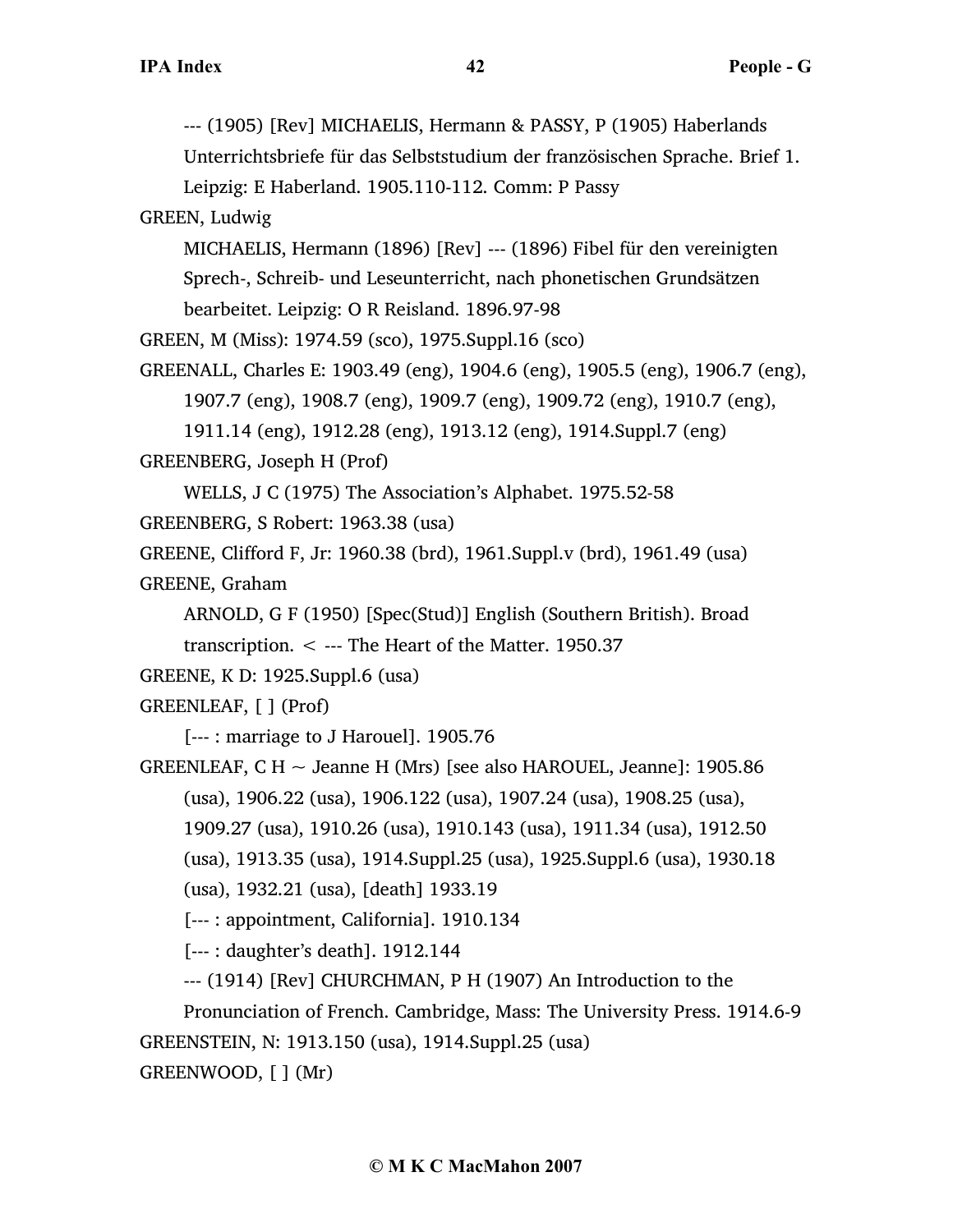[National Union of Elementary Teachers: proposal by --- that the decimal system of weights and measurements should be introduced into England.] 1887.Dec.412

GREET, W Cabell (Prof): 1934.36 (usa), 1936.41 (usa), 1938.36 (usa), 1949.12 (usa), 1952.Suppl.vii (usa), 1955.Suppl.viii (usa), 1961.Suppl.x (usa)

GREEVZ FISHER ~ GREEVZ FYSHER: see GREAVES FISHER

GREGERSEN, Edgar A (Mr): 1961.Suppl.x (usa), 1961.49 (usa), 1998.126 (usa), 2000.115 (usa), 2005.129 (usa)

--- (1965) Dialect variation within RP 1965.20-22

GREGG, Robert J (Prof): 1951.50 (nir), 1952.Suppl.iv (nir), 1955.Suppl.ix (can), 1961.Suppl.xi (can), 1972.92 (can), 1975.Suppl.3 (can), 1978.Suppl.3 (can), 1981.Suppl.4 (can)

UREN, O (1967) [Rev] --- (1966) A Student's Manual of French

Pronunciation. Toronto: Macmillan Co of Canada. 1967.19-20

--- , TAN, Evangeline & OLAYA, Norma (1969) [Spec] Tausug, Ilokano [Sulu Archipelago, south Philippines]. NWS. 1969.37-41

GREGORES, Emma (Miss): 1972.92 (arg), 1975.Suppl.2 (arg), 1978.Suppl.2 (arg), 1981.Suppl.2 (arg)

GIMSON, A C (1972) Council elections [=results; Council membership from January 1973]. 1972.34

WELLS, J C (1976) The Association's Alphabet  $[=$  Council's views on proposed modifications]. 1976.2-3

GREGORI, Luigi de

CAMILLI, A (1931) [Spec(Stud)] Italiano. La nottte di San Giovanni a Roma  $<$  ---. 1931.55

CAMILLI, A (1933) [Spec(Stud)] Italiano. < --- La Befana a Roma. 1933.15 GREGORIUS, [ ]: 1901.86 (ger), 1902.9 (ger), 1903.9 (ger), 1903.48 GREGORY, D S

PASSY, P (1896) [Rev] FUNK, I K, MARCH, F A, & --- (1895) A Standard Dictionary of the English Language. New York: Funk & Wagnall. 1896.157- 158

GREGORY, E M (Miss): 1914.Suppl.25 (usa)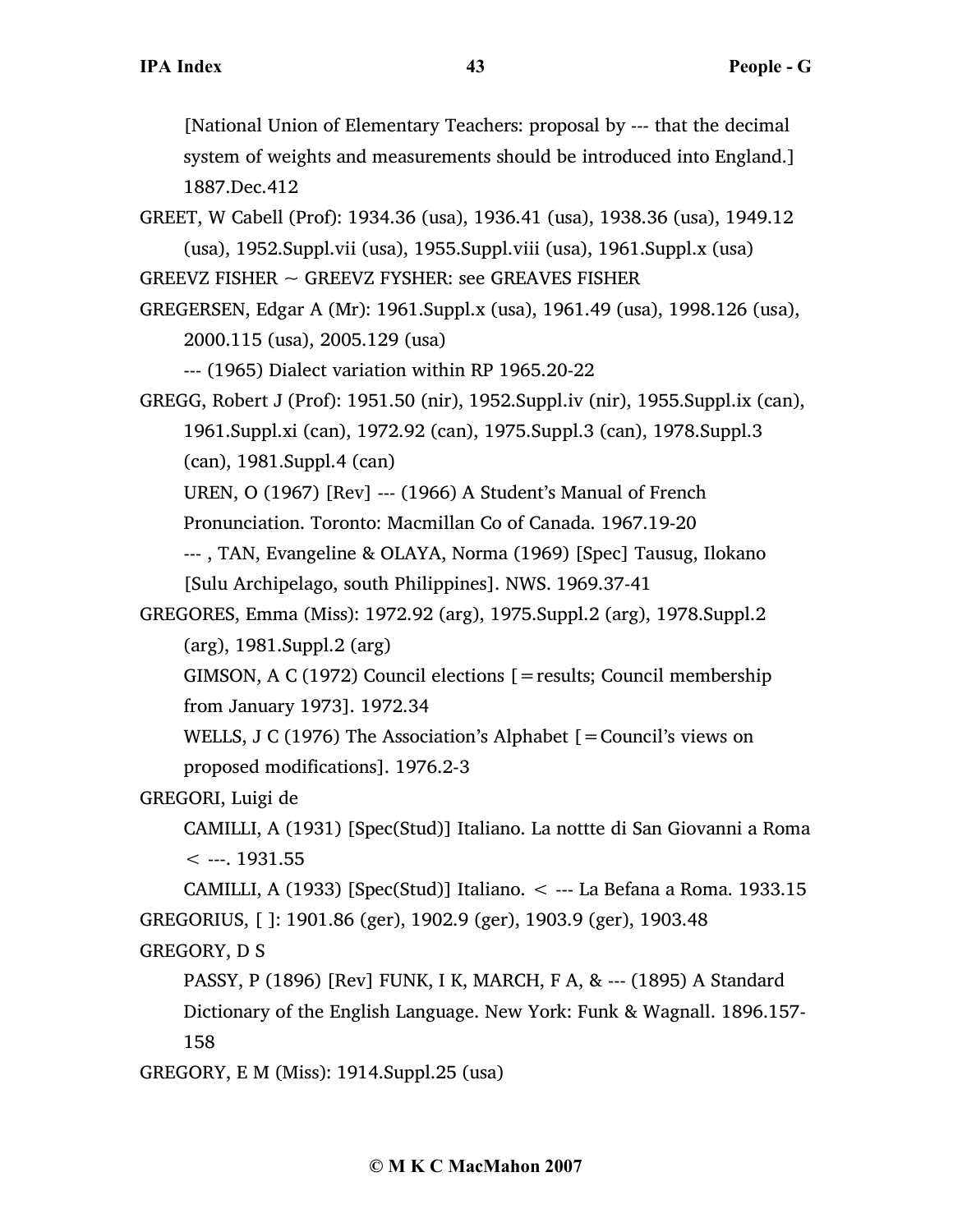GREGORY, O Dean: 1961.49 (idn), 1962.21 (usa), 1963.21 (usa), 1964.37 (usa), 1965.35 (egy), 1970.25 (usa)

GREGORY, W E: 1912.78 (eng), 1913.12 (eng), 1914.Suppl.7 (eng) GREIFSWALD

[ROUSSELOT, P: lectures on French pronunciation, Greifswald]. 1894.107 X (1894) Ferienkurs [=Greifswald, 9 July - 3 August 1894: T Siebs on phonetics and orthoepy; P Rousselot on varieties of French; [ ] Landois, and [ ] Oberbeck on experimental phonetics. Comm: P Passy]. 1894.189 [Vacation courses, Summer 1897: ... Greifswald]. 1897.118

GREIG, C E (Rev): 1886.May.[2] (fra), 1887.Feb.[1] (fra), 1888.janv.26/2 (fra), 1889.1 (fra), 1890.2 (fra), 1891.2 (fra), 1892.2 (fra), 1893.2 (fra), 1894.2 (fra), 1894.157 (fra), 1895.2 (fra), 1896.2 (fra), 1897.15 (fra), 1898.2 (fra), 1899.2 (fra), 1900.janv.2 (fra), 1901.2 (fra), 1902.2 (fra), 1903.2 (fra), 1904.2 (fra), 1905.2 (fra), 1906.2 (fra), 1907.2 (fra), 1908.2 (fra), 1909.2 (fra), 1910.2 (fra), 1911.10 (fra), 1912.22 (fra), 1913.7 (fra), 1914.Suppl.2 (fra),

PASSY, P (1892) Réponse aux propositions concernant le déficit. 1892.158- 159

GREIG, J F (Miss): 1911.94 (can), 1912.51 (can), 1913.37 (can), 1914.Suppl.27 (can)

GREISBACH, Reinhold: 1994.50 (ger), 1998.126 (ger)

GRELLET, F E (Miss): 1913.87 (eng), 1914.Suppl.7 (eng)

GRÉMAUD, M

--- (1921) [Spec(Stud)] Français. Une invention. 1921 Textes pour nos élèves 1, 1921.1-2

--- (1921) [Spec(Stud)] Français. Temps ou taon. 1921 Textes pour nos élèves 1, 1921.2

--- (1921) [Spec(Stud)] Français. Quelques maximes et pensées. 1921 Textes pour nos élèves 1, 1921.2-3

GRENMAN, Ernst: 1913.127 (fin), 1914.Suppl.22 (fin), 1914.40 **GRENOBLE** 

[Vacation course, July 1904: Grenoble, PASSY, P]. 1904.55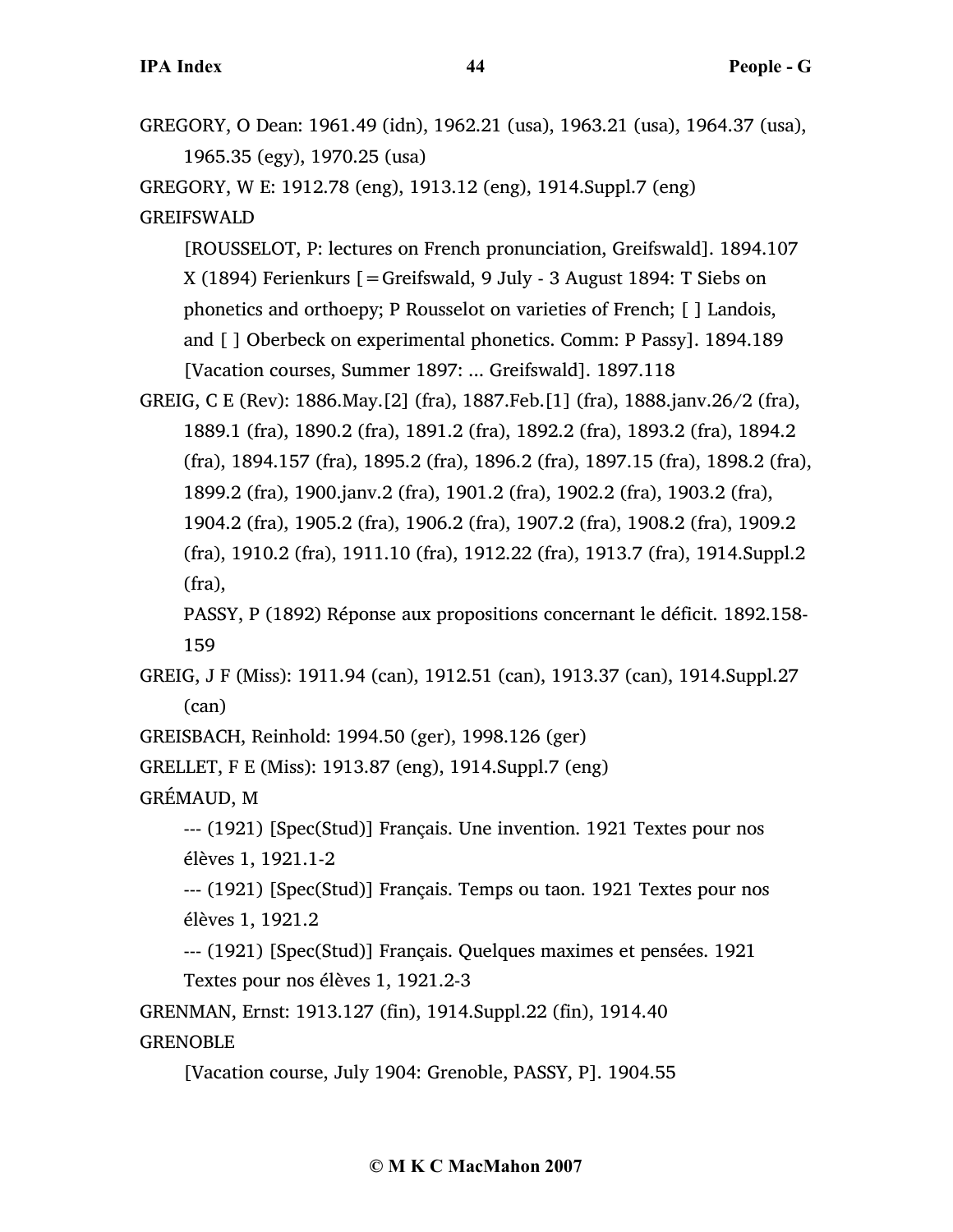PASSY, P (1904) Cours de vacances [=details of courses at Grenoble and Geneva]. 1904.127-128 [MOTTE, M: student of agriculture, Grenoble]. 1904.150 [Vacation course, July 1905: Grenoble, ROSSET, T]. 1905.59-60 [BLACK, M: appointment, Grenoble]. 1906.131 [Vacation course, Summer 1907: ... Grenoble]. 1907.100 [University of Grenoble: Diploma of Higher Studies in French Phonetics instituted]. 1908.84 JONES, D (1909) Phonetics at Grenoble [establishment of new Phonetic Institute]. 1909.143-146 [University of Grenoble: Institut de Phonétique established (Historical phonetics, MORILLOT; descriptive and experimental phonetics, ROSSET, T); Diplôme de Hautes Études de Phonétique instituted]. 1909.38 JONES, D (1910) Phonetics at Grenoble [contains extracts from letter by ROSSET, T on type of phonetic notation used at Grenoble]. 1910.41-44 [Vacation course, Summer 1930: Grenoble, DURAFFOUR, A, experimental and general phonetics ...]. 1930.41

- GRENOBLE, Université de, Comité de Patronage des Étudiants Étrangers (fra): 1904.105, 1905.3, 1906.3, 1907.3, 1908.3, 1909.3, 1910.3, 1911.10, 1912.23, 1913.7, 1914.Suppl.2
- GRENOBLE, Université de, Faculté des Lettres, Institut  $\sim$  Section de Phonétique [et Linguistique] (fra): 1958.24, 1961.Suppl.ii, 1972.93, 1975.Suppl.6, 1978.Suppl.6, 1981.Suppl.6, 1990.ii.69
- GRENZSTEIN, A: 1913.8 (fra)
- GREPL, François: 1906.54 (auh), 1906.106
- GREVEN, Hubert A
	- GIMSON, A C (1973) [Rev] --- (1972) Elements of English Phonology.
	- Presses Universitaires de France. 1973.101-103
- GREVILLIUS, Ester (Frk): 1898.34 (fra), 1898.114 (swe), 1899.18 (swe), 1899.36 GREVING, B: 1899.97 (ger)
- GREWE, Erna (Frl): IPA exam result (German). 1912.132
- GREY, F E: IPA exam result (German). 1911.160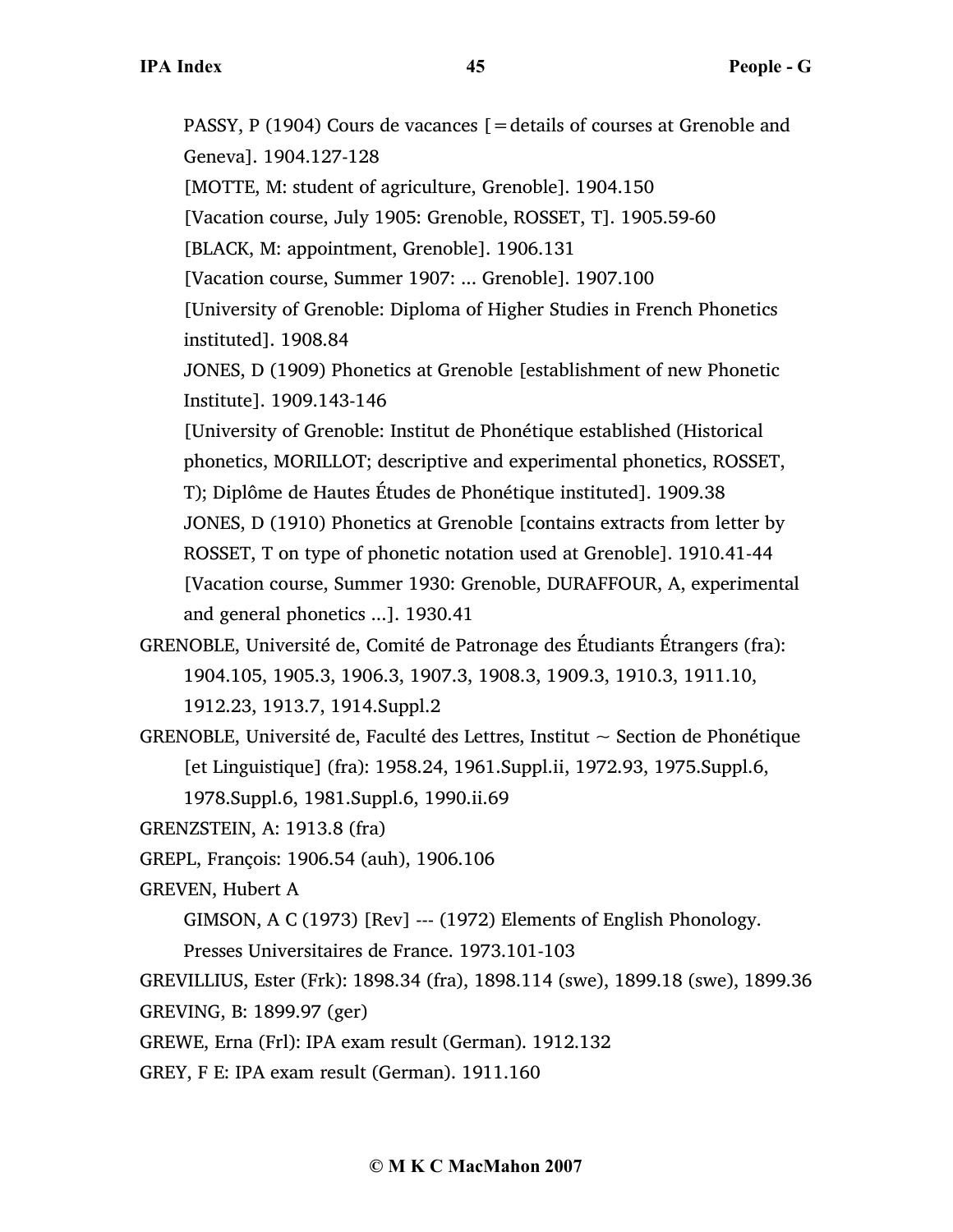- GREY, Nigel F E: 1911.162 (eng), 1912.28 (eng), 1913.12 (eng), 1914.Suppl.7 (eng)
- GRICE, Martine (Prof): 1994.50 (ger), 1998.126 (ger), 2000.115 (ger), 2005.126 (ger)

GRIEG, Nordahl

VANVIK, A J (1955) [Spec] Norwegian. Bokmål. An educated eastern variety. < --- Flygerleiren i Toronto. 1955.33

GRIERSON, George A (Dr Sir): 1912.78 (eng), 1913.12 (eng), 1914.Suppl.1 (eng), 1930.10 (eng), 1932.12 (eng), 1934.28 (eng), 1936.34 (eng), 1938.30 (eng), [death] 1941.28

FIRTH, J R (1927) [Rev] CHATTERJI, S K (1926) The Origin and Development of the Bengali Language: With a foreword by Sir George Abraham Grierson. Calcutta: Calcutta University Press. 1927.27-28 GRIERSON, Sara (Miss): 1910.122 (eng), 1911.14 (eng), 1912.28 (eng)

GRIESBACH, Henig

TRIM, J L M  $(1956)$  [Spec(Stud)] Deutsch. < --- & SCHULZ, D Deutsche Sprachlehre für Ausländer. 1956.52-53

GRIEVE: see also MACFARLANE-GRIEVE

GRIEVE, Helen (Mrs): 1950.22 (sco), 1952.Suppl.ii (sco), 1955.Suppl.ii (sco), 1961.Suppl.ii (sco), 1968.23

GRIFFITH UNIVERSITY, Nathan, Library (aus): 1975.102, 1978.Suppl.2, 1981.Suppl.2

GRIFFITH, L J A (Miss): 1928.64 (eng), 1930.12 (eng), 1932.14 (eng)

```
GRIFFITHS, Alice E (Miss): 1903.23 (eng), 1904.6 (eng), 1904.59
```
GRIFFITHS, John N (Dr): 1909.70 (eng), 1910.7 (eng), 1910.167 (aus), 1911.39

(aus), 1912.55 (aus), 1913.42 (aus), 1914.Suppl.32 (aus)

GRIFFITHS, John N: IPA exam results: German, 1909.77; English, 1910.33

GRILLINI, I C: 1913.150 (ita), 1914.Suppl.19 (ita)

GRILLPARZER, Franz

[Spec(Stud)] Deutsch. < --- Der Traum ein Leben. 1923. Textes pour nos élèves 3. 1923.Suppl.janv-mars.v-vi

GRIMM, F: 1889.17 (ger), 1890.4 (ger), 1890.50, 1891.5 (ger), 1892.4 (ger), 1892.42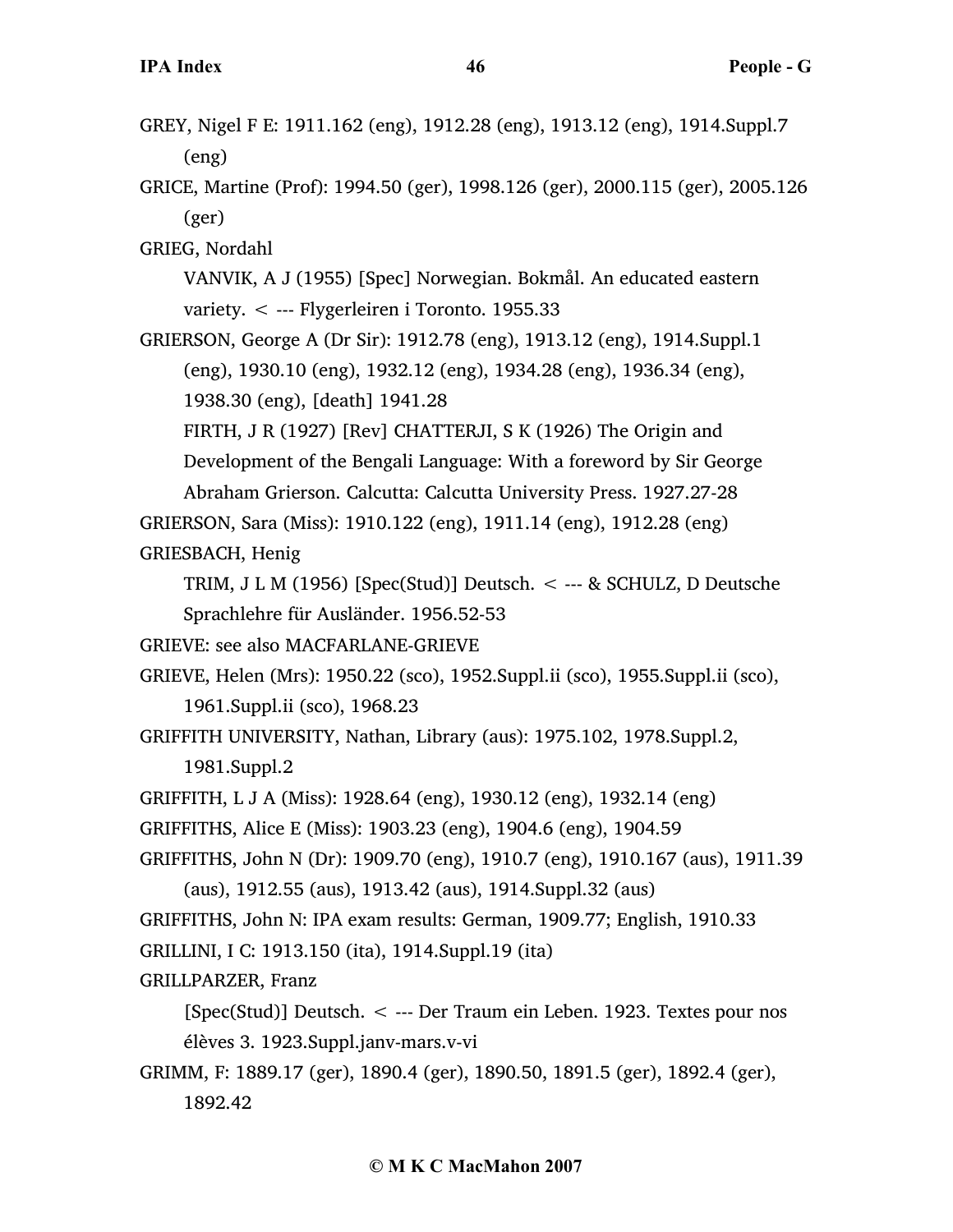GRIMM, Jacob

GERLACH, W (1929) [Spec(Stud)] Deutsch. Der Fuchs und die Gänse < --- & GRIMM, W. 1929.7-8

VINAY, J P (1945) [Rev] FALC'HUN, F (1943) La langue bretonne et la linguistique moderne. Problèmes de phonétique indo-européenne, celtique, germanique (lois de Grimm et deVerner), grecque, latine, romane, etc. Paris: Librairie celtique. 1945.28-30

GRIMM, K (Frl): 1929.12

GRIMM, P: 1911.162 (rum), 1912.48 (rum), 1913.33 (rum), 1914.59 (rum)

GRIMM, Wilhelm

GERLACH, W (1929) [Spec(Stud)] Deutsch. Der Fuchs und die Gänse < GRIMM, J & --- . 1929.7-8

GRIMOW, [ ]: 1912.78 (ger), 1913.20 (ger), 1913.111

GRIMWADE, E C (Miss): 1913.150 (ind), 1914.Suppl.30 (ind)

GRINDA, [ ] (Mme)

PASSY, P (1897) [Spec] Patois de Nice, Alpes-Maritimes. StJ [inf= --- ]. 1897.139

GRINNELL

[Acceptance of amended spellings of the American Philological Society and the Philological Society (London) in public schools in Grinnell, USA.] 1887.Oct.347

GRIVEL: see PIGUET-GRIVEL

GRÖBL, Heinrich: 1905.21 (auh), 1906.14 (auh), 1907.16 (auh), 1908.17 (auh), 1909.18 (auh)

GRÖBLER, Tamás: 1998.126 (hun), 2000.115 (hun)

GRØNBECH, H E: 1899.114 (den), 1900.janv.17 (den), 1900.févr-mars.19, 1901.18 (den), 1902.16 (den), 1903.16 (den), 1904.14 (den), 1905.14 (den), 1906.17 (den), 1907.20 (den), 1908.21 (den), 1909.22 (den), 1910.22 (den), 1911.30 (den)

- GRØNBECH, Wilh: 1895.185 (den), 1896.12 (den), 1897.28 (den), 1897.52, 1898.15 (den), 1898.36
- GRÖNDAHL~GRÖNDAL, Clara (Mlle): 1913.126 (swe), 1914.Suppl.21 (swe) ---: IPA exam result (French). 1913.124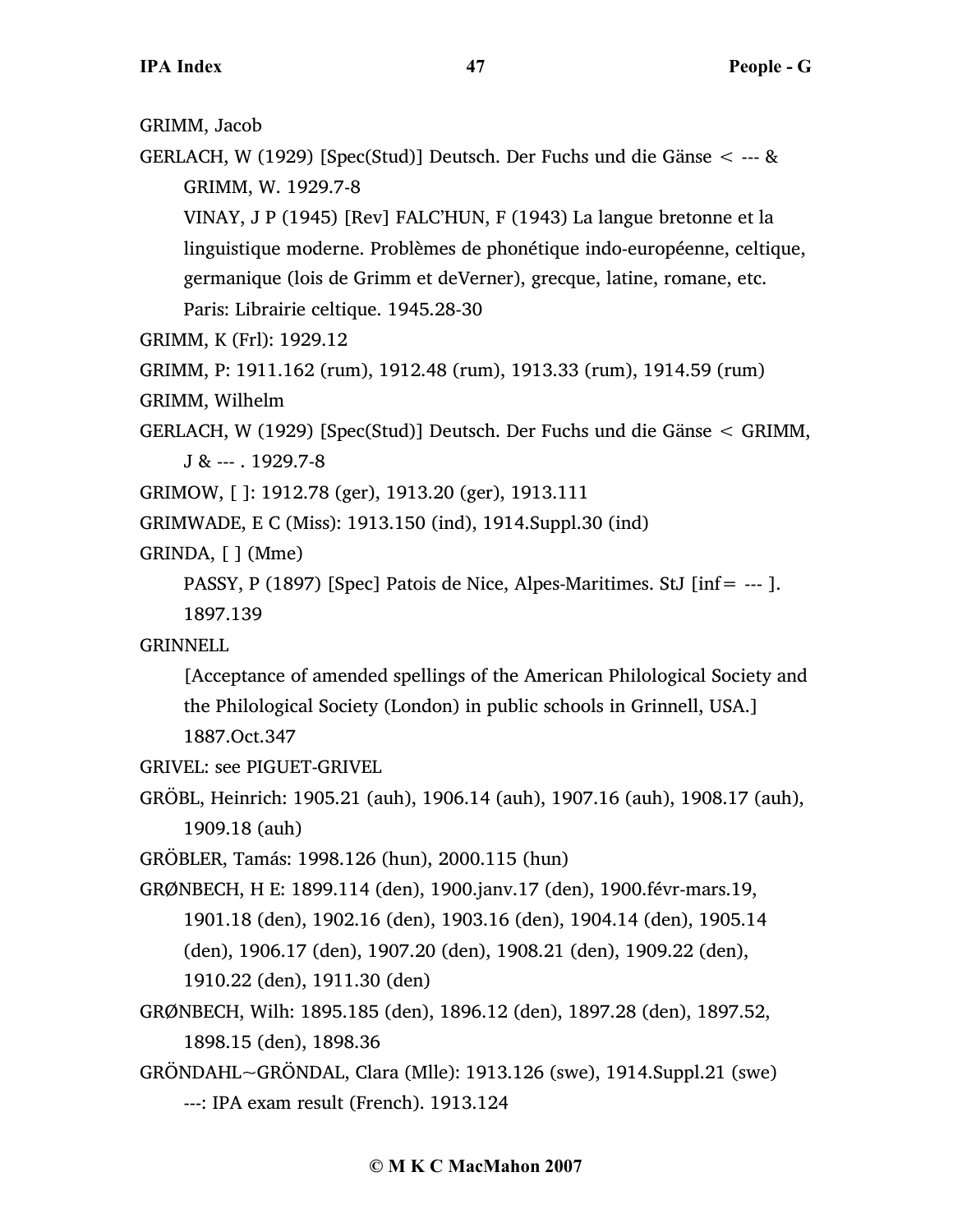GRÖNDAL: see GRÖNDAHL~GRÖNDAL GRØNDAHL, I C --- & JONES, D (1946) [Spec] Norwegian (Bokmål, eastern variety). NWS. 1946.2-3 GRÖNLUND, J: 1897.93 (fin), 1898.19 (fin), 1898.35 GRØNNUM, Nina (Dr): 1998.126 (den), 2000.115 (den) (1995) Council. 1995.Dec.ifc (1996) Council. 1996.June.ifc (1996) Council. 1996.Dec.ifc (1997) Council. 1997.June & Dec.ifc (1998) Council. 1998.June & Dec.ifc (1999) Council. 1999.June.ifc (1999-2003) Council. 2000.June & Dec.prelim matter (1999-2003) Council. 2001.Dec.prelim matter (1999-2003) Council. 2002.June & Dec.prelim matter (1999-2003) Council. 2003.June & Dec.prelim matter (2003-207) Council. 2004.June:prelim matter, 2004.Dec.prelim matter, 2005.June.prelim matter, 2005.Dec.prelim matter, 2006.June.prelim matter, 2006.Dec. prelim matter Editorial board/team: 1999.Dec.prelim matter, 2000.prelim matter, 2001.June.prelim matter, 2002.June.prelim matter, 2002.Dec.prelim matter, 2003.June.prelim matter, 2003.Dec.prelim matter, 2004.June.prelim matter, 2004.Dec.prelim matter, 2005.June.prelim matter, 2005.Dec.prelim matter, 2006.June.prelim matter, 2006.Dec.prelim matter --- (1998) Danish. NWS. 1998.99-105 BALL, Martin J (2002) [Rev] --- & RISCHEL, Jørgen (eds). To Honour Eli Fischer-Jørgensen (Travaux du Cercle Linguistique de Copenhagen, Vol XXXI). Copenhagen: C A Reitzel. 2001. 2002.79-81 GRÖNROOS, Sivi: 1897.74 (fin), 1898.19 (fin), 1899.19 (fin), 1899.36 GRØNSTAD, Thora (Frk): 1897.16 (fra), 1898.34 (nor), 1899.18 (nor), 1899.35 --- (1897) [Spec] Patois norvégien de Ringebo, Gudbrandsdal. StJ. 1897.122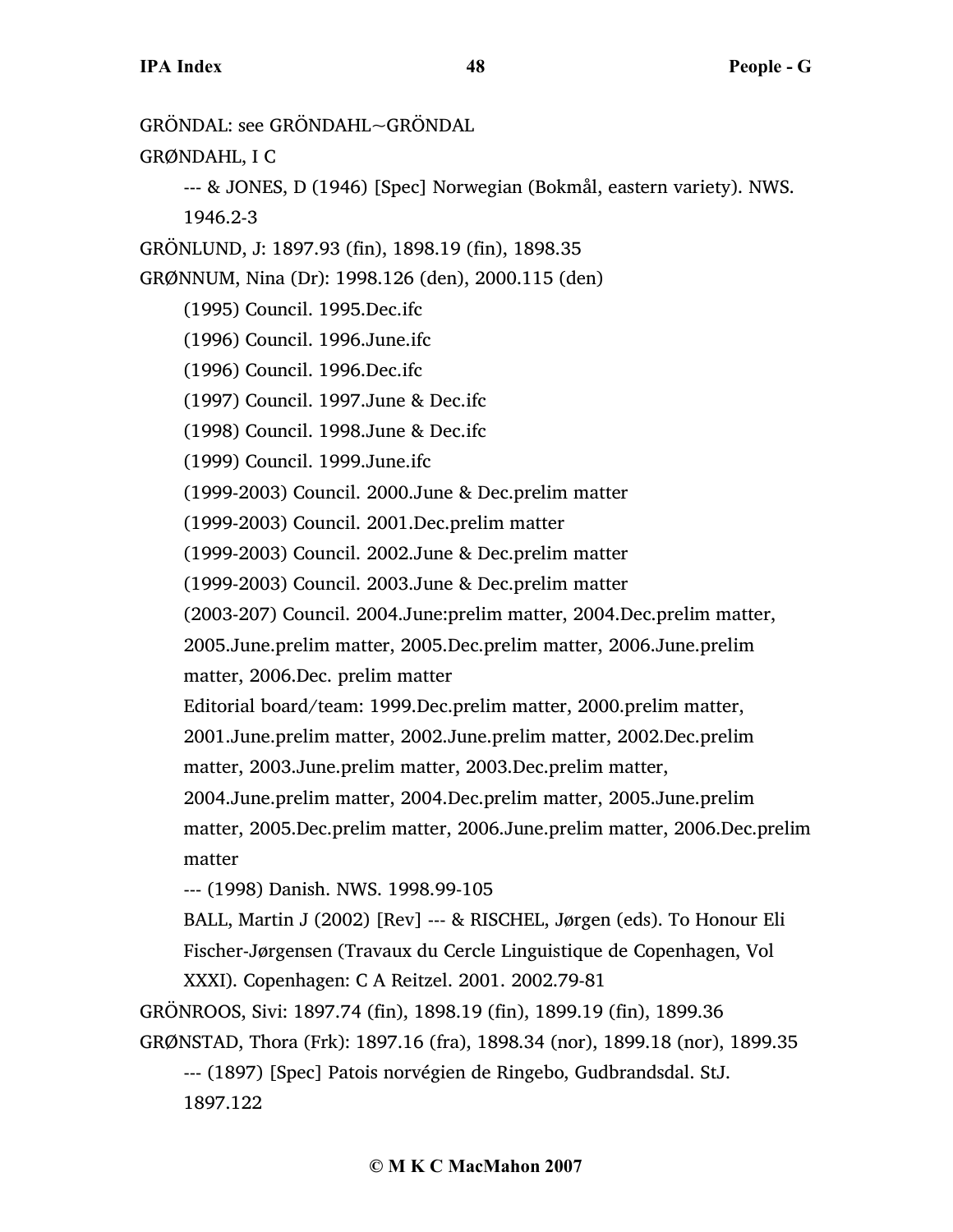| GRØNVALL, [ ] (Frk): 1900.janv.24 (den), 1901.18 (den), 1902.16 (den),<br>1903.16 (den) |
|-----------------------------------------------------------------------------------------|
| GRÖNVALL, F: 1887.Dec.405 (swe), 1888.janv.26/2 (swe), 1889.4 (swe),<br>1889.66         |
| GRÖTZINGER, M (Frl): 1913.151 (rus), 1914.Suppl.23 (rus)                                |
| GROISS, Franz (Dr): 1907.33 (auh), 1908.17 (auh), 1909.18 (auh)                         |
| GROIX, Île de                                                                           |
| TERNES, E (1975) 'The North Wind and the Sun' in the Breton of the Isle of              |
| Groix [off south coast of Brittany; infs = Mme Eglantine BARON, Mme                     |
| Marie Boterf]. 1975.34-36                                                               |
| GROMOWA, Alexandra (Frl): IPA exam result (German). 1912.132                            |
| GRONERT, A (Frl): 1912.132 (ger), 1913.20 (ger)                                         |
| GRONINGEN, Rijksuniversiteit, Afd Exp Fonetiek (net): 1981. Suppl. 12,                  |
| 1990.ii.63                                                                              |
| GRONINGEN, Rijksuniversiteit, Bibliotheek (net): 1964.36, 1965.16,                      |
| 1972.Suppl.8, 1973.56, 1975.Suppl.11, 1978.Suppl.12, 1981.Suppl.12,                     |
| 1990.ii.63                                                                              |
| GRONINGEN, Rijksuniversiteit, Instituut voor Algem Taalwetenschap (net):                |
| 1975.Suppl.11, 1978.Suppl.12                                                            |
| GROOS, J (Verlagsbuchhandlung), Heidelberg (ger): 1934.31, 1938.33                      |
| GROOS, Julius: 1904.62 (ger), 1905.8 (ger), 1906.29 (ger), 1907.12 (ger),               |
| 1908.13 (ger), 1909.14 (ger), 1910.14 (ger), 1911.21 (ger), 1912.36 (ger),              |
| 1913.20 (ger), 1914.Suppl.13 (ger), 1925.Suppl.6 (ger), 1930.14 (ger),                  |
| 1932.16 (ger), 1934.31 (ger), 1936.37 (ger), 1938.33 (ger)                              |
| GROOS, Markus A: 1998.126 (ger)                                                         |
| GROOS, W: 1906.11 (ger), 1907.12 (ger), 1908.13 (ger), 1909.14 (ger), 1910.14           |
| (ger), 1911.21 (ger), 1912.36 (ger), 1912.94                                            |
| GROOTAERS, L (Prof): 1949.10 (bel), 1952.Suppl.v (bel), 1955.Suppl.v (bel)              |
| GROS, R (Dr): 1909.93 (ger), 1910.11 (ger), 1911.19 (ger), 1912.33 (ger),               |
| 1913.17 (ger)                                                                           |
| GROSS, Markus A: 1990.ii.58 (ger), 1994.50 (ger), 2000.115 (ger), 2005.126              |
| (ger)                                                                                   |
| <b>GROSSE BROCKHAUS, Der</b>                                                            |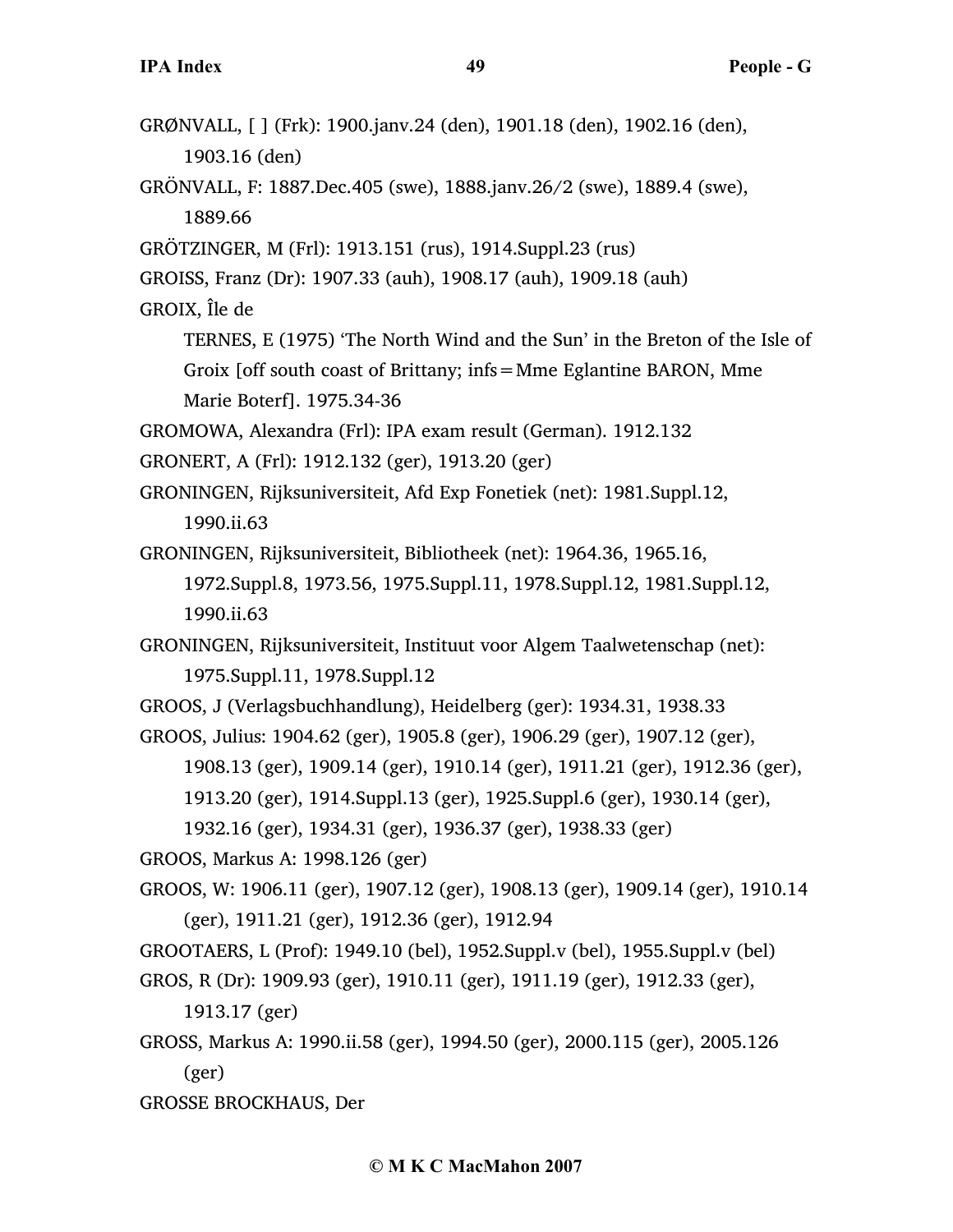MANGOLD, M (1953) [Rev] Der Große Brockhaus. A-Beo. 17te Auflage

(1952). Wiesbaden: Eberhard Brockhaus. 1953 1957, 38-39

GROSSE-HEITMEYER, [ ]: 1909.138 (ger), 1910.14 (ger), 1911.21 (ger),

1912.36 (ger), 1913.20 (ger), 1913.111

GROSSEMY, A L (Miss): 1925.Suppl.6 (arg), 1930.20 (arg)

GROSSHERZLICHEN REALSCHULE ZU GIESSEN, Jahresbericht der STOERIKO, A (1890) Über den Aufenthalt der Neuphilologen in England [=résumé and discussion of A Sturmfels' paper in the Jahresbericht der Grossherzlichen Realschule zu Giessen on the value of residence abroad for students of modern languages]. 1890.61-63

GROSSMANN, R: 1897.177 (ger), 1898.8 (ger), 1899.8 (ger), 1899.35,

1900.janv.24 (ger), 1901.10 (ger), 1902.10 (ger), 1903.9 (ger), 1903.48 GROT, H de (Mlle): 1897.49 (fra)

PASSY, P (1897) [Spec] Lette (Courlande). StJ [inf=Mlle de Grot]. 1897.44

GROTH, J: 1907.90 (ger), 1908.13 (ger), 1909.14 (ger), 1910.14 (ger), 1911.21 (ger), 1911.132, 1911.163

GROTZ, B (Frl): 1912.119 (ger), 1913.20 (ger), 1914.Suppl.13 (ger)

GROUSSET, Pachal

[Société de Réforme Orthographique: petition to L'Académie Française containing about 10,000 signatures.] 1890.10-11

Association nationale pour la réforme de l'enseignement secondaire

[founded; list of Office-Bearers]. 1890.18-19

GROUW

```
[Spec] Frison de Grouw (Friese de l'Ouest, Pays Bas). StJ. 1900.83
```
GROUX-LENCKE  $\sim$  GROUX-LEMCKE, J: 1905.2 (fra), 1905.3 (fra), 1906.2 (fra),

1907.2 (fra), 1907.77 (fra), 1908.2 (fra), 1908.3 (fra), 1908.43

GROVES, Edward J A: 1905.46 (eng)

[9th Annual Meeting of the North of England Education Conference,

Liverpool, January 1911; papers by W Rippmann and --- on 'The relation of phonetics to the teaching of English and modern languages']. 1911.55

GRUBER, A (Frl): 1912.40 (auh), 1913.24 (auh)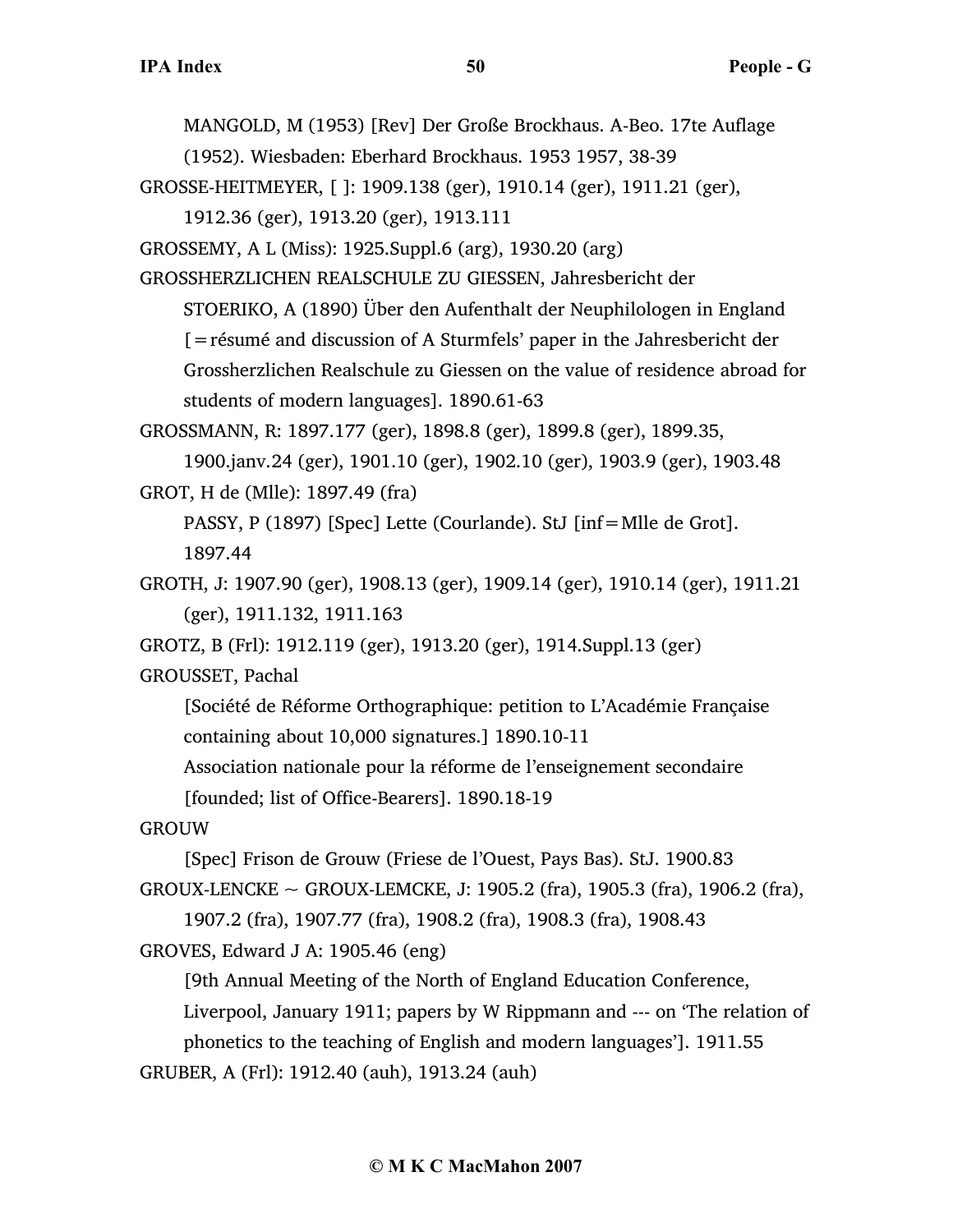GRUBER, F X: 1895.5 (ger), 1895.138 (ger), 1896.7 (ger), 1897.21 (ger), 1898.8 (ger), 1898.90 (ger), 1899.8 (ger), 1900.janv.10 (ger), 1900.126 (ger), 1901.10 (ger), 1902.10 (ger), 1903.9 (ger), 1904.9 (ger), 1905.9 (ger), 1906.11 (ger), 1907.13 (ger), 1908.13 (ger), 1909.14 (ger), 1910.14 (ger),

```
1911.21 (ger), 1912.36 (ger), 1913.20 (ger), 1914.Suppl.13 (ger)
```
GRUBER, Michael: 1900.janv.10 (ger), 1901.10 (ger), 1901.47

GRUCHY GAUDIN, J de: 1901.46 (wal), 1902.6 (wal), 1902.51, 1902.54 (wal),

1903.5 (wal), 1903.48, 1906.5 (wal), 1907.5 (wal), 1908.5 (wal), 1909.4 (wal), 1910.4 (wal), 1911.12 (wal), 1911.67

GRÜNKORN, E (Frl): 1912.36 (ger), 1913.20 (ger), 1914.Suppl.13 (ger)

GRÜTERS, O: 1902.10 (ger), 1903.9 (ger), 1903.30 (ger), 1904.9 (ger), 1904.60 GRÜTZNER, O P

PASSY, P (1891) [Rev] VIËTOR, W [ed] (1890-91) Phonetische Studien. IV Band. 1891.96

GRUFFYDD, W J

MATTHEWS, W K (1951) South Welsh phonemes [inf=Thomas JONES,

Pontardawe, W Glamorgan < --- Hen Atgofion. 1951.2-6 GRUIJTTER, O de: 1906.69 (bel), 1907.18 (bel), 1908.18 (bel), 1909.19 (bel)

```
GRUNDSTRO"M, E (Nti): 1912.153 (fin), 1913.32 (fin), 1914.Suppl.22 (fin)
```
GRUNWELL, Pamela (Prof Dr Miss): 1972.Suppl.12 (eng), 1975.Suppl.16 (eng),

1978.Suppl.17 (eng), 1981.Suppl.17 (eng), 1994.50 (eng), 1998.126 (eng) GRUNY, Maurice: 1899.98 (fra), 1900.janv.4 (fra), 1900.févr-mars.19 GRYGIEL, Waldemar

JASSEM, Wiktor & --- (2004) Off-line classification of Polish vowel spectra using artificial neural networks [infs= 5 female, 5 male]. 2004.37-52 GSELL, R: 1958.24 (fra), 1961.Suppl.ii (fra)

--- (1958) [Rev] PLEASANTS, J M V V (1956) Études sur l'e muet: timbre, durée, intensité, hauteur musicale. Paris: C Klincksieck. 1958.13-16 WELLS, J C (1972) Meetings in the course of the 7th International Congress of Phonetic Sciences, Montréal, August 1971  $[=(i)]$  Informal meeting of members of the IPA, (ii) Free discussion: problems of the IPA alphabet [alternative symbols; symbolization of clicks; quality of recording of Cardinal Vowels; tone marks]]. 1972.26-28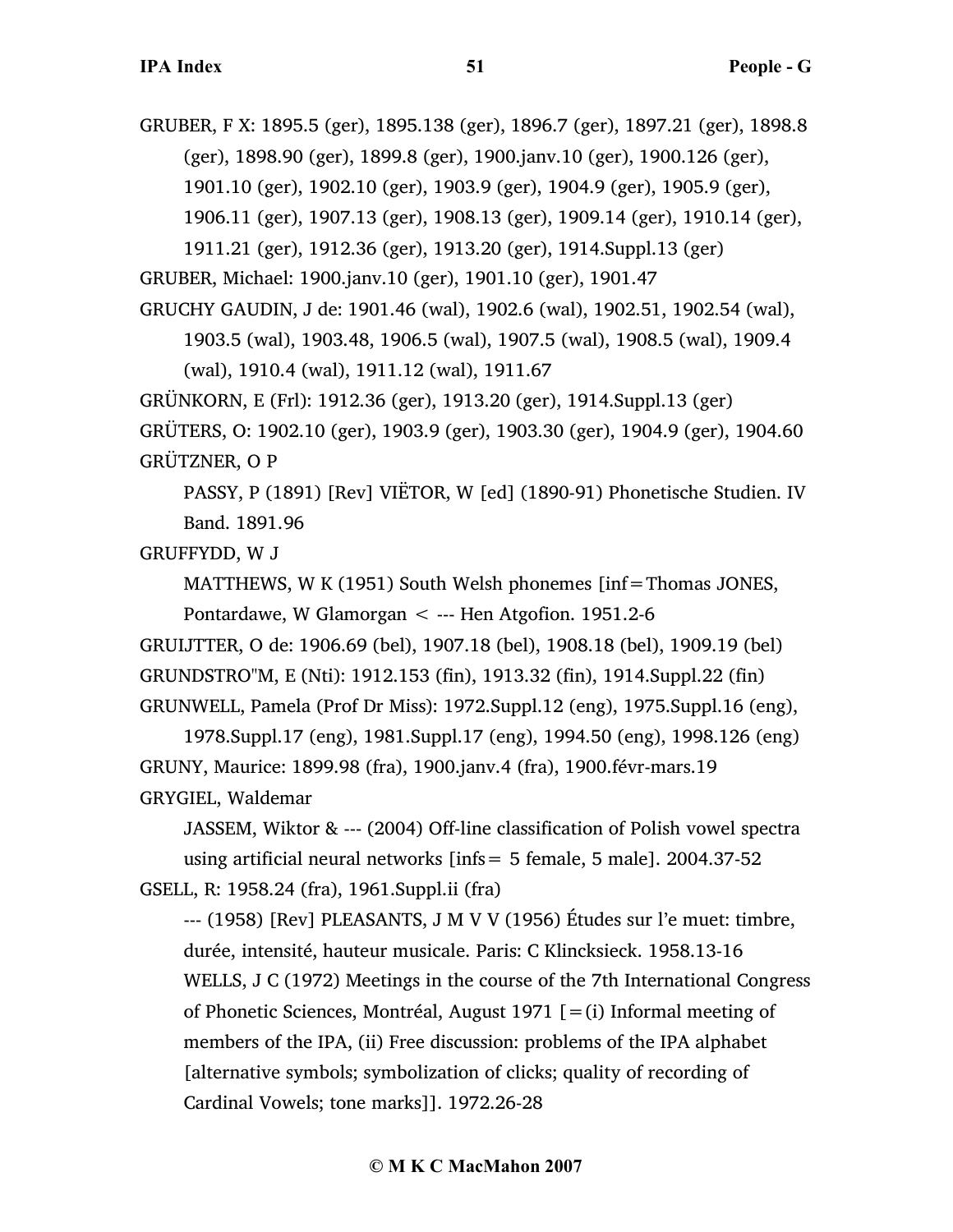GTE LABORATORIES INC, Waltham (usa): 1985 [IPA-Rec]

GUADALAJARA

ESCRICHE Y MIEG, T (1890) [Spec(Stud)] Español de Guadalajara a Madrid y viceversa. 1890.13-16

GUANGZHOU

KIU, K L (1982) Differences between Modern Standard Cantonese and the Xiantang sub-dialect in terms of phonological oppositions  $[$  = Guangzhou, Macau, Hong Kong]. 1982.25-29

GUARANÍ

ULDALL, E T (1949) [Spec] Guaraní [Asunción, Paraguay; inf=Ruben Alvarenga]. NWS. 1949.3-4

DAHL, I (1953) [Spec] Guaraní [Asunción; inf=H Campos Cervera]. Misc. 1953.7-8

GUBEN, Bezirk Frankfurt am Main, Bureau de Poste (ger): 1912.35, 1913.19, 1913.89

GUBERINA, Petar (Prof): 1956.26 (yug), 1961.Suppl.vii (yug), 1972.92 (yug), 1975.Suppl.24 (yug), 1978.Suppl.24 (yug), 1981.Suppl.25 (yug), 1990.ii.58 (yug), 1994.50 (cro), 1998.126 (cro), 2000.115 (cro), 2005.125 (cro) GIMSON, A C (1972) Council elections [=results; Council membership from January 1973]. 1972.34

GUBRYNOWICZ UND SOHN, Lemburg (pol): 1930.46, 1931.57

GUDBRANDSDAL

GROENSTAD, Thora (1897) [Spec] Patois norvégien de Ringebo, Gudbrandsdal. StJ. 1897.122

GUEIRÓS: see REBE5LO DE GUEIRÓS

GÜIRALDES, Ricardo

STIRLING, W F (1941) [Spec(Stud)] Español. Transcripción estrecha. < --- . 1941.12

GÜLDENPFENNIG, H (Frl): 1902.98 (ger), 1903.9 (ger), 1903.48

GUELPH, University of, Library (can): 1970.24, 1972.Suppl.2, 1975.Suppl.4

GUENKDJIAN, Gregorio (Mr): 1966.18 (ven), 1972.Suppl.19 (ven),

1975.Suppl.24 (ven), 1978.Suppl.24 (ven), 1981.Suppl.24 (ven), 1990.ii.58 (ven), 1994.50 (ven), 1998.126 (ven), 2000.115 (ven), 2005.129 (ven)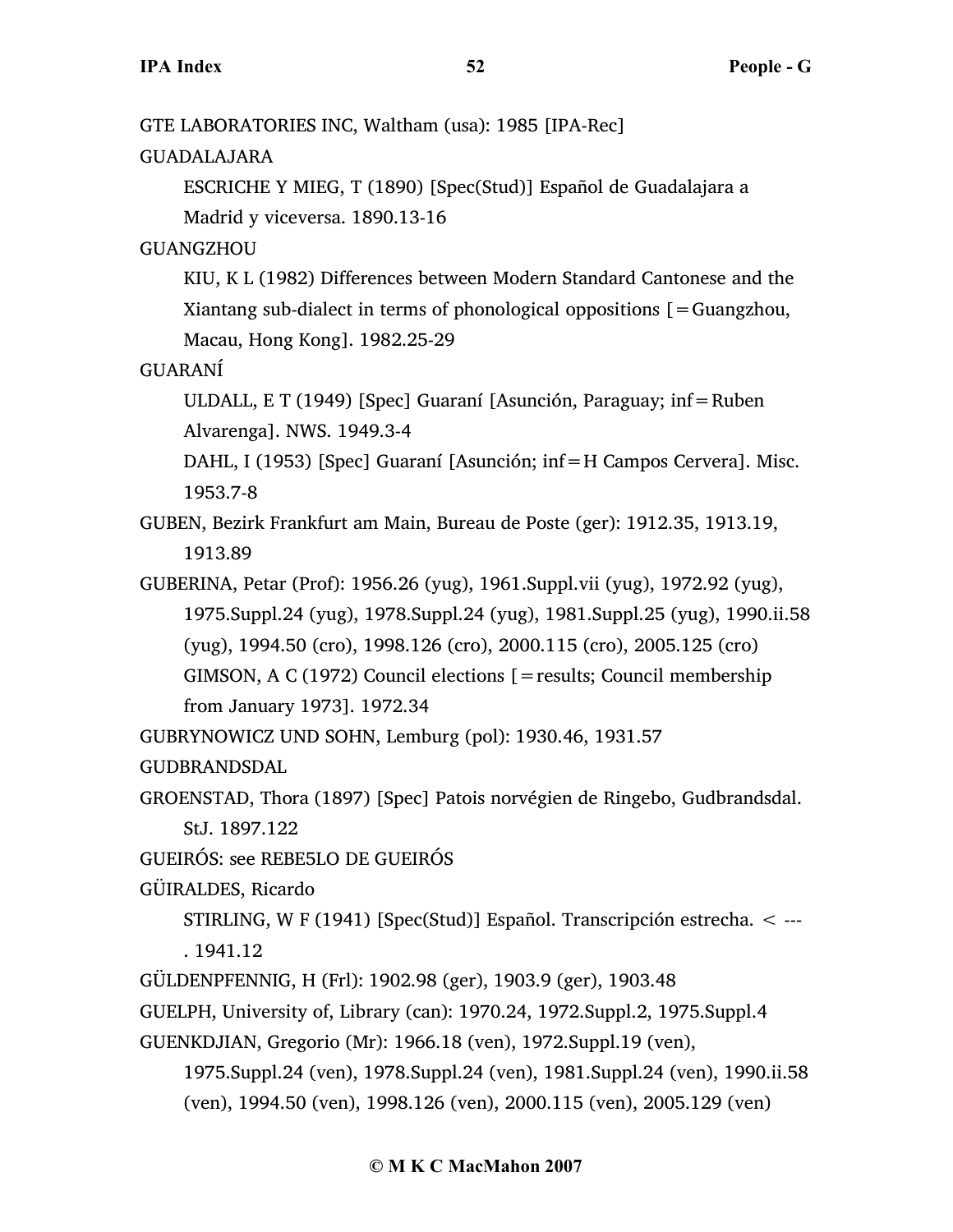GUENTER, Joshua Samuel: 1998.126 (usa), 2000.115 (usa)

GÜNTHER, F (Frl): 1911.94 (eng), 1912.28 (eng), 1913.12 (eng)

GÜNTHER, H (Prof): 1895.154 (auh)

GÜNTHER, J M  $\sim$  J H A: 1890.41 (net), 1891.5 (net), 1891.105 (net), 1892.7 (net), 1893.7 (net), 1894.8 (net), 1895.9 (net), 1895.98 (net), 1896.10 (net), 1897.27 (net), 1897.52, 1898.14 (net), 1898.36, 1899.15 (net), 1900.févr-mars.18 (net), 1901.17 (net), 1902.15 (net), 1902.52 PASSY, P (1890) [Rev] GÜNTHER, J H A (1890) Leerboek der engelsche taal voor eerstbeginnenden. Groningen: J B Wolters. 1890.66 [Publications Received.] 1892.81-82, 1891.61

GUERBY, [ ] (Mlle): 1912.134 (fra), 1913.8 (fra), 1914.Suppl.2 (fra)

- GUÉRILLOT, E: 1896.84 (ger), 1896.212 (ger), 1897.21 (ger), 1898.8 (ger),
	- 1898.35, 1899.8 (ger), 1900.janv.10 (ger), 1900.févr-mars.19, 1901.10

(ger), 1901.30, 1902.8 (ger), 1902.35

GUÉRIN, L (Mlle): 1925.Suppl.6 (eng)

GUERNIER, G: see CAMERLYNCK-GUERNIER, Gabrielle Jeanne

GUERNIER, Ch René ~ R C: 1912.22 (fra), 1913.41 (chn), 1914.Suppl.31 (chn)

GUERNIER, R C (1912) Notes sur la prononciation de la langue mandarine de Pékin 1912.Suppl[1].mai-juin.1-19

GUERNIER, R C (1912) [Spec] [Prononciation de la langue mandarine à Pékin]. Extrait d'un morceau de conversation du t'anlun çsin p'jen. Notes sur la Prononciation. 1912.Suppl[1].12-16

GUERNIER, R C (1914) [Spec] Chinois, langue mandarine de Pékin. NWS. 1914.13-14

GUERNIER, R C (1914) [Spec] Chinois, langue mandarine de Pékin. NWS. 1914.13-14

GUERNSEY

NOËL-ARMFIELD, G (1909) [Spec] Guernésien [prononciation de la paroisse de Saint Martin]. Le petit port. 1909.63-65

GUÉROULT, [ ]

PASSY, P (1908) Le théâtrophone. 1908.95

GUERRAZZI, Francesco Domenico

[Spec(Stud)] Italiano. L'ortolano e il cacchatore < --- . 1912.88-89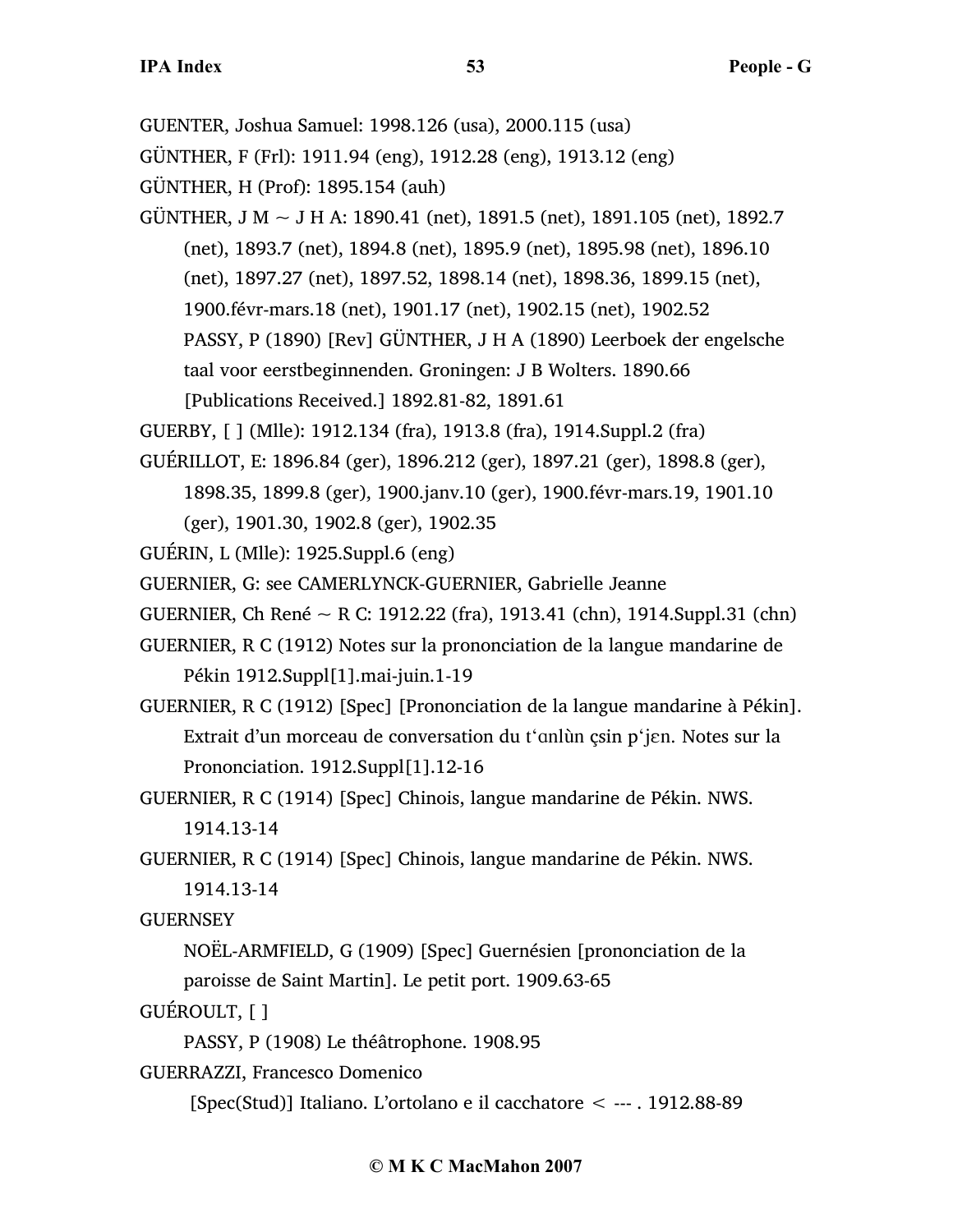CAMILLI, A (1937) [Spec(Stud)] Italiano. Teste e orologi < --- . 1937.54 GUERREIRO, Francisco Maria: 1908.114 (por), 1909.21 (por), 1910.20 (por), 1911.28 (por), 1912.43 (por), 1913.27 (por), 1914.Suppl.19 (por) GUERRERO KINGDON, R (1948) [Spec] Zapoteco [dialect of Juchitán and Tehuantepec]. NWS. 1948.24-25 GUERRINI, Olindo CAMILLI, A (1939) [Spec(Stud)] Italiano. Una baruffa tra montanari < --- . 1939.35 GUERRONAN: see GUERRONNAN ~ GUERRONAN GUERRONNAN ~ GUERRONAN, [ ]: 1891.113 (fra), 1892.2 (fra) GUERZONI, Giuseppe CAMILLI, A (1938) [Spec(Stud)] Italiano. < --- Garibaldi. 1938.28 GUESNEY, Yvonne (Mlle): 1913.64 (fra), 1914.Suppl.2 (fra) GUEST, Graham A: 1994.50 (eng), 1998.126 (eng) GÜTTLER: see DE GÜTTLER GUEVARA, Benjamin: 1902.22 (chl), 1902.75, 1903.21 (chl), 1904.19 (chl), 1905.19 (chl), 1906.23 (chl), 1907.26 (chl), 1908.27 (chl), 1909.29 (chl), 1910.28 (chl), 1911.36 (chl), 1912.53 (chl), 1913.39 (chl), 1914.Suppl.29 (chl) GUEVCHEMIAN, Badrig V: 1914.82 (usa) GUEX, André: 1959.22 (swi), 1961.Suppl.vi (swi), 1972.Suppl.10 (swi), 1975.Suppl.14 (swi), 1978.Suppl.15 (swi), 1981.Suppl.15 (swi) GUEX, F (Prof): 1888.March.121/17 (swi), 1889.4 (swi), 1890.4 (swi), 1890.50 [GUEX, F: lectures on phonetics, Zürich]. 1888.April.175/31 [Rev] GUEX, F (1890) Des recherches phonétiques et de leurs applications à l'enseignement des langues vivantes. Wissenschaftliche Beilage zum Programm der Kantonschule in Zürich. Zürich: Zürcher & Furrer. 1890.74 GUGEL, E (Prof): 1897.50 (auh), 1897.75 (auh), 1897.142 (auh), 1898.12 (auh), 1899.13 (auh), 1899.35 GUGUSHVILI, Andria: 1944.18 (eng), 1946.11 (eng), 1949.8 (eng) --- & JONES, D (1944) [Spec] Georgian. NWS. 1944.5-6 ½GUI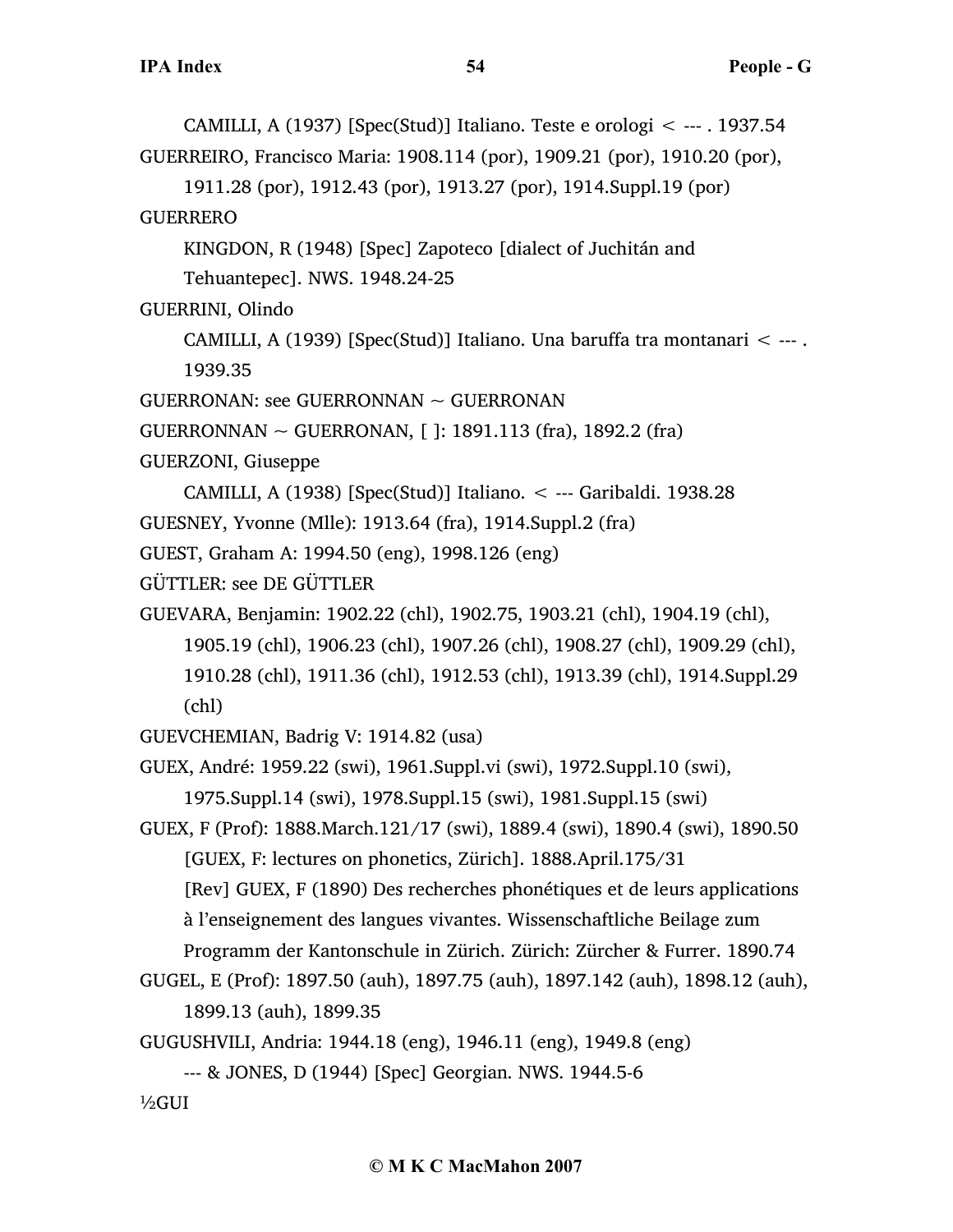NAKAGAWA, Hirosi (1995, 1996)

A preliminary report on the click accompaniments in ½Gui. 1995.49-63,

1996.41-54 [1995 text is a non-final version; see Editor's Note

1996.preliminary matter]

GUICCIARDINI, Francesco

CAMILLI, A (1938) [Spec(Stud)] Italiano. Ricordi politici e civili < --- . 1938.76

GUIDETTI, Raniero (Prof): 1909.21 (ita), 1909.72 (ita), 1910.21 (ita), 1911.29 (ita), 1911.95

GUILDE INTERNATIONALE, La

[PAUL, G: appointment, Guilde Internationale]. 1906.115

GUILFORD, E L: 1907.3 (fra), 1907.78 (eng), 1908.7 (eng)

GUILHAMOTTE, [ ]: 1901.3 (fra), 1902.3 (fra), 1902.51

GUILHAMOTTE, P: 1897.74 (ger)

GUILLAUME, [ ]

[Elections to the Conseil Supérieur de l'Instruction Publique de France.] 1888.May.208/40

GUINEA: see PAPUA NEW GUINEA [Membership Lists]

GUIRAO, Miguelina (Dr): 1970.24 (arg), 1981.41 (arg), 1981.Suppl.2 (arg)

GUIRAUD, Jacques

JEAN, A (1895) [Rev] --- (1894) Fables de La Fontaine en langue française universelle, suivies de l'art d'être heureux. Nouvelle réforme orthographique, plus de difficulté pour lire et écrire le français, plus d'illettrés. Paris: Librairies-imprimeries réunies. 1895.106-107 JEAN, A (1895) [Rev] --- (1894) Sténographie universelle commerciale vélocipédique, complément à la langue française universelle. Paris: May & Motteroz. 1895.106-107

GUIRAUD, Pierre

CREMONA, J (1967) [Rev] --- (1965) Le français populaire. Paris: Presses Universitaires de France. 1967.42-43

GUITARD, Lucien

GIMSON, A C (1959) [Rev] --- & MARANDET, L (1959) French Phonetics Illustrated. Cambridge: Cambridge University Press. 1959.43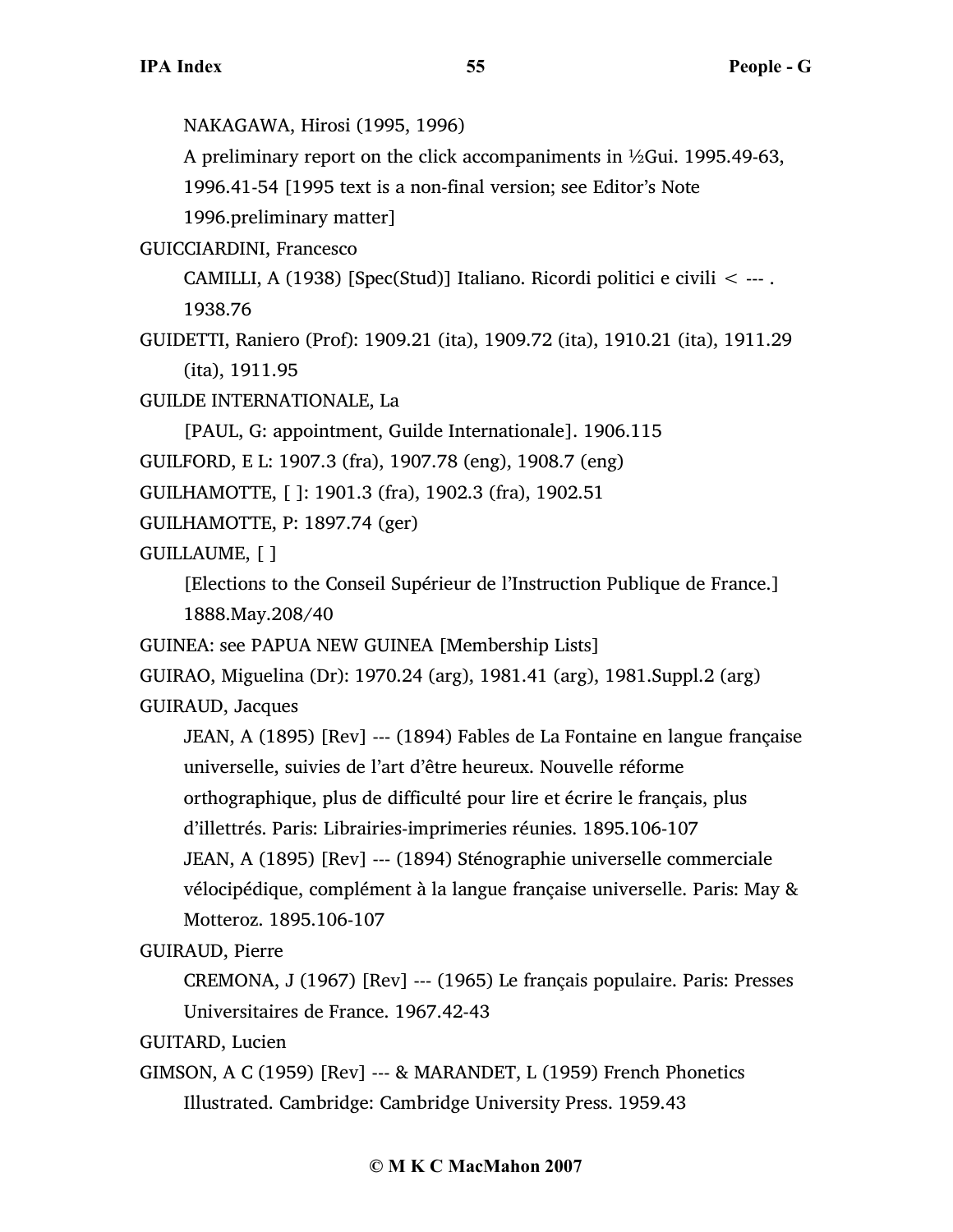- GUITTART, L J (Dr): 1925.Suppl.6 (net), 1930.15 (net), 1930.73 (net), 1932.17 (net), 1934.32 (net), 1936.38 (net), 1938.34 (net)
- GUITTART, L J van (Dr): 1934.32 (net)
- GUIZZETTI: see FERNÁNDEZ-GUIZZETTI
- GULDEMONT, Agustin: 1897.126 (chl), 1898.22 (chl)
- GULHOFF, [ ]: 1898.89 (ger), 1899.8 (ger), 1899.35
- GULMANN, [ ] (Frk): 1898.129 (den), 1899.16 (den), 1899.35, 1900.janv.17 (den), 1901.18 (den), 1902.16 (den), 1903.16 (den), 1903.130
- GUND, [ ] (Miss): 1911.129 (usa), 1912.50 (usa), 1913.35 (usa), 1914.Suppl.25 (usa)
- GUNDERSEN, Karl: 1900.37 (nor), 1901.19 (nor), 1902.18 (nor), 1902.52, 1903.18 (nor), 1903.48,
- GUNDERSEN, O (Frk): 1898.32 (nor), 1899.18 (nor)
- GUNDLACH, [ ] (Dr): 1895.30 (ger), 1896.7 (ger), 1897.21 (ger), 1897.51, 1898.5 (ger), 1899.6 (ger), 1900.janv.8 (ger), 1901.8 (ger), 1902.8 (ger), 1903.8 (ger), 1904.7 (ger), 1905.7 (ger), 1906.9 (ger), 1907.11 (ger), 1908.11 (ger), 1909.12 (ger), [death] 1909.95
	- --- (1895) Französischer Ferienkurs in Frankfurt am Main [3-15 January 1895; W Viëtor on German phonetics for French speakers; Max Foerster on elementary French phonetics; other participants included [ ] Gauthey-des-Gouttes]. 1895.59-63
	- [Vacation courses, Summer 1907: Marburg, ... --- ]. 1907.50
- GUNN, Marion (Ms): 1998.126 (eir), 2000.115 (eir)
- GUNNER, Elizabeth (Miss): 1908.42 (eng), 1909.7 (eng)
- GUNNER, Emma Isabel (Miss): 1909.95 (eng), 1910.7 (eng), 1911.14 (eng),
	- 1911.132, 1912.28 (eng), 1913.12 (eng), 1913.151 (eng), 1914.Suppl.7 (eng)
- GUNTHER, E M (Mrs): 1955.Suppl.iii (eng), 1961.Suppl.iii (eng), [death] 1963.21
- GUNTHER, Ellen M
	- --- (1929) [Rev] KENNEDY, D (1928) An English Language Course for Beginners. Cambridge: W Heffer & Sons. 1929.29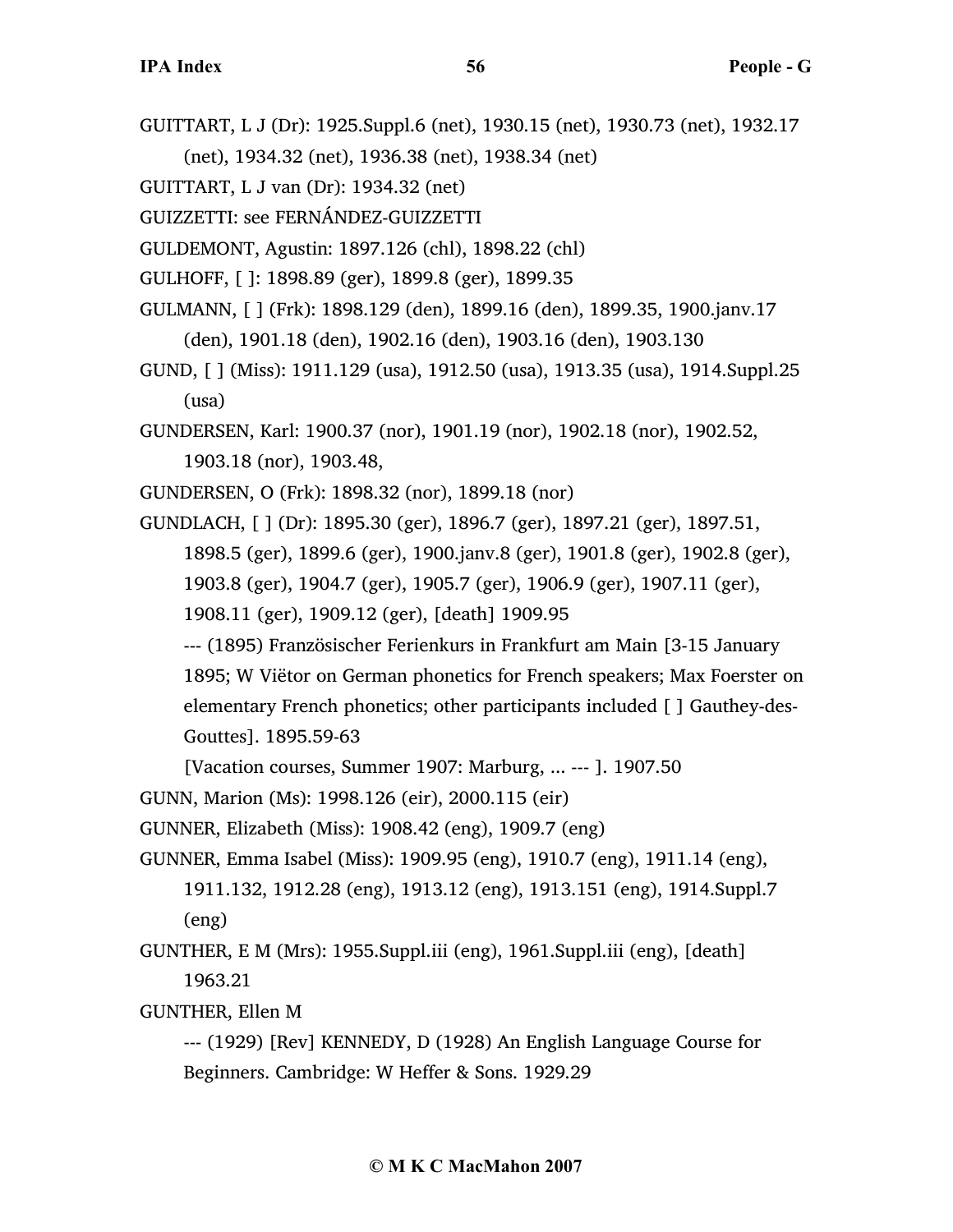--- (1929) [Rev] AREND, M Z (1929) O Wymawianiu Angielskiem. Posnan'. 1929.29-30

--- (1931) [Rev] TILLY, E (1930) English Sound Drills. Cambridge: W Heffer & Sons. 1931.7-8

GUNTHER, H: 1889.89 (ger), 1890.4 (ger), 1891.5 (ger), 1891.30, 1892.4 (ger), 1893.4 (ger), 1894.5 (ger), 1895.5 (ger)

GUNTHER, R: see GUNTHER  $\sim$  GUNTHER-WICKSTEED, R (Mrs)

GUNTHER, Wilfried (Dr): 1994.50 (eng), 1998.126 (eng)

GUNTHER  $\sim$  GUNTHER-WICKSTEED, R (Mrs): 1930.12 (eng), 1932.15 (eng),

1934.30 (eng), 1936.35 (eng), 1938.32 (eng), 1952.Suppl.iii (eng)

GUNTHER-WICKSTEED: see GUNTHER  $\sim$  GUNTHER-WICKSTEED

GUPTA, S C: 1925.Suppl.6 (eng)

GURASHI: see IBRAHIM GURASHI

GURMUKH SINGH: see SINGH, Gurmukh

GURREN, Louise (Miss): 1930.17 (usa), 1931.57 (usa), 1932.20 (usa), 1933.19 (usa), 1933.46 (usa), 1934.34 (usa), 1936.40 (usa), 1938.35 (usa), 1949.11

(usa), 1952.Suppl.vii (usa), 1955.Suppl.vii (usa), 1957.27 (usa),

1961.Suppl.ix (usa)

 $-$ -- $(1935)$  [Spec] American English [inf=b & ed New York City].  $\lt$ 

LOCKHART, R H B Memoires of a British Agent. 1935.14

GURREY, P

HOLDSWORTH, H M (1926) [Rev] GRATTAN, J H G & --- (1925) Our

Living Language. A New Guide toEnglish Grammar. London & Edinburgh: T Nelson & Sons Ltd. 1926.38

GURSKI, Phil: 2000.115 (can)

GUSSENHOVEN, Carlos H M (Prof): 1974.103 (net), 1975.Suppl.11 (net),

1978.Suppl.12 (net), 1981.Suppl.12 (net), 1990.ii.58 (net), 1994.50 (net),

1998.126 (net), 2000.115 (net), 2005.128 (net)

SCOTT SHELDON, P D (1977) [Rev] --- & BROEDERS, A (1976) The

Pronunciation of English. Groningen: Wolters-Noordhoff-Longman.

1977.35-39

--- (1992) Dutch [inf=Western Dutch, educated, middle generation; incl NWS]. 1992.45-47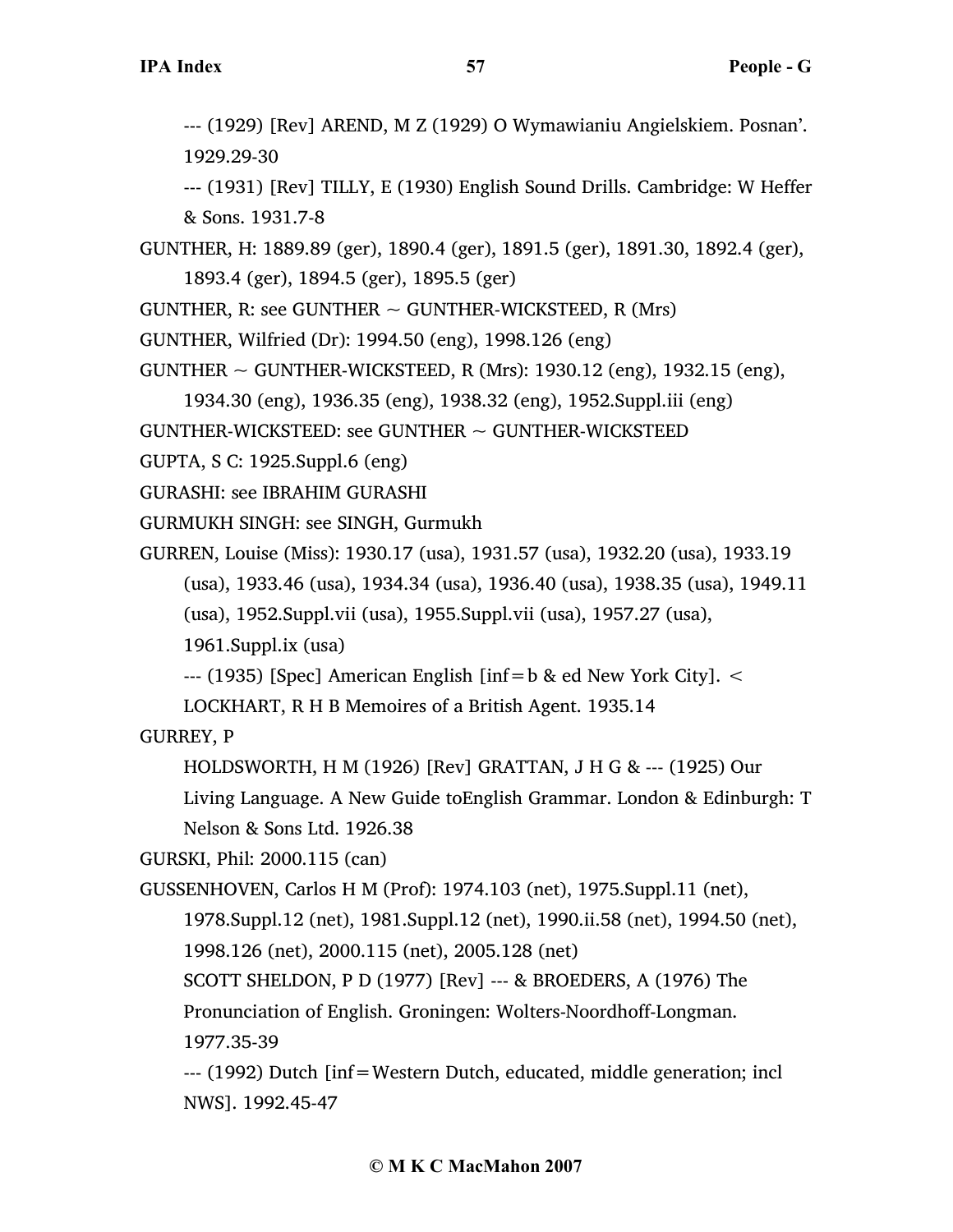HEIJMANS, Linda & --- (1998) The Dutch dialect of Weert. NWS [inf=

female, aged 22, rural variety of speech]. 1998.107-112

--- & AARTS, Flor (1999) The dialect of Maastricht. NWS [inf=Flor Aarts, mid 60s]. 1999.155-166

NICOLAIDIS, Katerina (2005) IPA Life Membership: Keith Davidson, --- , R K Sprigg. 2005.123

GUSTAFSON, Adèle (Nti): 1892.11 (fin), 1893.11 (fin)

GUSTAFSSON, F (Prof): 1893.26 (fin), 1894.12 (fin), 1895.13 (fin), 1895.33, 1896.15 (fin), 1897.32 (fin), 1898.19 (fin), 1899.19 (fin), 1900.janv.20 (fin), 1901.21 (fin), 1902.19 (fin), 1903.19 (fin), 1904.17 (fin), 1905.17 (fin), 1906.20 (fin), 1907.23 (fin), 1908.23 (fin), 1909.25 (fin), 1910.24 (fin), 1911.32 (fin), 1912.47 (fin), 1913.32 (fin), 1914.Suppl.22 (fin) --- & WALLENSKÖLD, A (1894) Noms propres. 1894.149-150. Comm: P

Passy

GUSTAFSON, Kjell (Mr): 1998.126 (swe), 2005.128 (swe)

GUSTEC, Paveo (Dr)

LOWMAN, G S (1932) [Spec] Slovenian [Prekmurje dialect of Cankowa in Northern Yugoslavia; inf=  $---$  ]. NWS. 1932.57-58

GUSTMANN, Erich: 1906.11 (ger), 1907.13 (ger), 1908.13 (ger), 1909.14 (ger), 1909.139

GUT, Ulrike B (Dr): 2005.126 (ger)

GUTENBERG, Librería, Madrid (spa): 1911.161, 1912.43

GUTHKELCH, A: 1905.46 (eng), 1906.7 (eng), 1906.54 (eng), 1907.7 (eng),

1908.7 (eng), 1909.7 (eng)

GUTHRIE, Douglas (Dr)

JONES, D (1945) [Rev] CURRY, R (1940) The Mechanism of the Human

Voice. Foreword by Douglas Guthrie. London: J & A Churchill. 1945.30-31 GUTTMAN, Newman (Dr): 1962.40 (usa)

GUTZMANN, Hermann (Prof): 1910.94 (ger), 1911.19 (ger), 1912.33 (ger),

1913.17 (ger), 1914.Suppl.11 (ger)

GUYADER, [ ] (M)

VINAY, J P (1937) [Spec] Breton [dialecte de Cornouaille, environs de Quimper; inf= --- ]. NWS. 1937.janv-mars.77